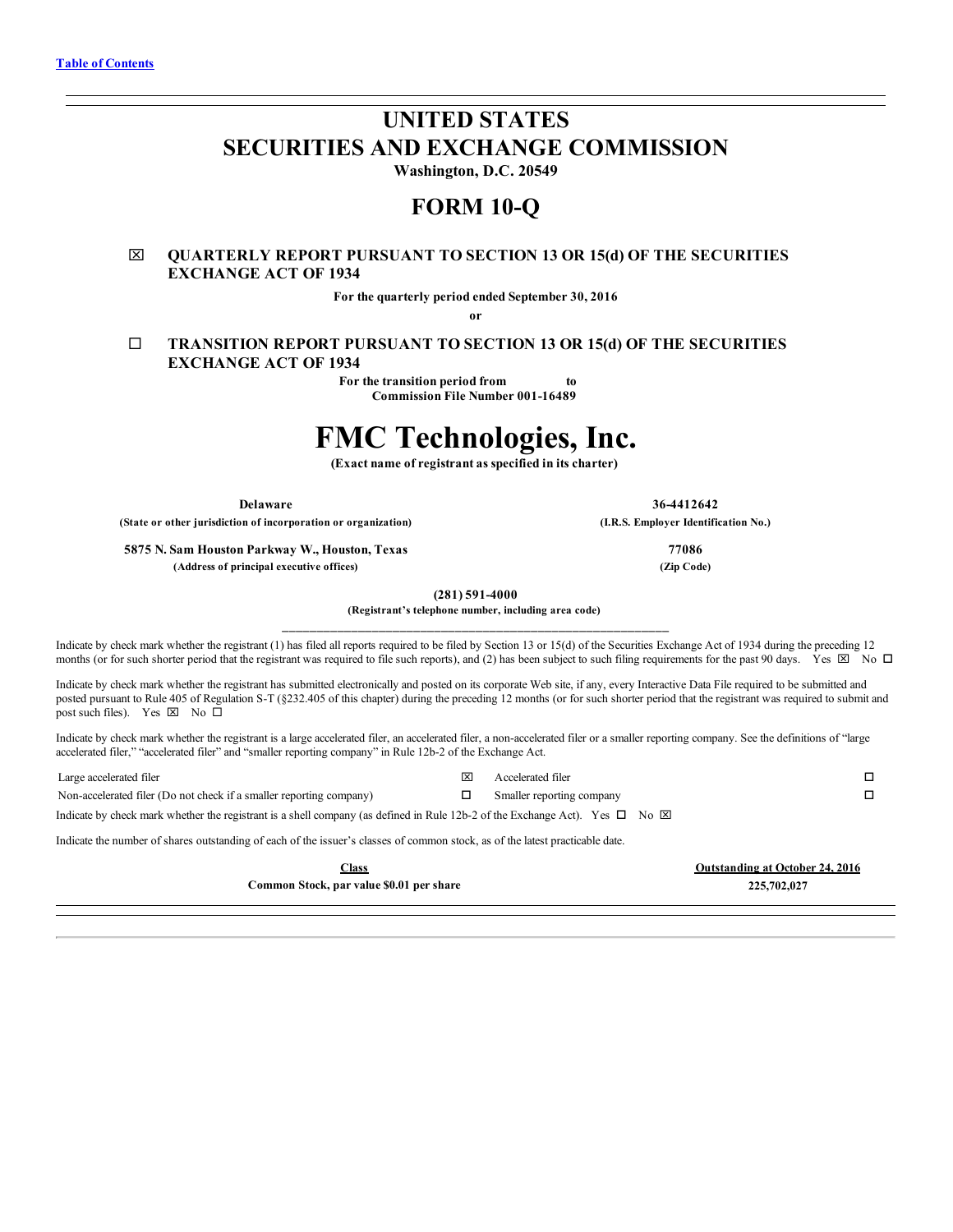## **TABLE OF CONTENTS**

<span id="page-1-0"></span>

| <b>PART I-Financial Information</b>                                                           | Page             |
|-----------------------------------------------------------------------------------------------|------------------|
| Item 1. Financial Statements (unaudited)                                                      | $\overline{4}$   |
| <b>Condensed Consolidated Statements of Income</b>                                            | $\overline{4}$   |
| Condensed Consolidated Statements of Comprehensive Income                                     | $\overline{2}$   |
| <b>Condensed Consolidated Balance Sheets</b>                                                  | $\underline{6}$  |
| <b>Condensed Consolidated Statements of Cash Flows</b>                                        | $\overline{1}$   |
| Notes to Condensed Consolidated Financial Statements                                          | $\frac{8}{5}$    |
| Item 2. Management's Discussion and Analysis of Financial Condition and Results of Operations | 26               |
| <b>Business Outlook</b>                                                                       | 26               |
| <b>Consolidated Results of Operations</b>                                                     | $\overline{27}$  |
| <b>Segment Results of Operations</b>                                                          | $\overline{31}$  |
| <b>Inbound Orders and Order Backlog</b>                                                       | 35               |
| <b>Liquidity and Capital Resources</b>                                                        | 36               |
| <b>Critical Accounting Estimates</b>                                                          | 38               |
| Off-Balance Sheet Arrangements and Other Disclosures                                          | 38               |
| Item 3. Quantitative and Qualitative Disclosures About Market Risk                            | 39               |
| Item 4. Controls and Procedures                                                               | 39               |
| <b>PART II-Other Information</b>                                                              |                  |
| Item 1. Legal Proceedings                                                                     | $\underline{40}$ |
| Item 1A. Risk Factors                                                                         | $\underline{40}$ |
| <u>Item 2. Unregistered Sales of Equity Securities and Use of Proceeds</u>                    | 42               |
| Item 3. Defaults Upon Senior Securities                                                       | 42               |
| Item 4. Mine Safety Disclosures                                                               | 42               |
| Item 5. Other Information                                                                     | 42               |
| Item 6. Exhibits                                                                              | 42               |
|                                                                                               |                  |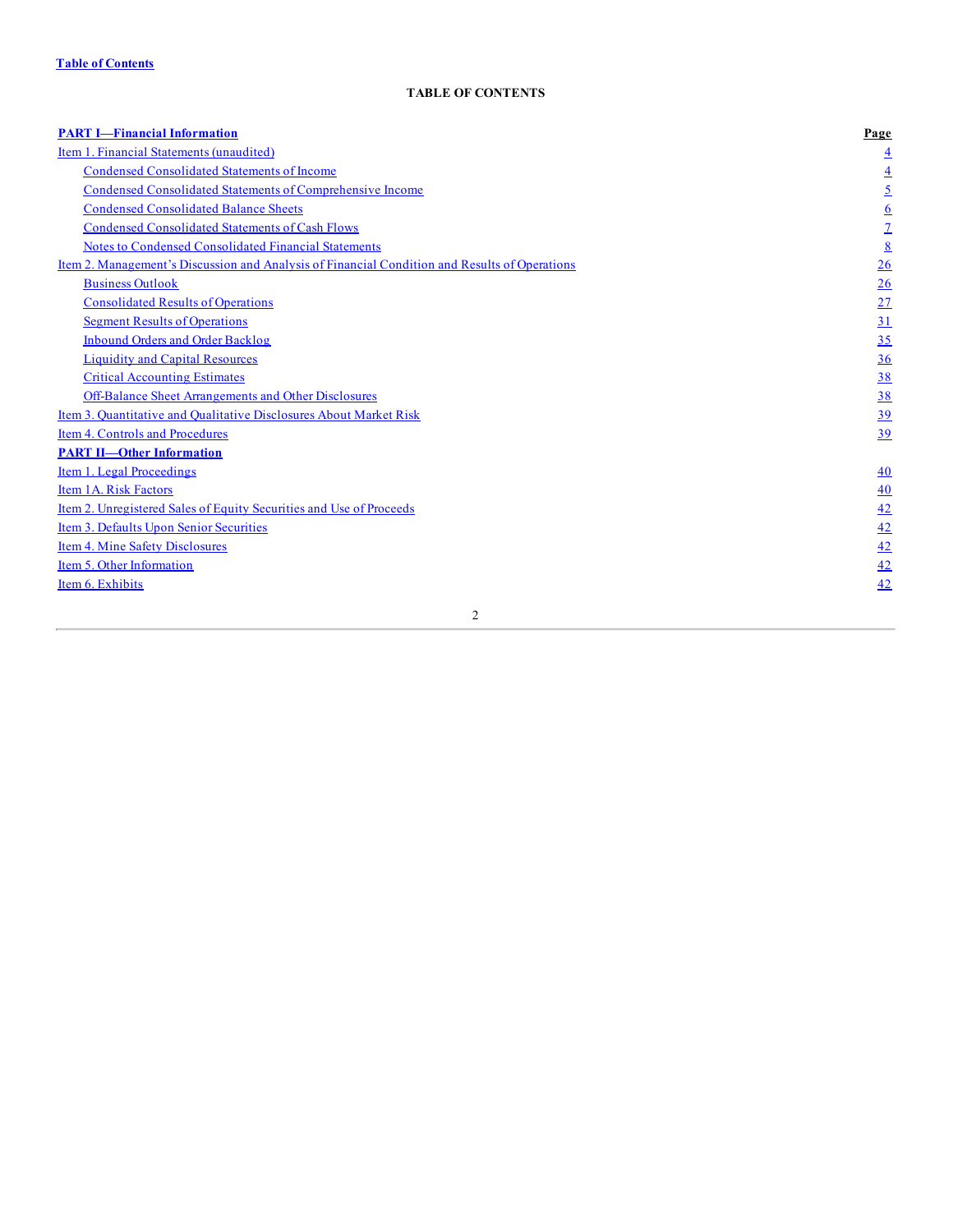## <span id="page-2-0"></span>**CAUTIONARY NOTE REGARDING FORWARD-LOOKING STATEMENTS**

This Quarterly Report on Form 10-Q contains "forward-looking statements" intended to qualify for the safe harbors from liability established by the Private Securities Litigation Reform Act of 1995. All statements other than statements of historical fact contained in this report are forward-looking statements within the meaning of Section 27A of the Securities Exchange Act of 1933, as amended, and Section 21E of the Securities Exchange Act of 1934, as amended (the "Exchange Act"). Forward-looking statements usually relate to future events and anticipated revenues, earnings, cash flows or other aspects of our operations or operating results. Forward-looking statements are often identified by the words "believe," "expect," "anticipate," "plan," "intend," "foresee," "should," "would," "could," "may," "estimate," "outlook" and similar expressions, including the negative thereof. The absence of these words, however, does not mean that the statements are not forward-looking. These forward-looking statements are based on our current expectations, beliefs and assumptions concerning future developments and business conditions and their potential effect on us. While management believes that these forward-looking statements are reasonable as and when made, there can be no assurance that future developments affecting us will be those that we anticipate.

All of our forward-looking statements involve risks and uncertainties (some of which are significant or beyond our control) and assumptions that could cause actual results to differ materially from our historical experience and our present expectations or projections. Known material factors that could cause actual results to differ materially from those contemplated in the forward-looking statements include those set forth in Part II, Item 1A, "Risk Factors" and elsewhere in this Quarterly Report on Form 10-Q and Part I, Item 1A, "Risk Factors" in our Annual Report on Form 10-K for the fiscal year ended December 31, 2015, as well as the following:

- Demand for our products and services, which is affected by changes in the price of, and demand for, crude oil and natural gas in domestic and international markets;
- Potential liabilities arising out of the installation or use of our products;
- U.S. and international laws and regulations, including environmental regulations, that may increase our costs, limit the demand for our products and services or restrict our operations;
- Disruptions in the political, regulatory, economic and social conditions of the countries in which we conduct business;
- Fluctuations in currency markets worldwide;
- Cost overruns that may affect profit realized on our fixed price contracts;
- Disruptions in the timely delivery of our backlog and its effect on our future sales, profitability and our relationships with our customers;
- The cumulative loss of major contracts or alliances;
- Rising costs and availability of raw materials;
- A failure of our information technology infrastructure or any significant breach of security;
- Our ability to develop and implement new technologies and services, as well as our ability to protect and maintain critical intellectual property assets;
- The outcome of uninsured claims and litigation against us;
- Deterioration in future expected profitability or cash flows and its effect on our goodwill;
- Downgrade in the ratings of our debt could restrict our ability to access the debt capital markets;
- Continuing consolidation within our industry; and
- Our dependence on the continuing services of certain of our key managers and employees.

We undertake no obligation to publicly update or revise any of our forward-looking statements after the date they are made, whether as a result of new information, future events or otherwise, except to the extent required by law.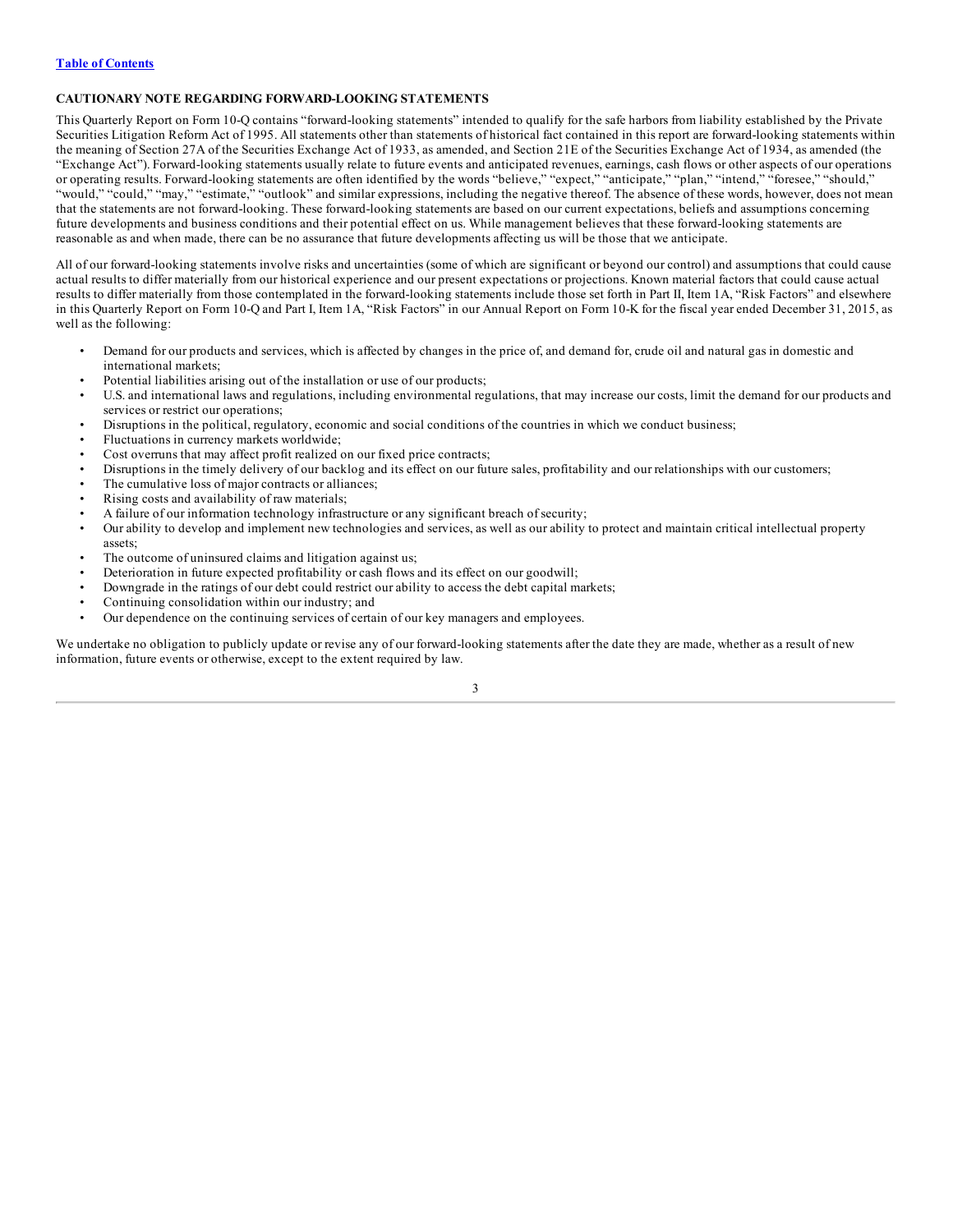## **PART I—FINANCIAL INFORMATION**

## <span id="page-3-0"></span>**ITEM 1. FINANCIAL STATEMENTS**

#### **FMC TECHNOLOGIES, INC. AND CONSOLIDATED SUBSIDIARIES CONDENSED CONSOLIDATED STATEMENTS OF INCOME (UNAUDITED)**

|                                                                             |             | <b>Three Months Ended</b> | September 30, | <b>Nine Months Ended</b><br>September 30, |             |         |             |         |
|-----------------------------------------------------------------------------|-------------|---------------------------|---------------|-------------------------------------------|-------------|---------|-------------|---------|
| (In millions, except per share data)                                        |             | 2016                      |               | 2015                                      |             | 2016    | 2015        |         |
| Revenue:                                                                    |             |                           |               |                                           |             |         |             |         |
| Product revenue                                                             | \$          | 875.9                     | \$            | 1,207.9                                   | \$          | 2,754.7 | \$          | 3,936.7 |
| Service revenue                                                             |             | 165.9                     |               | 268.5                                     |             | 548.2   |             | 790.7   |
| Lease and other income (Note 8)                                             |             | 49.4                      |               | 68.6                                      |             | 147.3   |             | 208.0   |
| Total revenue                                                               |             | 1,091.2                   |               | 1,545.0                                   |             | 3,450.2 |             | 4,935.4 |
| Costs and expenses:                                                         |             |                           |               |                                           |             |         |             |         |
| Cost of product revenue                                                     |             | 681.3                     |               | 924.2                                     |             | 2,134.6 |             | 3,008.1 |
| Cost of service revenue                                                     |             | 116.8                     |               | 196.7                                     |             | 429.1   |             | 596.7   |
| Cost of lease and other revenue                                             |             | 48.6                      |               | 53.0                                      |             | 136.6   |             | 148.7   |
| Selling, general and administrative expense                                 |             | 132.9                     |               | 144.3                                     |             | 430.0   |             | 482.6   |
| Research and development expense                                            |             | 23.3                      |               | 25.9                                      |             | 89.5    |             | 91.7    |
| Restructuring and impairment expense (Note 5)                               |             | 23.8                      |               | 78.1                                      |             | 75.4    |             | 98.2    |
| Merger transaction and integration costs (Note 2)                           |             | 11.6                      |               |                                           |             | 30.6    |             |         |
| Total costs and expenses                                                    |             | 1,038.3                   |               | 1,422.2                                   |             | 3,325.8 |             | 4,426.0 |
| Other expense, net                                                          |             | (8.7)                     |               | (12.7)                                    |             | (29.4)  |             | (34.1)  |
| Income before net interest expense and income taxes                         |             | 44.2                      |               | 110.1                                     |             | 95.0    |             | 475.3   |
| Net interest expense                                                        |             | (7.7)                     |               | (8.1)                                     |             | (22.8)  |             | (24.4)  |
| Income from continuing operations before income taxes                       |             | 36.5                      |               | 102.0                                     |             | 72.2    |             | 450.9   |
| Provision (benefit) for income taxes (Note 13)                              |             | (9.5)                     |               | 19.5                                      |             | 9.0     |             | 112.3   |
| Income from continuing operations                                           |             | 46.0                      |               | 82.5                                      |             | 63.2    |             | 338.6   |
| Loss from discontinued operations, net of income taxes (Note 6)             |             | (14.0)                    |               |                                           |             | (14.0)  |             |         |
| Net income                                                                  |             | 32.0                      |               | 82.5                                      |             | 49.2    |             | 338.6   |
| Net (income) loss attributable to noncontrolling interests                  |             | 0.3                       |               | (0.5)                                     |             | 0.4     |             | (1.1)   |
| Net income attributable to FMC Technologies, Inc.                           | \$          | 32.3                      | \$            | 82.0                                      | \$          | 49.6    | $\mathbf S$ | 337.5   |
| Net income attributable to FMC Technologies, Inc.:                          |             |                           |               |                                           |             |         |             |         |
| Income from continuing operations                                           | \$          | 46.3                      | \$            | 82.0                                      | \$          | 63.6    | \$          | 337.5   |
| Loss from discontinued operations                                           |             | (14.0)                    |               |                                           |             | (14.0)  |             |         |
| Net income attributable to FMC Technologies, Inc.                           | $\mathbb S$ | 32.3                      | $\mathbb{S}$  | 82.0                                      | \$          | 49.6    | \$          | 337.5   |
| Basic earnings per share attributable to FMC Technologies, Inc. (Note 4):   |             |                           |               |                                           |             |         |             |         |
| Income from continuing operations                                           | \$          | 0.20                      | \$            | 0.36                                      | $\mathbb S$ | 0.28    | \$          | 1.46    |
| Loss from discontinued operations                                           |             | (0.06)                    |               |                                           |             | (0.06)  |             |         |
| Basic earnings per share                                                    | $\mathbb S$ | 0.14                      | \$            | 0.36                                      | \$          | 0.22    | \$          | 1.46    |
| Diluted earnings per share attributable to FMC Technologies, Inc. (Note 4): |             |                           |               |                                           |             |         |             |         |
| Income from continuing operations                                           | \$          | 0.20                      | \$            | 0.35                                      | \$          | 0.28    | \$          | 1.45    |
| Loss from discontinued operations                                           |             | (0.06)                    |               |                                           |             | (0.06)  |             |         |
| Diluted earnings per share                                                  | $\mathbf S$ | 0.14                      | \$            | 0.35                                      | $\mathbf S$ | 0.22    | \$          | 1.45    |
| Weighted average shares outstanding (Note 4):                               |             |                           |               |                                           |             |         |             |         |
| Basic                                                                       |             | 226.9                     |               | 230.2                                     |             | 227.3   |             | 231.6   |
| Diluted                                                                     |             | 228.2                     |               | 231.0                                     |             | 228.5   |             | 232.5   |

The accompanying notes are an integral part of the condensed consolidated financial statements.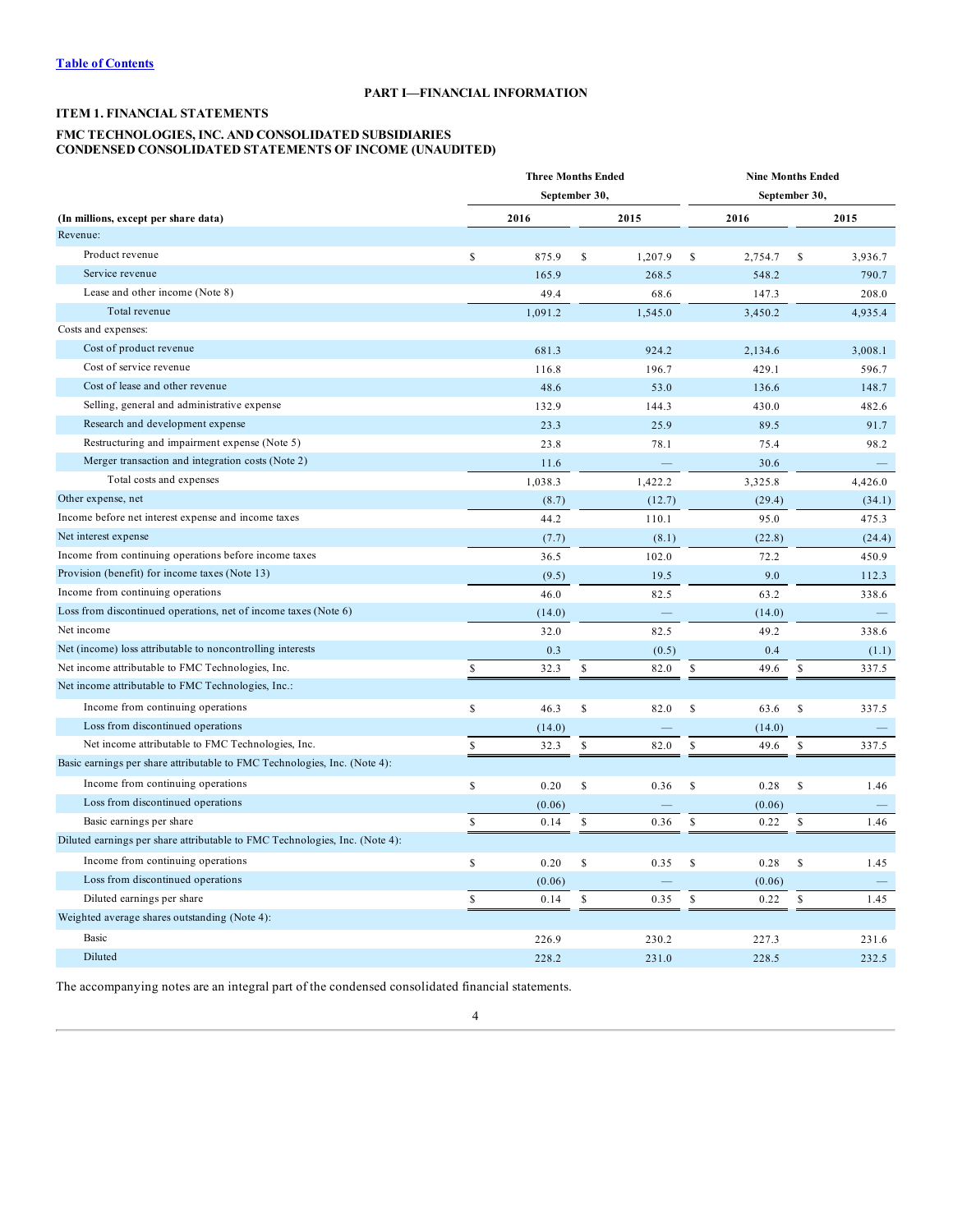**\_\_\_\_\_\_\_\_\_\_\_\_\_\_\_\_\_\_\_\_\_\_\_**

#### <span id="page-4-0"></span>**FMC TECHNOLOGIES, INC. AND CONSOLIDATED SUBSIDIARIES CONDENSED CONSOLIDATED STATEMENTS OF COMPREHENSIVE INCOME (UNAUDITED)**

|                                                                                              |    | <b>Three Months Ended</b><br>September 30, |             |         |               | <b>Nine Months Ended</b><br>September 30, |              |         |  |
|----------------------------------------------------------------------------------------------|----|--------------------------------------------|-------------|---------|---------------|-------------------------------------------|--------------|---------|--|
| (In millions)                                                                                |    | 2016                                       |             | 2015    | 2016          |                                           |              | 2015    |  |
| Net income                                                                                   | \$ | 32.0                                       | $\mathbf S$ | 82.5    | <sup>\$</sup> | 49.2                                      | <sup>S</sup> | 338.6   |  |
| Other comprehensive income (loss), net of tax:                                               |    |                                            |             |         |               |                                           |              |         |  |
| Foreign currency translation adjustments <sup>(1)</sup>                                      |    | (3.2)                                      |             | (110.3) |               | 54.6                                      |              | (184.6) |  |
| Net gains (losses) on hedging instruments:                                                   |    |                                            |             |         |               |                                           |              |         |  |
| Net gains (losses) arising during the period                                                 |    | 1.7                                        |             | (33.3)  |               | 16.8                                      |              | (50.5)  |  |
| Reclassification adjustment for net losses included in net income                            |    | 13.3                                       |             | 11.5    |               | 41.7                                      |              | 44.6    |  |
| Net gains (losses) on hedging instruments (2)                                                |    | 15.0                                       |             | (21.8)  |               | 58.5                                      |              | (5.9)   |  |
| Pension and other post-retirement benefits:                                                  |    |                                            |             |         |               |                                           |              |         |  |
| Reclassification adjustment for settlement losses included in net income                     |    | 1.1                                        |             | 1.2     |               | 1.1                                       |              | 1.2     |  |
| Reclassification adjustment for amortization of prior service cost included in<br>net income |    | 0.1                                        |             | 0.1     |               | 0.5                                       |              | 0.1     |  |
| Reclassification adjustment for amortization of net actuarial loss included in<br>net income |    | 4.3                                        |             | 5.2     |               | 12.8                                      |              | 15.9    |  |
| Net pension and other post-retirement benefits <sup>(3)</sup>                                |    | 5.5                                        |             | 6.5     |               | 14.4                                      |              | 17.2    |  |
| Other comprehensive income (loss), net of tax                                                |    | 17.3                                       |             | (125.6) |               | 127.5                                     |              | (173.3) |  |
| Comprehensive income (loss)                                                                  |    | 49.3                                       |             | (43.1)  |               | 176.7                                     |              | 165.3   |  |
| Comprehensive (income) loss attributable to noncontrolling interest                          |    | 0.3                                        |             | (0.5)   |               | 0.4                                       |              | (1.1)   |  |
| Comprehensive income (loss) attributable to FMC Technologies, Inc.                           | \$ | 49.6                                       | S           | (43.6)  | -S            | 177.1                                     | S            | 164.2   |  |

(1) Net of income tax (expense) benefit of \$0.3 and nil for the three months ended September 30, 2016 and 2015, respectively, and \$0.7 and \$6.8 for the nine months ended September 30, 2016 and 2015, respectively.

(2) Net of income tax (expense) benefit of \$(4.9) and \$5.5 for the three months ended September 30, 2016 and 2015, respectively, and \$(16.0) and \$1.9 for the nine months ended September 30, 2016 and 2015, respectively.

(3) Net of income tax (expense) benefit of  $\S(2.6)$  and  $\S(3.1)$  for the three months ended September 30, 2016 and 2015, respectively, and  $\S(6.5)$  and  $\S(8.1)$  for the nine months ended September 30, 2016 and 2015, respectively.

The accompanying notes are an integral part of the condensed consolidated financial statements.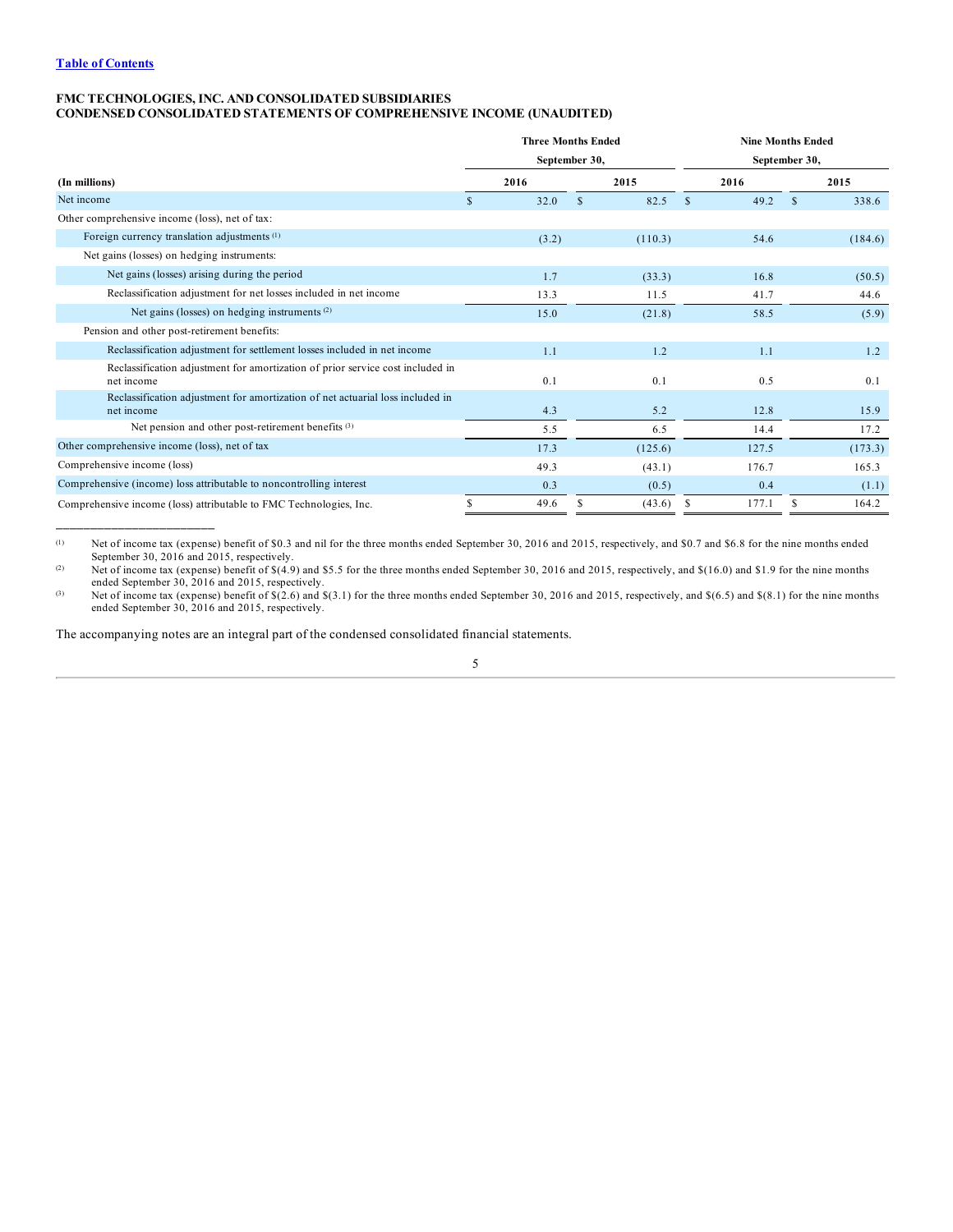#### <span id="page-5-0"></span>**FMC TECHNOLOGIES, INC. AND CONSOLIDATED SUBSIDIARIES CONDENSED CONSOLIDATED BALANCE SHEETS**

|                                                                                                                                                                                      | September 30, 2016 | December 31, 2015 |
|--------------------------------------------------------------------------------------------------------------------------------------------------------------------------------------|--------------------|-------------------|
| (In millions, except par value data)                                                                                                                                                 | (Unaudited)        | As Adjusted       |
| <b>Assets</b>                                                                                                                                                                        |                    |                   |
| Cash and cash equivalents                                                                                                                                                            | \$<br>1,074.2      | \$<br>916.2       |
| Trade receivables, net of allowances of \$17.2 in 2016 and \$19.2 in 2015                                                                                                            | 681.0              | 884.0             |
| Costs in excess of billings                                                                                                                                                          | 638.9              | 638.4             |
| Inventories, net (Note 7)                                                                                                                                                            | 641.6              | 764.1             |
| Derivative financial instruments (Note 16)                                                                                                                                           | 128.3              | 333.9             |
| Prepaid expenses                                                                                                                                                                     | 43.4               | 48.9              |
| Income taxes receivable                                                                                                                                                              | 71.9               | 68.7              |
| Other current assets                                                                                                                                                                 | 223.0              | 276.0             |
| Total current assets                                                                                                                                                                 | 3,502.3            | 3,930.2           |
| Investments                                                                                                                                                                          | 26.4               | 29.6              |
| Property, plant and equipment, net of accumulated depreciation of \$993.9 in 2016 and \$892.1 in 2015                                                                                | 1,309.6            | 1,371.5           |
| Goodwill                                                                                                                                                                             | 523.9              | 514.7             |
| Intangible assets, net of accumulated amortization of \$158.7 in 2016 and \$139.9 in 2015                                                                                            | 225.0              | 246.3             |
| Deferred income taxes                                                                                                                                                                | 192.6              | 183.3             |
| Derivative financial instruments (Note 16)                                                                                                                                           | 6.5                | 0.1               |
| Other assets                                                                                                                                                                         | 177.4              | 143.7             |
| Total assets                                                                                                                                                                         | \$<br>5,963.7      | \$<br>6,419.4     |
| Liabilities and equity                                                                                                                                                               |                    |                   |
| Short-term debt and current portion of long-term debt                                                                                                                                | \$<br>19.0         | \$<br>21.9        |
| Accounts payable, trade                                                                                                                                                              | 375.3              | 519.3             |
| Advance payments                                                                                                                                                                     | 400.5              | 464.1             |
| Billings in excess of costs                                                                                                                                                          | 110.4              | 200.5             |
| Accrued payroll                                                                                                                                                                      | 173.0              | 185.8             |
| Derivative financial instruments (Note 16)                                                                                                                                           | 205.6              | 516.9             |
| Income taxes payable                                                                                                                                                                 | 42.8               | 57.2              |
| Other current liabilities                                                                                                                                                            | 319.4              | 339.6             |
| Total current liabilities                                                                                                                                                            | 1,646.0            | 2,305.3           |
| Long-term debt, less current portion (Note 10)                                                                                                                                       | 1,245.1            | 1,134.1           |
| Accrued pension and other post-retirement benefits, less current portion                                                                                                             | 152.1              | 230.4             |
| Derivative financial instruments (Note 16)                                                                                                                                           | 10.7               | 0.5               |
| Deferred income taxes                                                                                                                                                                | 128.8              | 105.4             |
| Other liabilities                                                                                                                                                                    | 87.1               | 100.5             |
| Commitments and contingent liabilities (Note 11)                                                                                                                                     |                    |                   |
| Stockholders' equity (Note 12):                                                                                                                                                      |                    |                   |
| Preferred stock, \$0.01 par value, 12.0 shares authorized in 2016 and 2015; no shares issued in 2016 or 2015                                                                         |                    |                   |
| Common stock, \$0.01 par value, 600.0 shares authorized in 2016 and 2015; 286.3 shares issued in 2016 and 2015; 225.7 and<br>226.8 shares outstanding in 2016 and 2015, respectively | 2.9                | 2.9               |
| Common stock held in employee benefit trust, at cost; 0.2 shares in 2016 and 2015                                                                                                    | (6.9)              | (7.0)             |
| Treasury stock, at cost; 60.4 and 59.4 shares in 2016 and 2015, respectively                                                                                                         | (1,636.6)          | (1,607.8)         |
| Capital in excess of par value of common stock                                                                                                                                       | 764.1              | 759.0             |
| Retained earnings                                                                                                                                                                    | 4,300.0            | 4,249.7           |
| Accumulated other comprehensive loss                                                                                                                                                 | (745.2)            | (872.7)           |
| Total FMC Technologies, Inc. stockholders' equity                                                                                                                                    | 2,678.3            | 2,524.1           |
| Noncontrolling interests                                                                                                                                                             | 15.6               | 19.1              |
| Total equity                                                                                                                                                                         | 2,693.9            | 2,543.2           |
| Total liabilities and equity                                                                                                                                                         | \$<br>5,963.7      | \$<br>6,419.4     |

The accompanying notes are an integral part of the condensed consolidated financial statements.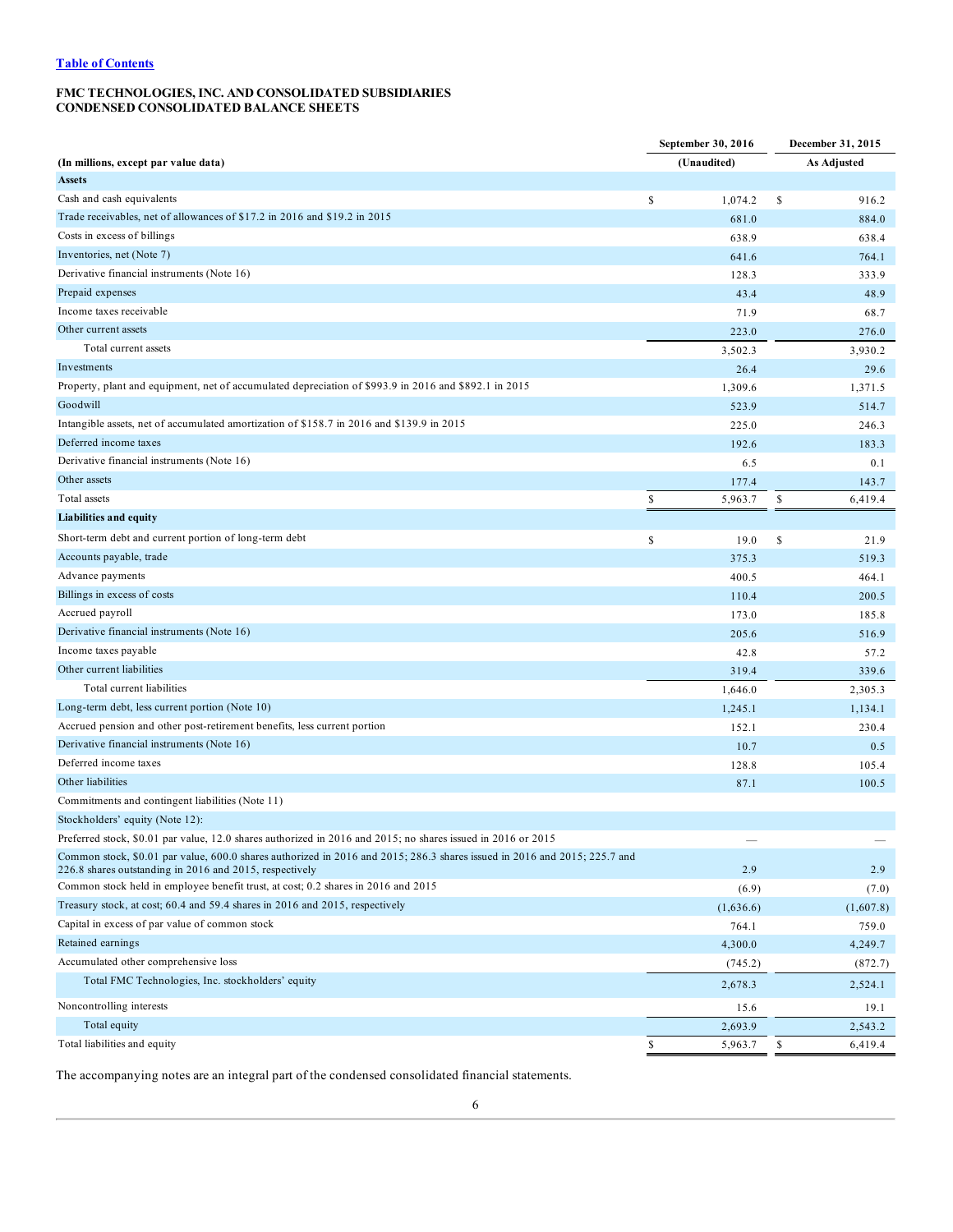#### **FMC TECHNOLOGIES, INC. AND CONSOLIDATED SUBSIDIARIES CONDENSED CONSOLIDATED STATEMENTS OF CASH FLOWS (UNAUDITED)**

|                                                                                          |                        | <b>Nine Months Ended</b> |
|------------------------------------------------------------------------------------------|------------------------|--------------------------|
|                                                                                          |                        | September 30,            |
| (In millions)                                                                            | 2016                   | 2015                     |
| Cash provided (required) by operating activities:                                        |                        |                          |
| Net income                                                                               | \$<br>49.2             | \$<br>338.6              |
| Adjustments to reconcile net income to cash provided (required) by operating activities: |                        |                          |
| Depreciation                                                                             | 130.0                  | 133.6                    |
| Amortization                                                                             | 51.1                   | 48.9                     |
| Employee benefit plan and stock-based compensation costs                                 | 56.0                   | 67.9                     |
| Unrealized loss on derivative instruments and foreign exchange                           | 35.9                   | 31.5                     |
| Deferred income tax provision (benefit)                                                  | (14.2)                 | 30.6                     |
| Impairments (Note 5)                                                                     | 40.2                   | 64.4                     |
| Other                                                                                    | 53.9                   | 34.8                     |
| Changes in operating assets and liabilities, net of effects of acquisitions:             |                        |                          |
| Trade receivables, net and costs in excess of billings                                   | 240.4                  | 181.3                    |
| Inventories, net                                                                         | 127.3                  | 105.2                    |
| Accounts payable, trade                                                                  | (155.7)                | (140.6)                  |
| Advance payments and billings in excess of costs                                         | (182.9)                | (241.3)                  |
| Income taxes payable, net                                                                | (16.1)                 | (127.9)                  |
| Accrued pension and other post-retirement benefits, net                                  | (67.3)                 | (20.4)                   |
| Other assets and liabilities, net                                                        | (112.4)                | (5.6)                    |
| Cash provided by operating activities from continuing operations                         | 235.4                  | 501.0                    |
| Cash required by operating activities from discontinued operations (Note 6)              | (8.1)                  | $\sim$                   |
| Cash provided by operating activities                                                    | 227.3                  | 501.0                    |
| Cash provided (required) by investing activities:                                        |                        |                          |
| Capital expenditures                                                                     | (93.1)                 | (211.0)                  |
| Investments in joint ventures                                                            | (52.9)                 | (5.0)                    |
| Proceeds from sale of wireline assets                                                    | 19.0                   |                          |
| Other                                                                                    | 6.8                    | 4.3                      |
| Cash required by investing activities                                                    | (120.2)                | (211.7)                  |
| Cash provided (required) by financing activities:                                        |                        |                          |
| Net increase in short-term debt                                                          | 4.0                    | 1.5                      |
| Net increase (decrease) in commercial paper                                              | 110.5                  | (8.0)                    |
| Repayments of long-term debt                                                             | (18.9)                 | (1.2)                    |
| Purchase of treasury stock                                                               | (54.8)                 | (148.0)                  |
| Acquisitions, payment of withheld purchase price                                         |                        | (9.6)                    |
| Payments related to taxes withheld on stock-based compensation                           | (8.6)                  | (8.8)                    |
| Other                                                                                    | (2.8)                  | (7.4)                    |
| Cash provided (required) by financing activities                                         | 29.4                   | (181.5)                  |
| Effect of exchange rate changes on cash and cash equivalents                             | 21.5                   | (35.1)                   |
| Increase in cash and cash equivalents                                                    | 158.0                  | 72.7                     |
| Cash and cash equivalents, beginning of period                                           | 916.2                  | 638.8                    |
| Cash and cash equivalents, end of period                                                 | $\mathbf S$<br>1.074.2 | \$<br>711.5              |

The accompanying notes are an integral part of the condensed consolidated financial statements.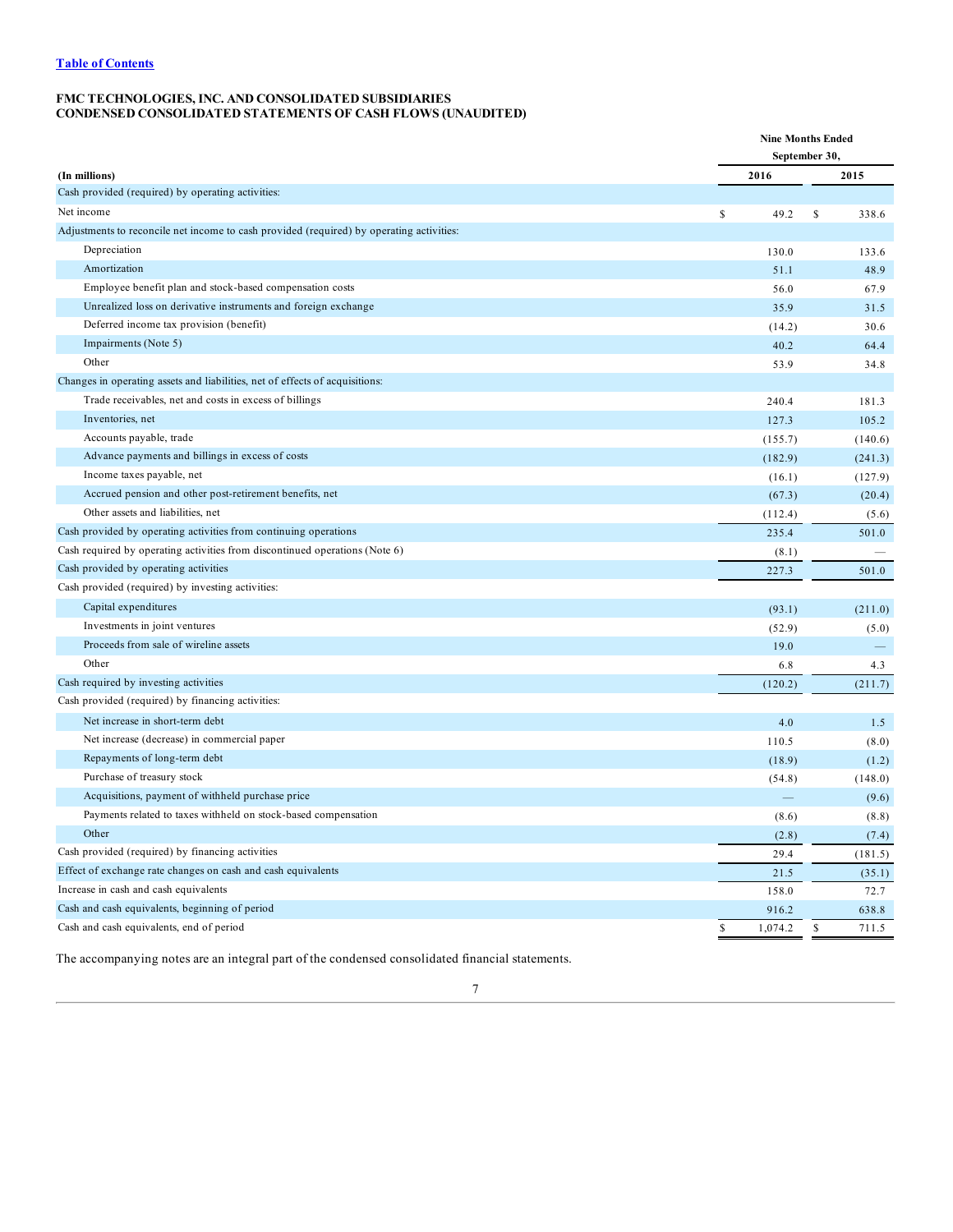## <span id="page-7-0"></span>**FMC TECHNOLOGIES, INC. AND CONSOLIDATED SUBSIDIARIES NOTES TO CONDENSED CONSOLIDATED FINANCIAL STATEMENTS (UNAUDITED)**

## **NOTE 1. BASIS OF PRESENTATION**

The accompanying unaudited condensed consolidated financial statements of FMC Technologies, Inc. and its consolidated subsidiaries ("FMC Technologies") have been prepared in accordance with United States generally accepted accounting principles ("GAAP") and rules and regulations of the Securities and Exchange Commission ("SEC") pertaining to interim financial information. As permitted under those rules, certain footnotes or other financial information that are normally required by GAAP have been condensed or omitted. Therefore, these financial statements should be read in conjunction with the audited consolidated financial statements, and notes thereto, which are included in our Annual Report on Form 10-K for the year ended December 31, 2015.

We revised our current derivative financial instrument asset and liability balances as of December 31, 2015 to eliminate certain intercompany derivative transactions. As a result, our total financial position as of December 31, 2015 decreased by \$38.0 million.

Our accounting policies are in accordance with GAAP. The preparation of financial statements in conformity with these accounting principles requires us to make estimates and assumptions that affect the reported amounts of assets and liabilities at the date of the financial statements and the reported amounts of revenue and expenses during the reporting period. Ultimate results could differ from our estimates.

In the opinion of management, the accompanying unaudited condensed consolidated financial statements reflect all adjustments (consisting of normal recurring adjustments) necessary for a fair presentation of our financial condition and operating results as of and for the periods presented. Revenue, expenses, assets and liabilities can vary during each quarter of the year. Therefore, the results and trends in these financial statements may not be representative of the results that may be expected for the year ending December 31, 2016.

*Reclassifications—*Certain prior-year amounts have been reclassified to conform to the current year's presentation.

#### **NOTE 2. MERGER OF FMC TECHNOLOGIES AND TECHNIP**

On June 14, 2016, FMC Technologies and Technip S.A. ("Technip") entered into a definitive business combination agreement providing for the business combination among FMC Technologies, FMC Technologies SIS Limited, a private limited company incorporated under the laws of England and Wales and a wholly owned subsidiary of FMC Technologies, and Technip. On August 4, 2016, FMC Technologies SIS Limited changed its name to TechnipFMC Limited. The business combination agreement was unanimously approved by the board of directors of both companies. The entry into the business combination agreement followed FMC Technologies' announcement on May 19, 2016, of its intention to enter into a business combination with Technip. At the effective completion of the merger, each issued and outstanding ordinary share of FMC Technologies and Technip, other than shares owned by each respective company or its subsidiaries, will be converted into the right to receive 1.0 and 2.0 ordinary shares of the new company, respectively.

Consummation of the merger is subject to customary closing conditions as specified in the business combination agreement, including but not limited to: (i) receipt of FMC Technologies and Technip stockholder approvals and (ii) clearance from certain competition and foreign investment authorities in the areas where the companies operate. Should FMC Technologies or Technip terminate the business combination agreement under specified circumstances, the terminating party would be required to pay the other party a termination fee equal to \$250 million. The transaction is expected to close during the first quarter of 2017.

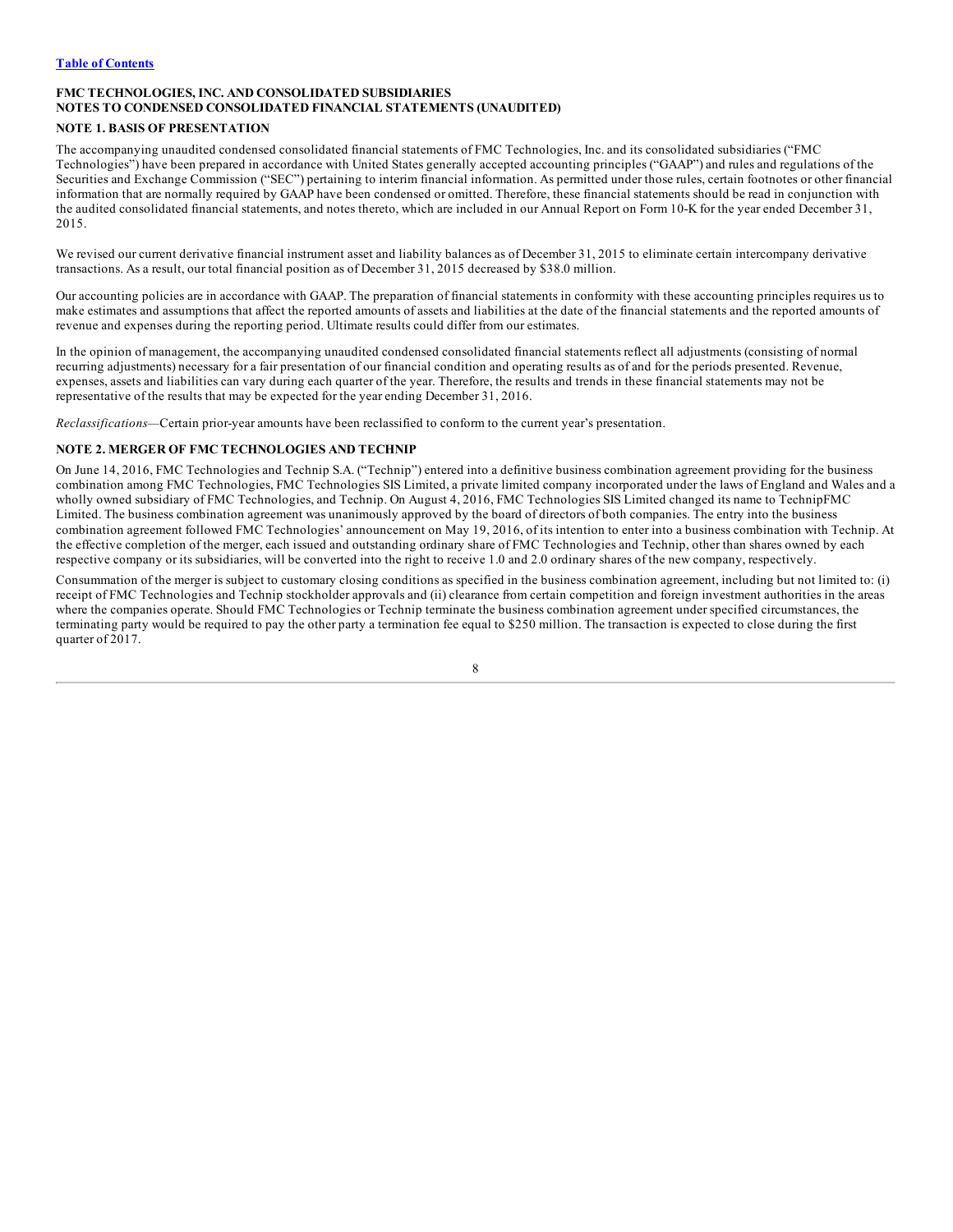## **NOTE 3. NEW ACCOUNTING STANDARDS**

#### *Recently Adopted Accounting Standards*

In March 2016, the Financial Accounting Standards Board ("FASB") issued Accounting Standards Update ("ASU") No. 2016-09, *"Improvements to Employee Share-Based Payment Accounting."* Among other amendments, this update requires that excess tax benefits or deficiencies be recognized as income tax expense or benefit in the income statement and eliminates the requirement to reclassify excess tax benefits and deficiencies from operating activities to financing activities in the statement of cash flows. This updated guidance also gives an entity the election to either (i) estimate the forfeiture rate of employee stock-based awards or (ii) account for forfeitures as they occur. We early adopted ASU No. 2016-09 as of January 1, 2016. Prospectively beginning January 1, 2016, tax deficiencies have been reflected as income tax expense in the accompanying condensed consolidated statement of income resulting in \$0.9 million and \$5.8 million of additional tax expense in the three and nine months ended September 30, 2016, respectively. We elected to retrospectively classify excess tax benefits and deficiencies as operating activity and these amounts, which were immaterial for all periods presented, are reflected in the income taxes payable, net line item in the accompanying condensed consolidated statement of cash flows. In addition, we elected to change our accounting policy to account for forfeitures in compensation cost as they occur. We believe this method is preferable as it better reflects actual stock-based compensation expense.

#### *Recently Issued Accounting Standards*

In May 2014, the FASB issued ASU No. 2014-09, *"Revenue from Contracts with Customers."* This update requires an entity to recognize revenue to depict the transfer of promised goods or services to customers in an amount that reflects the consideration to which the entity expects to be entitled in exchange for those goods or services. The ASU will supersede most existing GAAP related to revenue recognition and will supersede some cost guidance in existing GAAP related to construction-type and production-type contract accounting. Additionally, the ASU will significantly increase disclosures related to revenue recognition. In August 2015, the FASB issued ASU No. 2015-14 which deferred the effective date of ASU No. 2014-09 by one year, and as a result, is now effective for us on January 1, 2018. In March 2016, the FASB issued ASU No. 2016-08, "Principal versus Agent Considerations (Reporting Revenue Gross versus Net)" which clarifies the implementation guidance on principal versus agent considerations. In April 2016, the FASB issued ASU No. 2016-10, "Identifying Performance Obligations and Licensing" which gives further guidance on identifying performance obligations and clarification of the licensing implementation guidance. Early application is permitted to the original effective date of January 1, 2017. Entities are permitted to apply the amendments either retrospectively to each prior reporting period presented or retrospectively with the cumulative effect of initially applying the ASU recognized at the date of initial application. During the third quarter of 2016, we completed the initial evaluation of the new standard and the related assessment and review of a representative sample of existing revenue contracts with our customers. We determined, on a preliminary basis, that although the timing and pattern of revenue recognition will remain largely unchanged, the analysis used to determine the timing and pattern of revenue recognition will differ. We also determined the primary impact of the adoption on our consolidated financial statements will be the additional required disclosures around revenue recognition in the notes to the consolidated financial statements. We have not determined the effect of the ASU on our internal control over financial reporting or other changes in business practices and processes but will do so in the design and implementation phase to occur over the next year.

In July 2015, the FASB issued ASU No. 2015-11, "*Simplifying the Measurement of Inventory*." This update requires in scope inventory to be measured at the lower of cost and net realizable value rather than at the lower of cost or market under existing guidance. The amendments in this ASU are effective for us on January 1, 2017. Early application is permitted. We are currently evaluating the impact of this ASU on our consolidated financial statements.

In February 2016, the FASB issued ASU No. 2016-02, *"Leases."* This update requires that a lessee recognize in the statement of financial position a liability to make lease payments and a right-of-use asset representing its right to use the underlying asset for the lease term. For leases with a term of 12 months or less, a lessee is permitted to make an accounting policy election by class of underlying asset not to recognize lease assets and lease liabilities. Similar to current guidance, the update continues to differentiate between finance leases and operating leases, however this distinction now primarily relates to differences in the manner of expense recognition over time and in the classification of lease payments in the statement of cash flows. The updated guidance leaves the accounting for leases by lessors largely unchanged from existing GAAP. Early application is permitted. Entities are required to use a modified retrospective adoption, with certain relief provisions, for leases that exist or are entered into after the beginning of the earliest comparative period in the financial statements when adopted. The guidance will become effective for us on January 1, 2019. The impacts that adoption of the ASU is expected to have on our consolidated financial statements and related disclosures are being evaluated. Additionally, we have not determined the effect of the ASU on our internal control over financial reporting or other changes in business practices and processes.

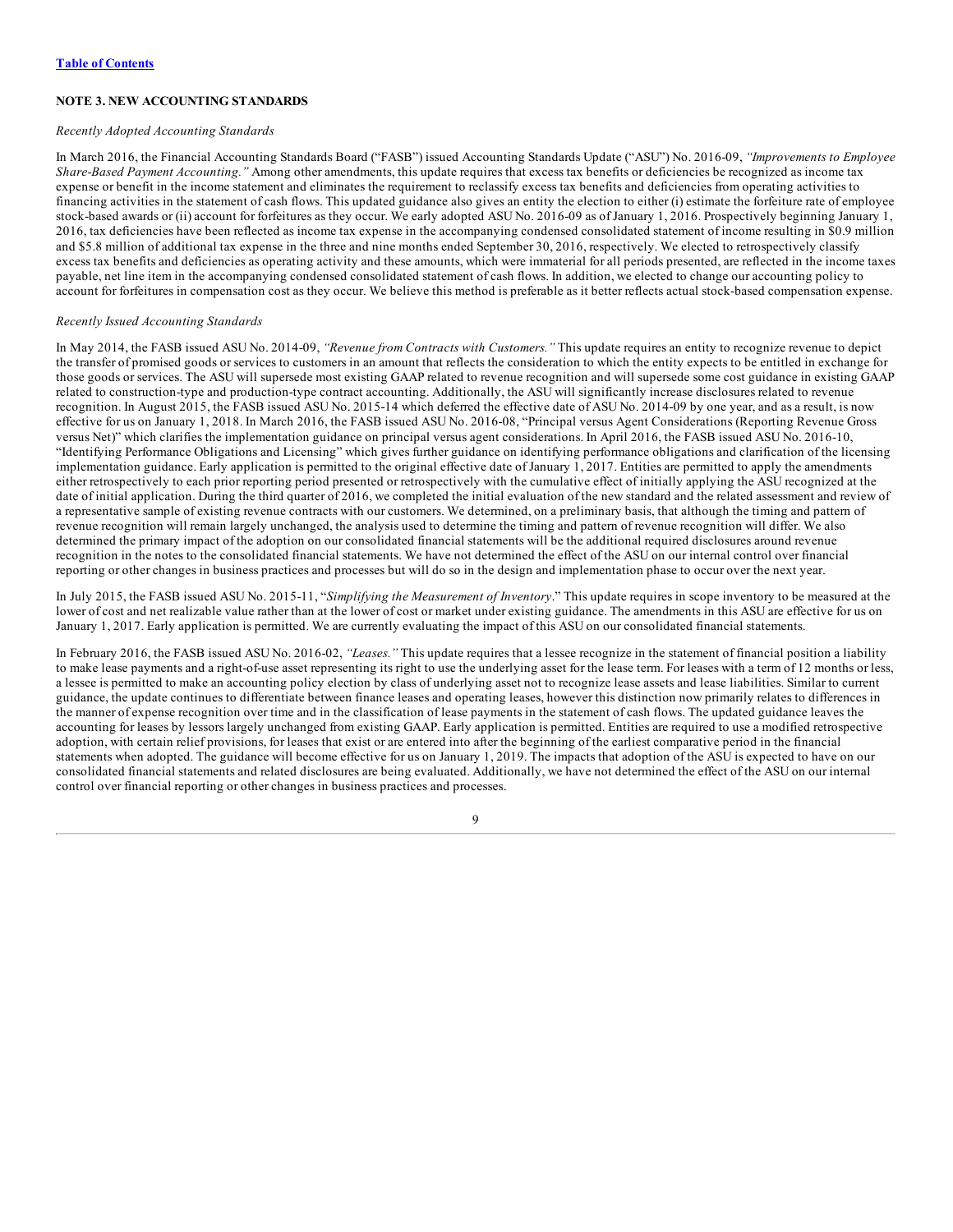In October 2016, the FASB issued ASU No. 2016-16, *"Intra-Entity Transfers of Assets Other Than Inventory."* This update requires that income tax consequences are recognized on an intra-entity transfer of an asset other than inventory when the transfer occurs. The amendments in this ASU are effective for us on January 1, 2018. Early application is permitted. We are currently evaluating the impact of this ASU on our consolidated financial statements.

#### *Change in Accounting Principle*

Effective January 1, 2016, we changed the method of valuing inventory for certain domestic inventories in our surface integrated services business from the last-in, first-out (LIFO) method to the first-in, first-out (FIFO) method under GAAP. The cumulative effect, net of income taxes, of the change in accounting principle was approximately \$12.3 million and was recorded as an increase to retained earnings as of January 1, 2013. The statements of income for the years ended December 31, 2013, 2014, and 2015, including interim periods therein, were not retroactively adjusted as the adjustment for each of the periods was not material. We believe the FIFO method is preferable as it better reflects the current value of inventory reported in the consolidated balance sheets, provides for better matching of costs of goods sold with related revenue, provides for greater consistency and uniformity across our operations with respect to the method of inventory valuation, and is the method used by management to monitor the financial results of the business for operational and financial planning.

#### **NOTE 4. EARNINGS PER SHARE**

A reconciliation of the number of shares used for the basic and diluted earnings per share calculation was as follows:

|                                                                                                 | <b>Three Months Ended</b> |               |               |                   | <b>Nine Months Ended</b> |       |    |       |  |
|-------------------------------------------------------------------------------------------------|---------------------------|---------------|---------------|-------------------|--------------------------|-------|----|-------|--|
|                                                                                                 |                           | September 30, |               |                   | September 30,            |       |    |       |  |
| (In millions, except per share data)                                                            |                           | 2016          |               | 2015              |                          | 2016  |    | 2015  |  |
| Income from continuing operations attributable to FMC Technologies, Inc.                        |                           | 46.3          |               | 82.0              |                          | 63.6  |    | 337.5 |  |
| Weighted average number of shares outstanding                                                   |                           | 226.9         |               | 230.2             |                          | 227.3 |    | 231.6 |  |
| Dilutive effect of restricted stock units                                                       |                           | 1.3           |               | 0.8               |                          | 1.2   |    | 0.9   |  |
| Total shares and dilutive securities                                                            |                           | 228.2         |               | 231.0             |                          | 228.5 |    | 232.5 |  |
|                                                                                                 |                           |               |               |                   |                          |       |    |       |  |
| Basic earnings per share from continuing operations attributable to FMC<br>Technologies, Inc.   |                           | 0.20          | -S            | 0.36 <sup>8</sup> |                          | 0.28  | -S | 1.46  |  |
| Diluted earnings per share from continuing operations attributable to FMC<br>Technologies, Inc. |                           | 0.20          | $\mathcal{S}$ | 0.35              | $^{\circ}$               | 0.28  |    | 1.45  |  |
|                                                                                                 |                           |               |               |                   |                          |       |    |       |  |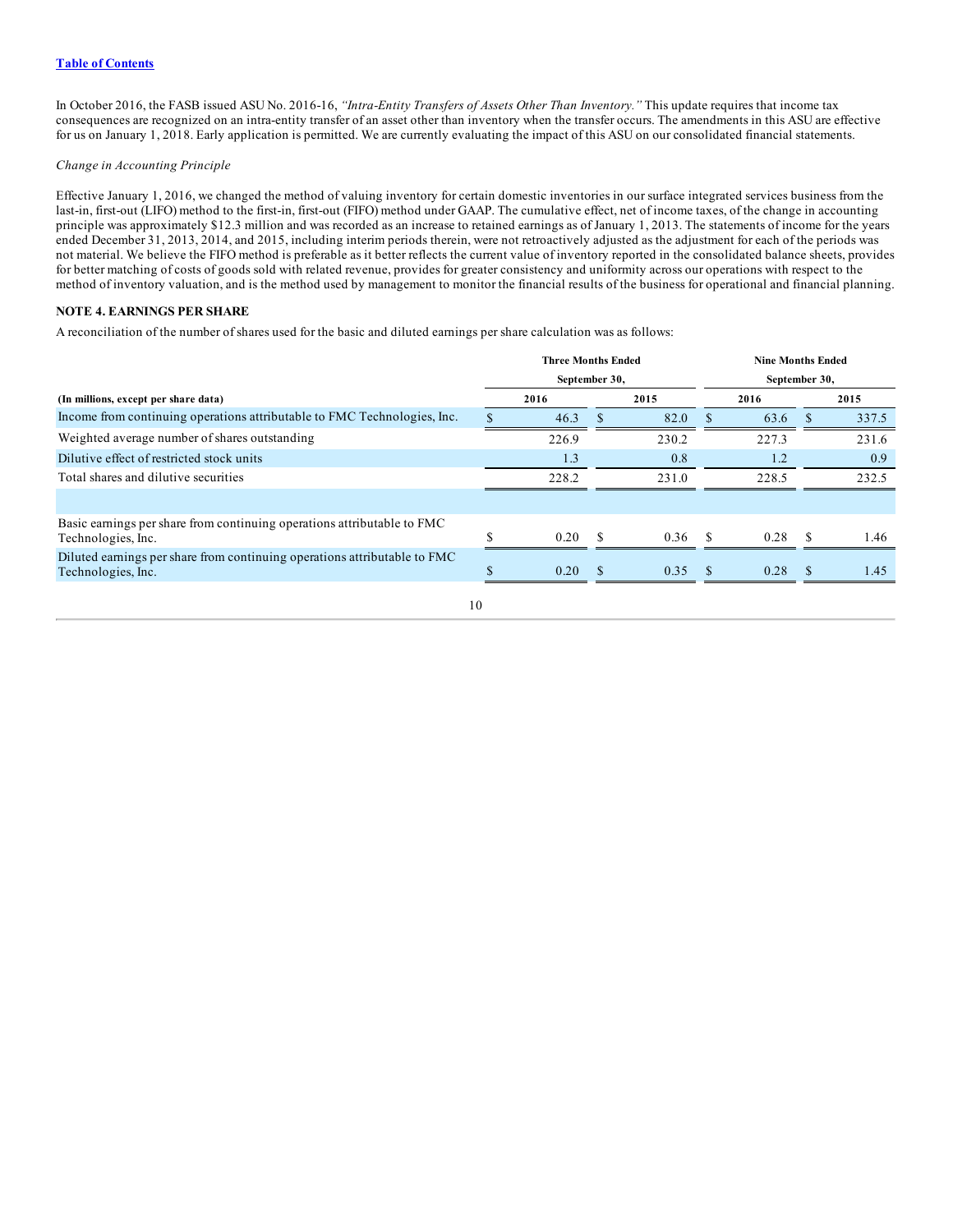## **NOTE 5. RESTRUCTURING AND IMPAIRMENT EXPENSE**

Restructuring and impairment expense were as follows:

|                                            | Three Months Ended September 30, |      |    |      |               | Nine Months Ended September 30, |               |      |
|--------------------------------------------|----------------------------------|------|----|------|---------------|---------------------------------|---------------|------|
| (In millions)                              |                                  | 2016 |    | 2015 | 2016          |                                 |               | 2015 |
| Restructuring expense:                     |                                  |      |    |      |               |                                 |               |      |
| Subsea Technologies                        | \$                               | 0.5  | \$ | 14.6 | <sup>\$</sup> | 3.0                             | <sup>\$</sup> | 20.7 |
| Surface Technologies                       |                                  | 13.8 |    | 1.6  |               | 21.6                            |               | 8.7  |
| Energy Infrastructure                      |                                  | 1.1  |    | 1.7  |               | 3.0                             |               | 4.4  |
| Corporate and other                        |                                  | 7.6  |    |      |               | 7.6                             |               |      |
| Total restructuring expense                |                                  | 23.0 |    | 17.9 |               | 35.2                            |               | 33.8 |
| Impairment expense:                        |                                  |      |    |      |               |                                 |               |      |
| Subsea Technologies                        |                                  | 0.5  |    | 2.2  |               | 2.8                             |               | 2.6  |
| Surface Technologies                       |                                  | 0.3  |    | 58.0 |               | 36.2                            |               | 61.8 |
| Energy Infrastructure                      |                                  |      |    |      |               |                                 |               |      |
| Corporate and other                        |                                  |      |    |      |               | 1.2                             |               |      |
| Total impairment expense                   |                                  | 0.8  |    | 60.2 |               | 40.2                            |               | 64.4 |
| Total restructuring and impairment expense |                                  | 23.8 |    | 78.1 |               | 75.4                            | \$            | 98.2 |

*Restructuring*—As a result of the decline in crude oil prices and its effect on the demand for products and services in the oilfield services industry worldwide, beginning in 2015, we initiated a company-wide reduction in workforce and facility consolidation intended to reduce costs and better align our workforce with current and anticipated activity levels, which resulted in the continued recognition of severance costs relating to termination benefits and other restructuring charges.

*Asset impairments—*We conduct impairment tests on long-lived assets whenever events or changes in circumstances indicate the carrying value may not be recoverable. The carrying value of a long-lived asset is not recoverable if it exceeds the sum of the undiscounted cash flows expected to result from the use and eventual disposition over the asset's remaining useful life. Our review of recoverability of the carrying value of our assets considers several assumptions including the intended use and service potential of the asset.

The prolonged downturn in the energy market and its corresponding impact on our business outlook led us to conclude the carrying amount of certain longlived assets in our U.S. surface integrated services business exceeded their fair values. The low commodity price environment's impact on our outlook for revenue growth and profitability of our U.S. surface integrated services business led us to record impairment charges in our Surface Technologies segment during the nine months ended September 30, 2016. These asset impairments included impairment charges of our flowback plant, property and equipment and related customer relationships intangible assets of \$12.4 million and \$3.4 million, respectively, to record the assets to their combined fair value of \$44.7 million as of March 31, 2016.

Also, we recorded impairment charges of \$15.3 million and \$2.8 million, to our wireline equipment and allocated goodwill, respectively, to record the assets to their combined fair value of \$20.0 million as of March 31, 2016. The impairment charges, recorded in our Surface Technologies segment, include wireline operations in both the United States and Canada and relate to the sale of these assets. Refer to Note 6 for information related to the sale of these assets.

During the nine months ended September 30, 2015, we recorded impairment charges of \$56.6 million to our wireline and flowback assets, customer relationships and related goodwill in our surface integrated services business in Canada. These impairment charges, recorded in our Surface Technologies segment, included charges against customer relationship intangible assets, wireline and flowback assets, and related goodwill in Canada.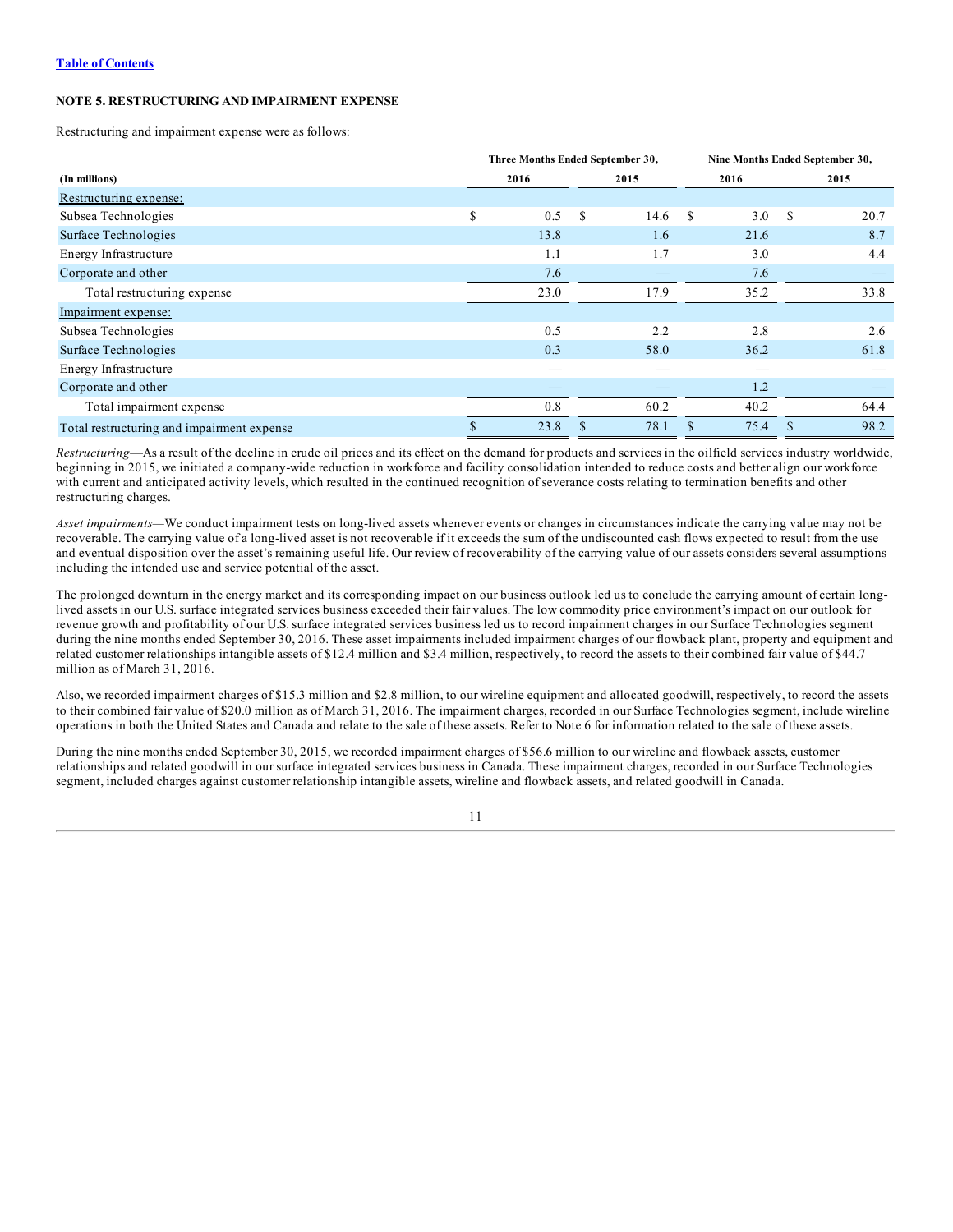## **NOTE 6. DISPOSITION OF BUSINESS AND DISCONTINUED OPERATIONS**

*Wireline Operations—*On June 1, 2016, we completed the sale of property, plant, and equipment related to our wireline operations in our surface integrated services businesses in the United States and Canada to Reliance Oilfield Services, LLC. Results of operations related to our wireline operations were historically reported in our Surface Technologies segment. We recognized a \$0.6 million loss on the sale during the nine months ended September 30, 2016.

*Discontinued Operations—*In 2007, the Algerian Tax Authority issued a notice of tax assessment against SOFEC Floating Systems, Inc. ("SOFEC") for calendar years 2003 through 2006. SOFEC, a former wholly-owned subsidiary of FMC Technologies, issued a protest in 2009 in response to the assessment, and during 2016, we were notified the tax assessment protest was officially rejected. During the period assessed, SOFEC engaged in a multi-year supply and installation project for Sonatrach, Algeria's national oil company. During the three months ended September 30, 2016, we expensed approximately \$14.0 million, net of income taxes, related to this discontinued operation.

## **NOTE 7. INVENTORIES**

Inventories consisted of the following:

| (In millions)                  | September 30,<br>2016 |         |   | December 31,<br>2015 |  |
|--------------------------------|-----------------------|---------|---|----------------------|--|
|                                |                       |         |   | As Adjusted          |  |
| Raw materials                  | \$                    | 130.3   | S | 149.9                |  |
| Work in process                |                       | 101.6   |   | 114.8                |  |
| Finished goods                 |                       | 649.8   |   | 723.4                |  |
|                                |                       | 881.7   |   | 988.1                |  |
| LIFO and valuation adjustments |                       | (240.1) |   | (224.0)              |  |
| Inventories, net               |                       | 641.6   | S | 764.1                |  |

## **NOTE 8. EQUITY METHOD INVESTMENTS**

*FTO Services*—FMC Technologies Offshore, LLC ("FTO Services") is an affiliated company in the form of a joint venture between FMC Technologies and Edison Chouest Offshore LLC. We have accounted for our 50% investment using the equity method of accounting, and its results are reported in our Subsea Technologies segment. Additionally, debt obligations under a revolving credit facility of FTO Services were jointly and severally guaranteed by FMC Technologies and Edison Chouest Offshore LLC. Refer to Note 11 for additional information regarding the guarantee.

FTO Services experienced net losses since formation due to expenses related to startup of operations and as a result of the downturn in the oilfield services industry. We recognized \$5.2 million and \$12.0 million of losses from equity earnings in affiliates for the three months ended September 30, 2016 and 2015, respectively, and \$22.5 million and \$30.4 million of losses from equity earnings in affiliates for the nine months ended September 30, 2016 and 2015, respectively, which are included in lease and other income in the accompanying condensed consolidated statements of income. As of September 30, 2016, the carrying value of our equity method investment in FTO Services was \$(5.3) million and is included as a component of other current liabilities in the accompanying condensed consolidated balance sheets. Due to market conditions, FMC Technologies and Edison Chouest Offshore LLC agreed during the third quarter of 2016 to dissolve FTO Services. As of September 30, 2016, substantially all activities related to the joint venture have ceased. As part of this dissolution, we performed under the revolving credit facility guarantee with joint and equal payments of the maximum potential amount made by FMC Technologies and Edison Chouest Offshore LLC.

*Forsys Subsea*—Forsys Subsea Limited ("Forsys Subsea") is an affiliated company in the form of a joint venture between FMC Technologies and Technip S.A. We have accounted for our 50% investment using the equity method of accounting, and its results are reported in our Subsea Technologies segment. Forsys Subsea has experienced net losses since formation due to expenses related to startup of operations and as a result of the downturn in the oilfield services industry. We recognized \$3.9 million and \$12.1 million of losses from equity earnings in affiliates for the three and nine months ended September 30, 2016, respectively, which are included in lease and other income in the accompanying consolidated statements of income.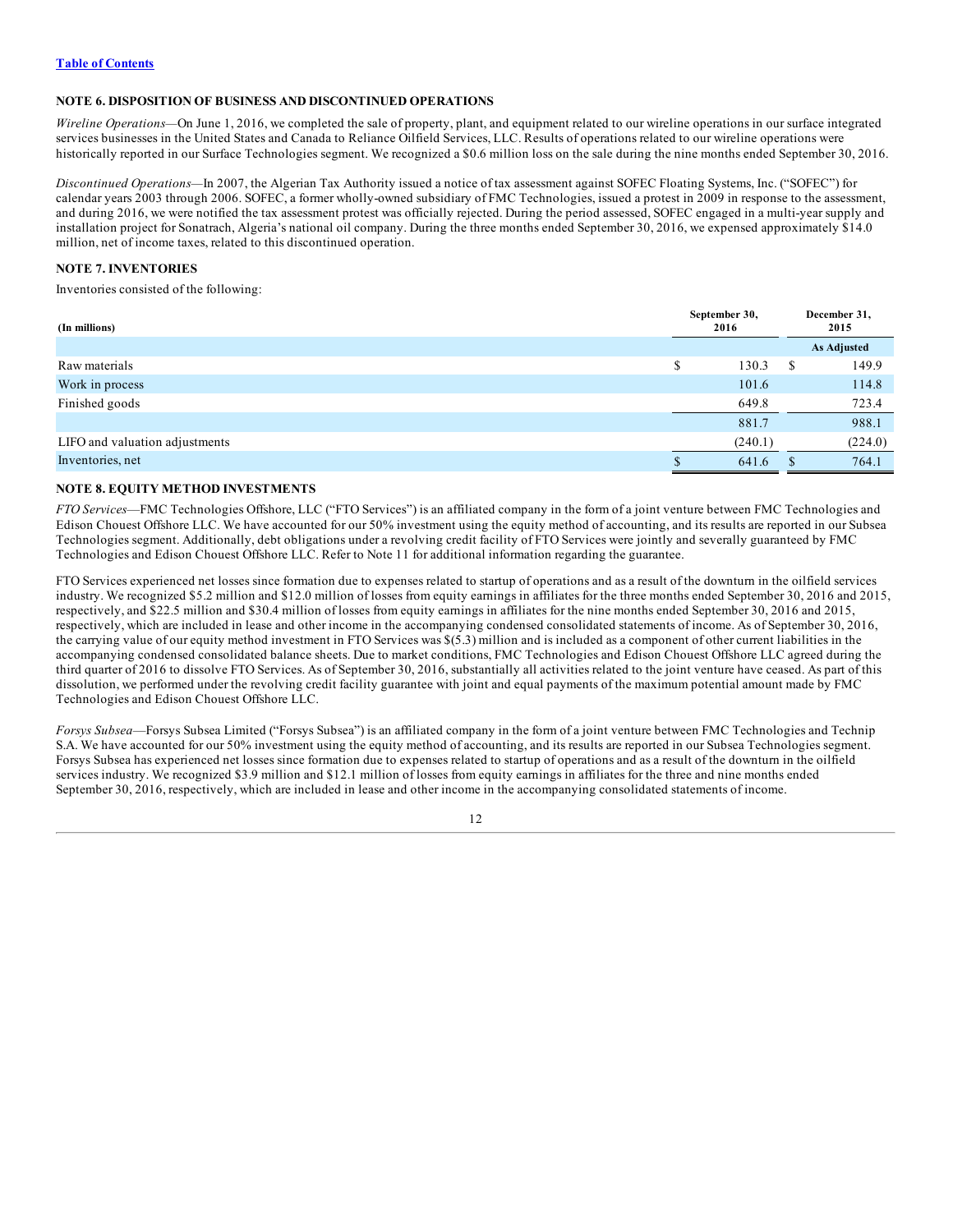## **NOTE 9. GOODWILL**

The carrying amount of goodwill by business segment was as follows:

| (In millions)                                          | <b>Subsea</b><br>Technologies | <b>Surface</b><br>Technologies | Energy<br>Infrastructure | <b>Total</b> |
|--------------------------------------------------------|-------------------------------|--------------------------------|--------------------------|--------------|
| December 31, 2015                                      | 357.4                         | 71.9                           | 85.4                     | 514.7        |
| $UCOS^{\otimes}$ product group transfer <sup>(1)</sup> | 2.7                           |                                | (2.7)                    |              |
| Impairment $(2)$                                       |                               | (2.8)                          |                          | (2.8)        |
| Translation                                            | 10.2                          | <u>1.9</u>                     | (0.1)                    | 12.0         |
| September 30, 2016                                     | 370.3                         | 71.0                           | 82.6                     | 523.9        |

(1) Beginning in the first quarter of 2016, UCOS® product group results are included in Subsea Technologies. Refer to Note 18 for additional disclosure.

(2) Refer to Note 5 for additional disclosure related to impairment of goodwill during the nine months ended September 30, 2016.

## **NOTE 10. DEBT**

As of September 30, 2016, all outstanding amounts under our term loan were repaid.

Long-term debt consisted of the following:

**\_\_\_\_\_\_\_\_\_\_\_\_\_\_\_\_\_\_\_\_\_\_\_**

| (In millions)                        | September 30,<br>2016 |     | December 31,<br>2015 |
|--------------------------------------|-----------------------|-----|----------------------|
| Revolving credit facility            |                       | J.  |                      |
| Commercial paper $(1)$               | 447.7                 |     | 337.2                |
| 2.00% Notes due 2017                 | 299.5                 |     | 299.1                |
| 3.45% Notes due 2022                 | 497.8                 |     | 497.5                |
| Term loan                            |                       |     | 15.6                 |
| Capital leases                       | 0.4                   |     | 0.7                  |
| Total long-term debt                 | 1,245.4               |     | 1,150.1              |
| Less: current portion                | (0.3)                 |     | (16.0)               |
| Long-term debt, less current portion | 1,245.1               | \$. | 1,134.1              |

(1) Committed credit available under our revolving credit facility provided the ability to refinance our commercial paper obligations on a long-term basis. As we have both the ability and intent to refinance these obligations on a long-term basis, our commercial paper borrowings were classified as long-term in the condensed consolidated balance sheets at September 30, 2016 and December 31, 2015. As of September 30, 2016, our commercial paper borrowings had a weighted average interest rate of 1.01%.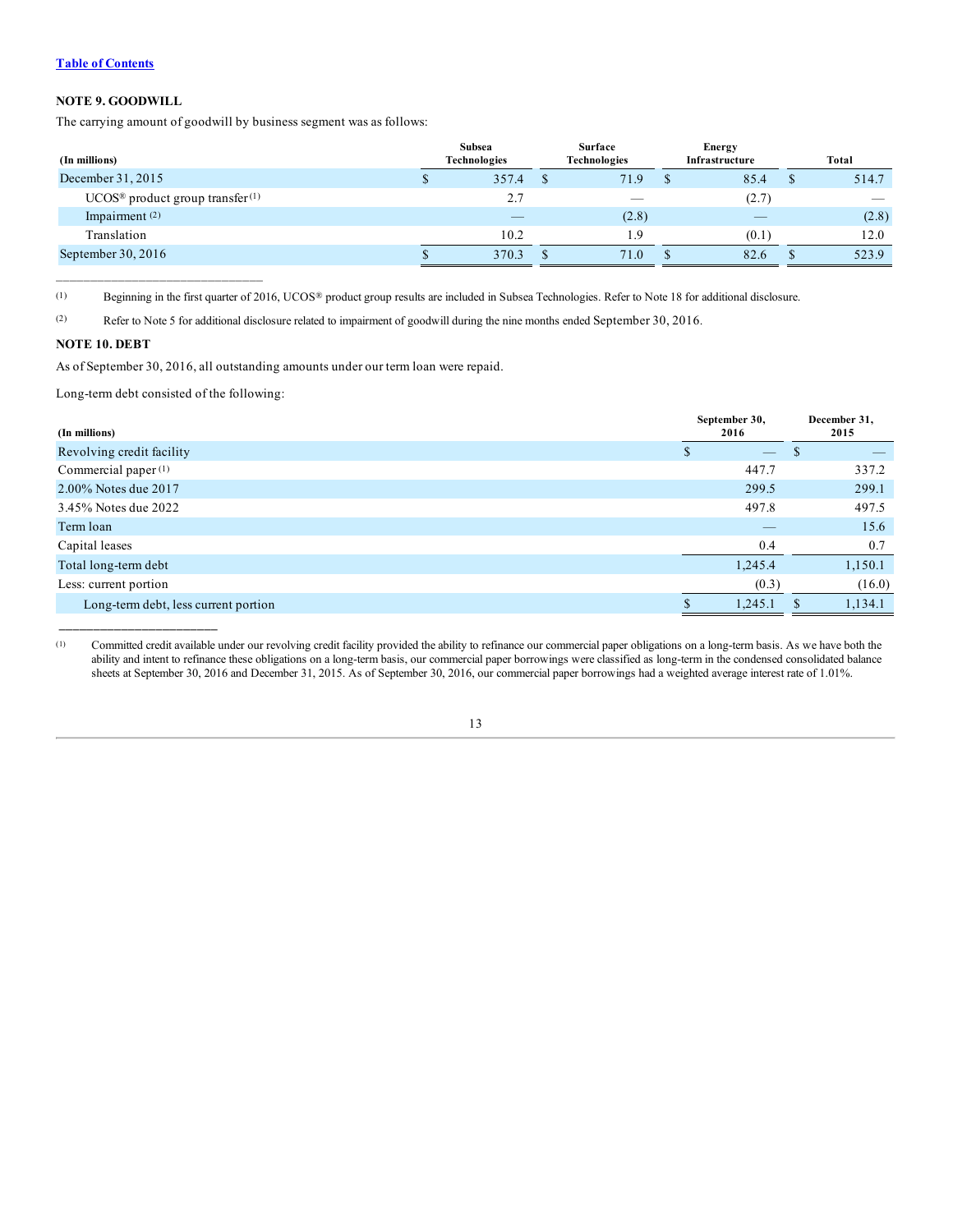## **NOTE 11. COMMITMENTS AND CONTINGENT LIABILITIES**

*Commitments associated with leases—*In March 2014, we entered into construction and operating lease agreements to finance the construction of manufacturing and office facilities located in Houston, TX. In January 2016 construction of the facilities was completed and rental payments under the operating lease commenced. Upon expiration of the operating lease in September 2021, we have the option to renew the lease, purchase the facilities or remarket the facilities on behalf of the lessor, including certain guarantees of residual value under the re-marketing option.

*Contingent liabilities associated with guarantees—*In the ordinary course of business, we enter into standby letters of credit, performance bonds, surety bonds and other guarantees with financial institutions for the benefit of our customers, vendors and other parties. At September 30, 2016, these financial instruments represented \$504.9 million of guarantees related to our future performance and \$49.0 million of guarantees to secure a portion of our existing financial obligations.

In August 2014, FMC Technologies entered into an arrangement to guarantee the debt obligations under a revolving credit facility of FMC Technologies Offshore, LLC ("FTO Services"), our joint venture with Edison Chouest Offshore LLC. Under the terms of the guarantee, FMC Technologies and Edison Chouest Offshore LLC jointly and severally guaranteed amounts under the revolving credit facility with a maximum potential amount of future payments of \$40.0 million that would become payable if FTO Services defaults in payment under the terms of the revolving credit facility. The approximate term of the guarantee, which expired in August 2016, was two years. During the three months ended September 30, 2016, we performed under the guarantee with joint and equal payments of the maximum potential amount made by FMC Technologies and Edison Chouest Offshore LLC. Refer to Note 8 for additional information regarding the accounting for our investment in FTO Services.

Management does not expect any of these financial instruments to result in losses that, if incurred, would have a material adverse effect on our consolidated financial position, results of operations or cash flows.

*Contingent liabilities associated with legal matters—*We are involved in various pending or potential legal actions or disputes in the ordinary course of our business. Management is unable to predict the ultimate outcome of these actions because of their inherent uncertainty. However, management believes that the most probable, ultimate resolution of these matters will not have a material adverse effect on our consolidated financial position, results of operations or cash flows.

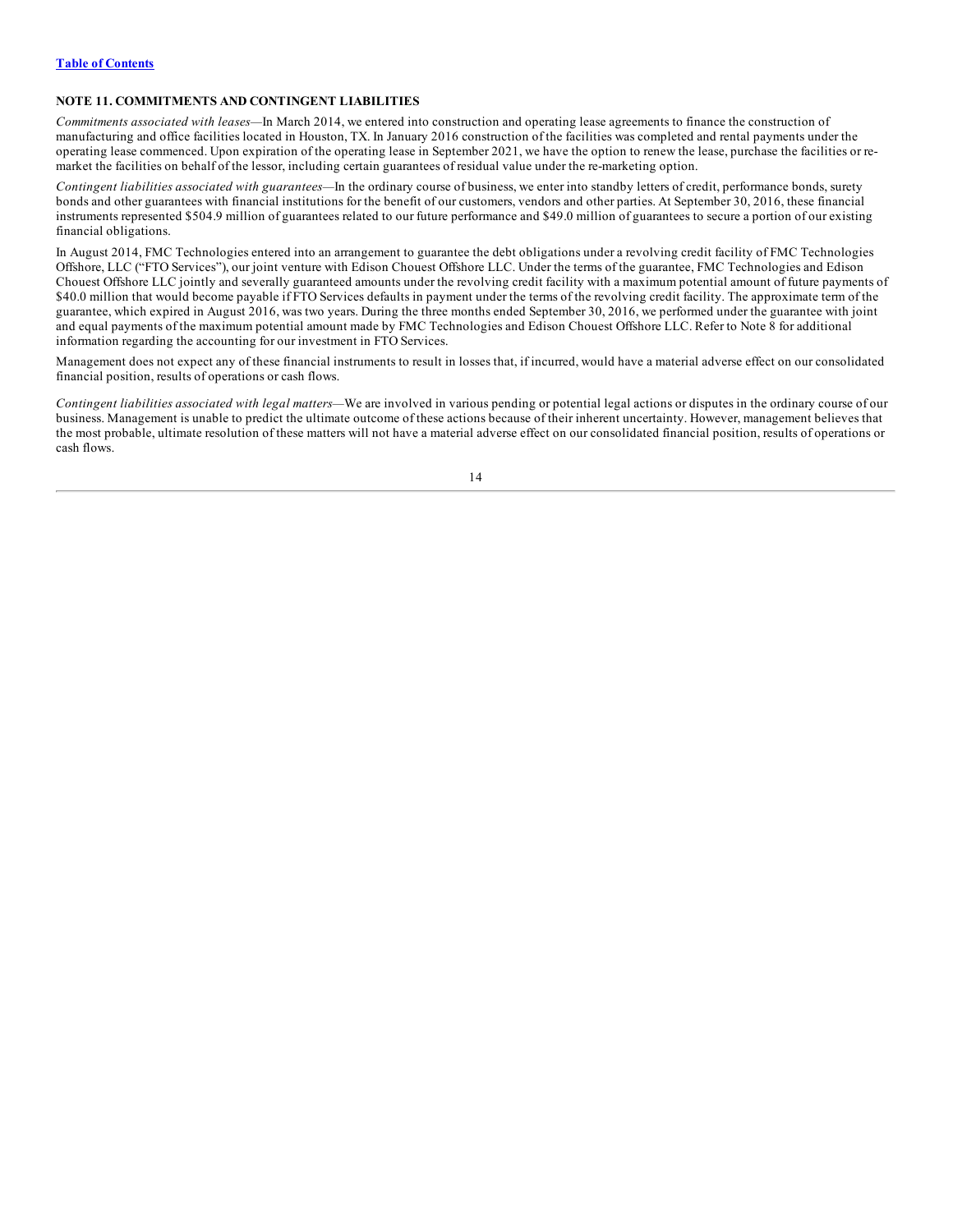## **NOTE 12. STOCKHOLDERS' EQUITY**

The following table summarizes activity within certain components of stockholders' equity during the nine months ended September 30, 2016:

| (In millions)                                            |              | <b>Common Stock</b><br>Capital in<br><b>Held in Treasury</b><br><b>Excess of Par</b><br>Value of<br>and Employee<br><b>Benefit Trust</b><br><b>Common Stock</b> |  |        |          | Accumulated<br>Other<br>Comprehensive<br>Income (Loss) |
|----------------------------------------------------------|--------------|-----------------------------------------------------------------------------------------------------------------------------------------------------------------|--|--------|----------|--------------------------------------------------------|
| Balance as of December 31, 2015                          | $\mathbf{D}$ | $(1,614.8)$ \$                                                                                                                                                  |  | 759.0  | <b>S</b> | (872.7)                                                |
| Other comprehensive income (loss)                        |              |                                                                                                                                                                 |  |        |          | 127.5                                                  |
| Excess tax benefits on stock-based payment arrangements  |              |                                                                                                                                                                 |  | 0.2    |          |                                                        |
| Taxes withheld on issuance of stock-based awards         |              |                                                                                                                                                                 |  | (8.6)  |          |                                                        |
| Purchases of treasury stock                              |              | (50.6)                                                                                                                                                          |  |        |          |                                                        |
| Reissuances of treasury stock                            |              | 21.7                                                                                                                                                            |  | (21.7) |          |                                                        |
| Net purchases of common stock for employee benefit trust |              | 0.2                                                                                                                                                             |  | (0.8)  |          |                                                        |
| Stock-based compensation (Note 15)                       |              | $\sim$                                                                                                                                                          |  | 36.0   |          |                                                        |
| Balance as of September 30, 2016                         |              | (1,643.5)                                                                                                                                                       |  | 764.1  |          | (745.2)                                                |

There were no cash dividends declared during the three and nine months ended September 30, 2016 and 2015.

The following is a summary of our treasury stock activity for the nine months ended September 30, 2016 and 2015:

| (Number of shares in thousands)  | <b>Treasury Stock</b> |
|----------------------------------|-----------------------|
| Balance as of December 31, 2014  | 54,626                |
| Stock awards                     | (523)                 |
| Treasury stock purchases         | 3,934                 |
| Balance as of September 30, 2015 | 58,037                |
|                                  |                       |
| Balance as of December 31, 2015  | 59,356                |
| Stock awards                     | (803)                 |
| Treasury stock purchases         | 1,889                 |
| Balance as of September 30, 2016 | 60,442                |

We repurchased \$50.6 million and \$149.3 million of common stock during the nine months ended September 30, 2016 and September 30, 2015, respectively, under our authorized share repurchase program. As of September 30, 2016, our Board of Directors had authorized 90.0 million shares of common stock under our share repurchase program, and approximately 15.9 million shares of common stock remained available for purchase. Pursuant to the business combination agreement executed by FMC Technologies and Technip, repurchases of common stock during the period prior to the closing of the merger are suspended. We intend to hold repurchased shares in treasury for general corporate purposes, including issuances under our stock-based compensation plan. Treasury shares are accounted for using the cost method.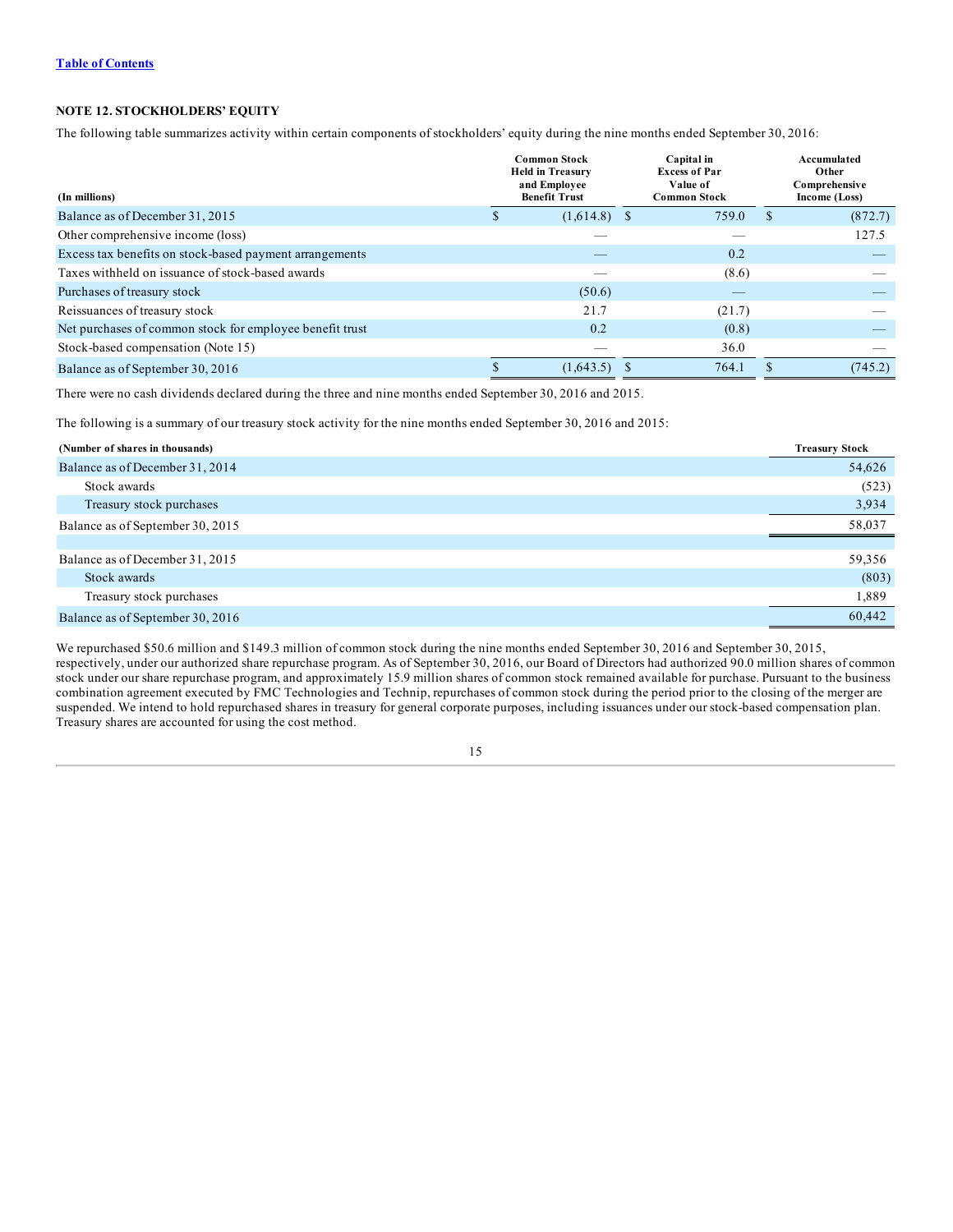**\_\_\_\_\_\_\_\_\_\_\_\_\_\_\_\_\_\_\_\_\_\_\_**

Accumulated other comprehensive loss consisted of the following:

| (In millions)                                                                            | <b>Foreign Currency</b><br>Translation | Hedging     | <b>Defined Pension and Other</b><br><b>Post-retirement Benefits</b> |    | <b>Accumulated Other</b><br><b>Comprehensive Loss</b> |  |  |
|------------------------------------------------------------------------------------------|----------------------------------------|-------------|---------------------------------------------------------------------|----|-------------------------------------------------------|--|--|
| December 31, 2015                                                                        | (494.2)                                | $(87.1)$ \$ | (291.4)                                                             | -S | (872.7)                                               |  |  |
| Other comprehensive income (loss) before<br>reclassifications, net of tax                | 54.6                                   | 16.8        |                                                                     |    | 71.4                                                  |  |  |
| Reclassification adjustment for net losses<br>(gains) included in net income, net of tax |                                        | 41.7        | 14.4                                                                |    | 56.1                                                  |  |  |
| Other comprehensive income (loss), net of tax                                            | 54.6                                   | 58.5        | 14.4                                                                |    | 127.5                                                 |  |  |
| September 30, 2016                                                                       | (439.6)                                | $(28.6)$ \$ | (277.0)                                                             |    | (745.2)                                               |  |  |

Reclassifications out of accumulated other comprehensive loss consisted of the following:

|                                                                                |              | <b>Three Months Ended</b> |                       |                                                                                  | <b>Nine Months Ended</b> |                       |               |                          |                                                                                       |
|--------------------------------------------------------------------------------|--------------|---------------------------|-----------------------|----------------------------------------------------------------------------------|--------------------------|-----------------------|---------------|--------------------------|---------------------------------------------------------------------------------------|
| (In millions)                                                                  |              | September 30,<br>2016     | September 30,<br>2015 |                                                                                  |                          | September 30,<br>2016 |               | September 30,<br>2015    |                                                                                       |
| <b>Details about Accumulated Other Comprehensive</b><br><b>Loss Components</b> |              |                           |                       | <b>Amount Reclassified out of Accumulated Other</b><br><b>Comprehensive Loss</b> |                          |                       |               |                          | <b>Affected Line Item in the Condensed</b><br><b>Consolidated Statement of Income</b> |
| Gains (losses) on hedging instruments                                          |              |                           |                       |                                                                                  |                          |                       |               |                          |                                                                                       |
| Foreign exchange contracts:                                                    | \$           | (15.9)                    | \$                    | (29.9)                                                                           | \$                       | (67.5)                | \$            | (91.6)                   | Revenue                                                                               |
|                                                                                |              | (1.1)                     |                       | 17.8                                                                             |                          | 14.1                  |               | 36.8                     | Cost of sales                                                                         |
|                                                                                |              |                           |                       | (0.4)                                                                            |                          |                       |               | (1.3)                    | Selling, general and administrative expense                                           |
|                                                                                |              | (0.4)                     |                       | 0.1                                                                              |                          | (0.4)                 |               | $\overline{\phantom{a}}$ | Research and development expense                                                      |
|                                                                                |              |                           |                       | (1.8)                                                                            |                          |                       |               | 0.1                      | Net interest expense                                                                  |
|                                                                                |              | (17.4)                    |                       | (14.2)                                                                           |                          | (53.8)                |               | (56.0)                   | Income from continuing operations before<br>income taxes                              |
|                                                                                |              | 4.1                       |                       | 2.7                                                                              |                          | 12.1                  |               | 11.4                     | Provision (benefit) for income taxes                                                  |
|                                                                                | $\mathbb{S}$ | (13.3)                    | \$                    | (11.5)                                                                           | <sup>\$</sup>            | (41.7)                | \$            | (44.6)                   | Net income                                                                            |
| Defined pension and other post-retirement<br>benefits                          |              |                           |                       |                                                                                  |                          |                       |               |                          |                                                                                       |
| Amortization of actuarial gain (loss)                                          | $\mathbb{S}$ | (6.2)                     | $\mathbb{S}$          | (7.7)                                                                            | $\mathbb{S}$             | (18.6)                | <sup>\$</sup> | (23.3)                   | (a)                                                                                   |
| Amortization of prior service credit (cost)                                    |              | (0.1)                     |                       |                                                                                  |                          | (0.5)                 |               | (0.1)                    | (a)                                                                                   |
| Settlement cost                                                                |              | (1.8)                     |                       | (2.0)                                                                            |                          | (1.8)                 |               | (2.0)                    | (a)                                                                                   |
|                                                                                |              | (8.1)                     |                       | (9.7)                                                                            |                          | (20.9)                |               | (25.4)                   | Income from continuing operations before<br>income taxes                              |
|                                                                                |              | 2.6                       |                       | 3.2                                                                              |                          | 6.5                   |               | 8.2                      | Provision (benefit) for income taxes                                                  |
|                                                                                | S            | (5.5)                     | S                     | (6.5)                                                                            | S                        | (14.4)                | S             | (17.2)                   | Net income                                                                            |

(a) These accumulated other comprehensive income components are included in the computation of net periodic pension cost (see Note 14 for additional details).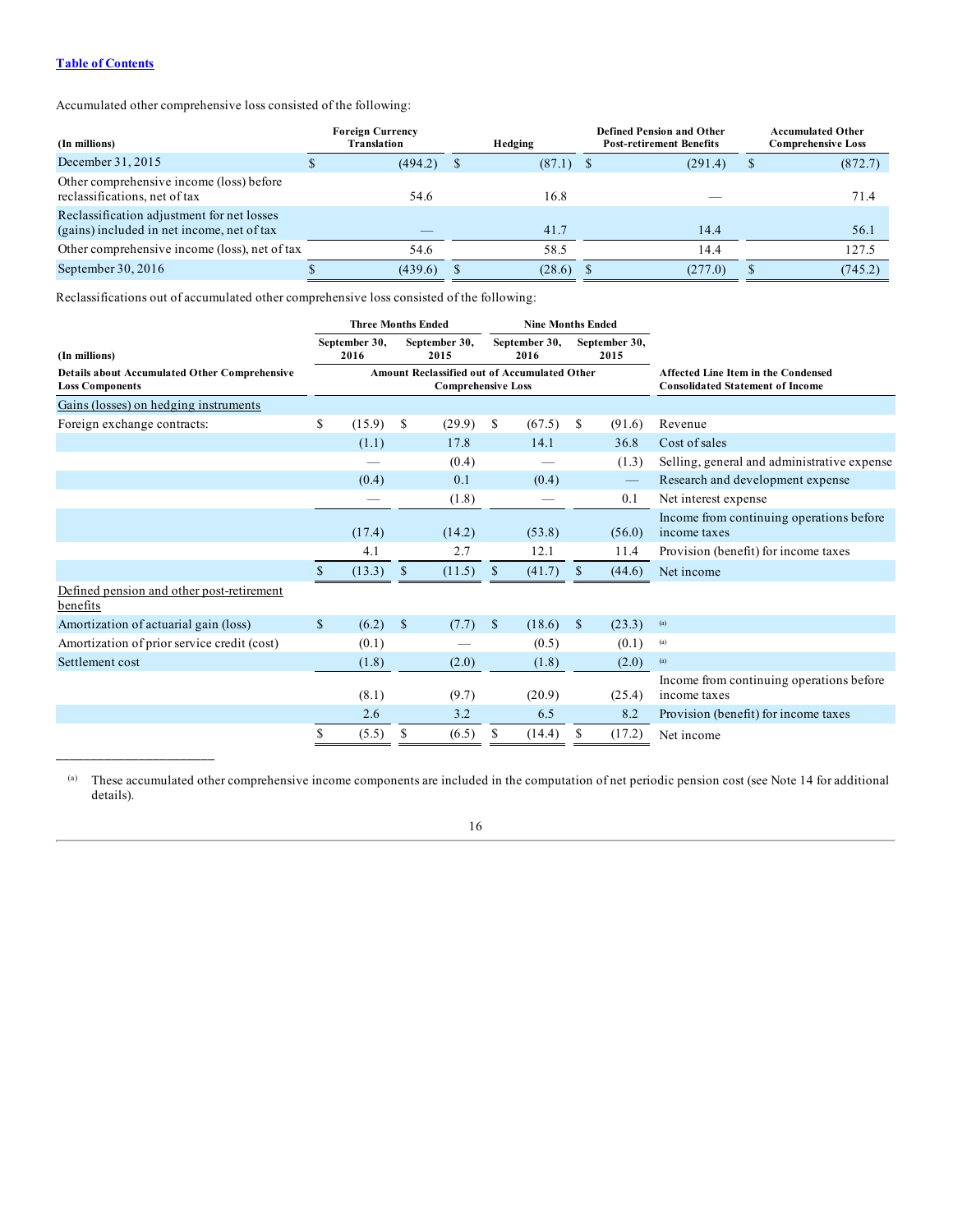#### **NOTE 13. INCOME TAXES**

Our income tax provision (benefit) for the three months ended September 30, 2016 and 2015, reflected effective tax rates of (25.8)% and 19.2%, respectively. The year-over-year decrease in the effective tax rate was primarily due to a favorable change in the forecasted country mix of earnings, partially offset by nondeductible reorganization costs associated with the pending merger with Technip.

Our income tax provisions for the nine months ended September 30, 2016 and 2015, reflected effective tax rates of 12.4% and 25.0%, respectively. The yearover-year decrease in the effective tax rate was primarily due to a favorable change in the forecasted country mix of earnings, partially offset by nondeductible reorganization costs associated with the pending merger with Technip.

Our effective tax rate can fluctuate depending on our country mix of earnings, since our foreign earnings are generally subject to lower tax rates than in the United States. In certain jurisdictions, primarily Singapore and Malaysia, our tax rate is significantly less than the relevant statutory rate due to tax holidays.

## **NOTE 14. PENSION AND OTHER POST-RETIREMENT BENEFITS**

The components of net periodic benefit cost were as follows:

|      |        |   |       |  |        |  | Nine Months Ended September 30, |                                  |        |                         |        |      |        |       |        |
|------|--------|---|-------|--|--------|--|---------------------------------|----------------------------------|--------|-------------------------|--------|------|--------|-------|--------|
|      |        |   |       |  |        |  |                                 |                                  |        |                         |        |      |        |       |        |
| U.S. |        |   | Int'l |  | U.S.   |  | Int'l                           |                                  | U.S.   | Int'l                   |        | U.S. |        | Int'l |        |
| ЭĐ.  | 3.2    | S | 3.0   |  | 3.5    |  | 4.0                             |                                  | 9.6    |                         | 9.1    |      | 10.8   |       | 12.2   |
|      | 7.0    |   | 3.3   |  | 6.6    |  | 3.8                             |                                  | 21.2   |                         | 10.4   |      | 19.8   |       | 11.2   |
|      | (11.1) |   | (5.9) |  | (10.9) |  | (7.1)                           |                                  | (33.5) |                         | (18.8) |      | (32.9) |       | (21.0) |
|      |        |   |       |  |        |  |                                 |                                  |        |                         | 0.5    |      |        |       |        |
|      | 3.9    |   | 2.4   |  | 4.7    |  | 3.0                             |                                  | 11.7   |                         | 7.4    |      | 14.5   |       | 9.4    |
|      | 1.8    |   |       |  | 2.0    |  | 0.1                             |                                  | 1.8    |                         |        |      | 2.0    |       | 0.1    |
|      | 4.8    |   | 2.8   |  | 5.9    |  | 3.8                             |                                  | 10.8   |                         | 8.6    |      | 14.2   |       | 11.9   |
|      |        |   | 2016  |  |        |  | 2015                            | Three Months Ended September 30, |        | <b>Pension Benefits</b> | 2016   |      |        |       | 2015   |

|                           | <b>Other Post-retirement Benefits</b> |                                  |  |      |                                 |     |  |      |  |  |  |  |
|---------------------------|---------------------------------------|----------------------------------|--|------|---------------------------------|-----|--|------|--|--|--|--|
|                           |                                       | Three Months Ended September 30, |  |      | Nine Months Ended September 30, |     |  |      |  |  |  |  |
| (In millions)             |                                       | 2016                             |  | 2015 | 2016                            |     |  | 2015 |  |  |  |  |
| Interest cost             |                                       | 0.1                              |  | 0.2  |                                 | 0.3 |  | 0.4  |  |  |  |  |
| Net periodic benefit cost |                                       | U.I                              |  |      |                                 | 0.3 |  | 0.4  |  |  |  |  |

During the nine months ended September 30, 2016, we contributed \$56.0 million to our domestic pension benefit plans and \$11.3 million to our international pension benefit plans.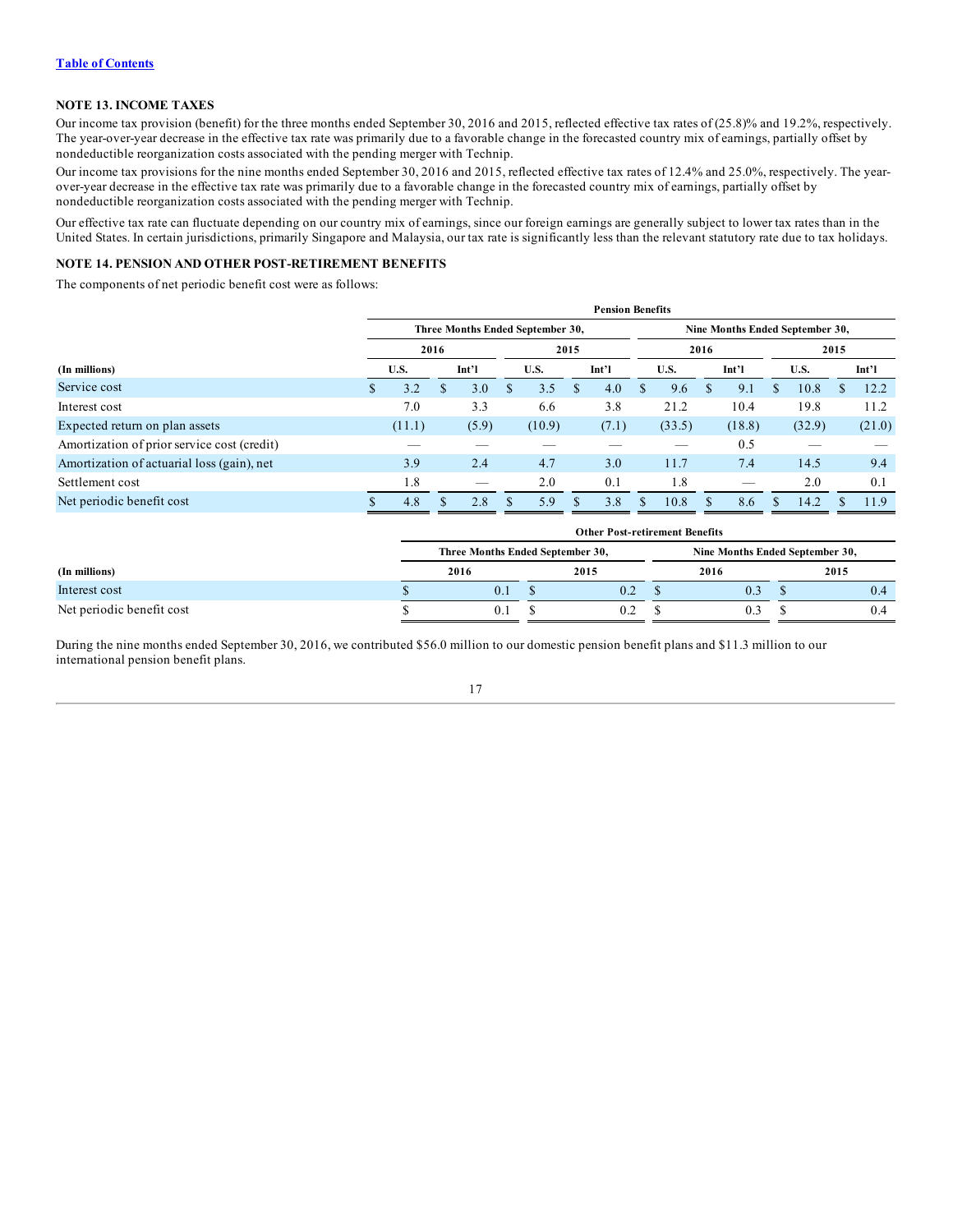## **NOTE 15. STOCK-BASED COMPENSATION**

Under the Amended and Restated FMC Technologies, Inc. Incentive Compensation and Stock Plan (the "Plan"), we have primarily granted awards in the form of nonvested stock units (also known as restricted stock units in the plan document). We recognize compensation expense and the corresponding tax benefits for awards under the Plan. Stock-based compensation expense for nonvested stock units was \$5.1 million and \$11.5 million for the three months ended September 30, 2016 and 2015, respectively, and \$36.1 million and \$43.2 million for the nine months ended September 30, 2016 and 2015, respectively.

During the nine months ended September 30, 2016, we granted the following restricted stock units to employees:

| (Number of restricted stock shares in thousands) | <b>Shares</b> | Weighted-<br><b>Average Grant</b><br>Date Fair Value (per<br>share) |
|--------------------------------------------------|---------------|---------------------------------------------------------------------|
| Time-based                                       | 1,018         |                                                                     |
| Performance-based                                | $387 *$       |                                                                     |
| Market-based                                     | $193$ *       |                                                                     |
| Total granted                                    | 1,598         | 23.83                                                               |
|                                                  |               |                                                                     |

#### Assumes grant date expected payout

For current-year performance-based awards, actual payouts may vary from zero to 774 thousand shares, contingent upon our performance relative to a peer group of companies with respect to earnings growth and return on investment for the year ending December 31, 2016. Compensation cost is measured based on the current expected outcome of the performance conditions and may be adjusted until the performance period ends.

The following table summarizes the potential payouts for market-based awards for the nine months ended September 30, 2016:

| (Number of market-based awards in thousands) | <b>Minimum</b> | Maximum |
|----------------------------------------------|----------------|---------|
| 2014 Market-based awards                     |                | 86      |
| 2015 Market-based awards                     |                |         |
| 2016 Market-based awards                     |                | 387     |

Our 2014, 2015 and 2016 market-based awards actual payouts are contingent upon our performance relative to the same peer group of companies with respect to total shareholder return ("TSR") for the three year periods ending December 31, 2016, 2017 and 2018, respectively. The payout for the TSR metric is determined based on our performance relative to the peer group. A payout is possible regardless of whether our TSR for the three year period is positive or negative. However, if our TSR for the three year period is not positive, the payout with respect to TSR is limited to the target previously established by the Compensation Committee of the Board of Directors regardless of our relative ranking to the peer group. Compensation cost for these awards is calculated using the grant date fair market value, as estimated using a Monte Carlo simulation, and is not subject to change based on future events.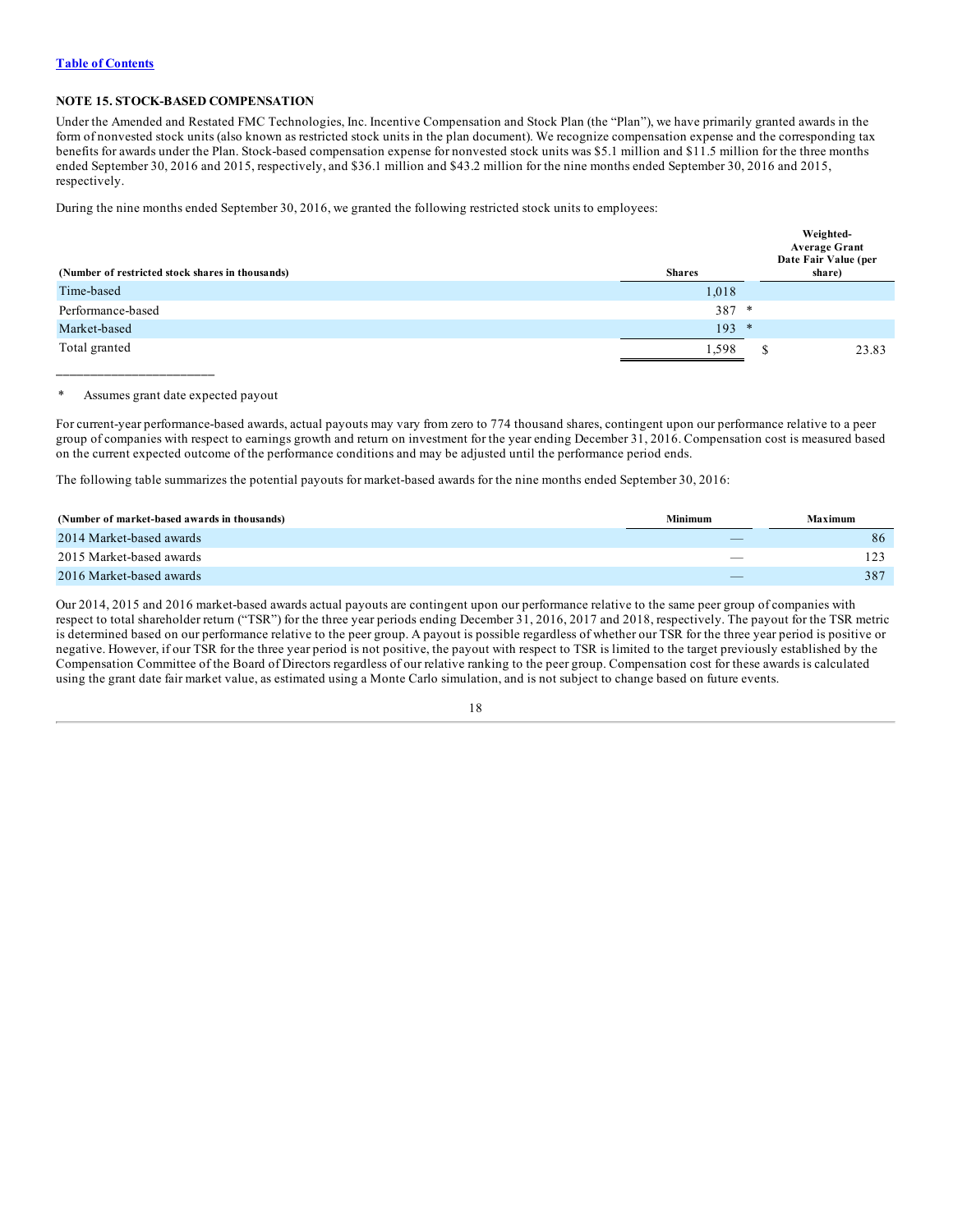## **NOTE 16. DERIVATIVE FINANCIAL INSTRUMENTS**

For purposes of mitigating the effect of changes in exchange rates, we hold derivative financial instruments to hedge the risks of certain identifiable and anticipated transactions and recorded assets and liabilities in our consolidated balance sheets. The types of risks hedged are those relating to the variability of future earnings and cash flows caused by movements in foreign currency exchange rates. Our policy is to hold derivatives only for the purpose of hedging risks associated with anticipated foreign currency purchases and sales created in the normal course of business and not for trading purposes where the objective is solely to generate profit.

Generally, we enter into hedging relationships such that changes in the fair values or cash flows of the transactions being hedged are expected to be offset by corresponding changes in the fair value of the derivatives. For derivative instruments that qualify as a cash flow hedge, the effective portion of the gain or loss of the derivative, which does not include the time value component of a forward currency rate, is reported as a component of other comprehensive income ("OCI") and reclassified into earnings in the same period or periods during which the hedged transaction affects earnings. For derivative instruments not designated as hedging instruments, any change in the fair value of those instruments are reflected in earnings in the period such change occurs.

We hold the following types of derivative instruments:

Foreign exchange rate forward contracts—The purpose of these instruments is to hedge the risk of changes in future cash flows of anticipated purchase or sale commitments denominated in foreign currencies and recorded assets and liabilities in our consolidated balance sheets. At September 30, 2016, we held the following material net positions:

|                   | <b>Net Notional Amount</b><br>Bought (Sold) |                       |
|-------------------|---------------------------------------------|-----------------------|
| (In millions)     |                                             | <b>USD Equivalent</b> |
| Australian dollar | 129.2                                       | 98.8                  |
| Brazilian real    | 469.2                                       | 144.5                 |
| British pound     | 106.5                                       | 138.2                 |
| Canadian dollar   | (173.4)                                     | (132.3)               |
| Euro              | 136.5                                       | 152.5                 |
| Malaysian ringgit | 124.9                                       | 30.2                  |
| Nigerian naira    | (5,408.8)                                   | (17.2)                |
| Singapore dollar  | 168.4                                       | 123.5                 |
| U.S. dollar       | (641.1)                                     | (641.1)               |

Foreign exchange rate instruments embedded in purchase and sale contracts—The purpose of these instruments is to match offsetting currency payments and receipts for particular projects, or comply with government restrictions on the currency used to purchase goods in certain countries. At September 30, 2016, our portfolio of these instruments included the following material net positions:

|                 | <b>Net Notional Amount</b><br><b>Bought (Sold)</b> |                       |
|-----------------|----------------------------------------------------|-----------------------|
| (In millions)   |                                                    | <b>USD Equivalent</b> |
| Euro            | (34.3)                                             | (38.3)                |
| Norwegian krone | (240.9)                                            | (30.0)                |
| U.S. dollar     | 76.3                                               | 76.3                  |

Fair value amounts for all outstanding derivative instruments have been determined using available market information and commonly accepted valuation methodologies. Refer to Note 17 to these consolidated financial statements for further disclosures related to the fair value measurement process. Accordingly, the estimates presented may not be indicative of the amounts that we would realize in a current market exchange and may not be indicative of the gains or losses we may ultimately incur when these contracts are settled.

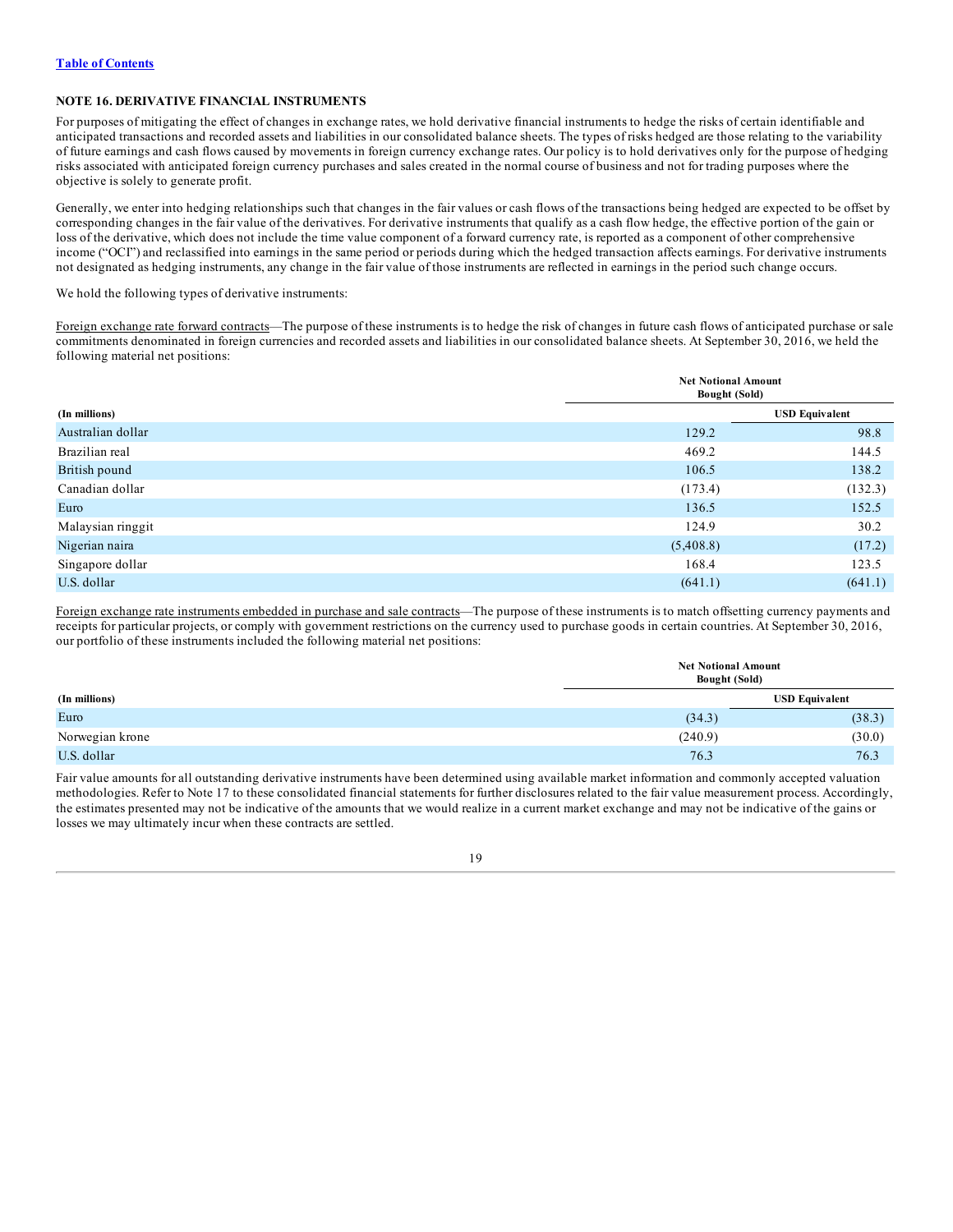The following table presents the location and fair value amounts of derivative instruments reported in the consolidated balance sheets.

|                                                         | September 30, 2016 |               |      |                    |               |               | December 31, 2015 |                    |  |  |  |
|---------------------------------------------------------|--------------------|---------------|------|--------------------|---------------|---------------|-------------------|--------------------|--|--|--|
| (In millions)                                           |                    | <b>Assets</b> |      | <b>Liabilities</b> |               | <b>Assets</b> |                   | <b>Liabilities</b> |  |  |  |
| Derivatives designated as hedging instruments:          |                    |               |      |                    |               |               |                   |                    |  |  |  |
| Foreign exchange contracts:                             |                    |               |      |                    |               |               |                   |                    |  |  |  |
| Current – Derivative financial instruments              | \$                 | 98.6          | - \$ | 168.5              | <sup>\$</sup> | 307.6         | -S                | 488.2              |  |  |  |
| Long-term – Derivative financial instruments            |                    | 5.1           |      | 5.6                |               | 0.1           |                   | 0.5                |  |  |  |
| Total derivatives designated as hedging instruments     |                    | 103.7         |      | 174.1              |               | 307.7         |                   | 488.7              |  |  |  |
| Derivatives not designated as hedging instruments:      |                    |               |      |                    |               |               |                   |                    |  |  |  |
| Foreign exchange contracts:                             |                    |               |      |                    |               |               |                   |                    |  |  |  |
| Current – Derivative financial instruments              |                    | 29.7          |      | 37.1               |               | 26.3          |                   | 28.7               |  |  |  |
| Long-term – Derivative financial instruments            |                    | 1.4           |      | 5.1                |               |               |                   |                    |  |  |  |
| Total derivatives not designated as hedging instruments |                    | 31.1          |      | 42.2               |               | 26.3          |                   | 28.7               |  |  |  |
| Total derivatives                                       |                    | 134.8         |      | 216.3              |               | 334.0         |                   | 517.4              |  |  |  |

We recognized losses of \$1.4 million and \$3.8 million on cash flow hedges for the three months ended September 30, 2016 and 2015, respectively, and losses of \$1.4 million and \$8.4 million for the nine months ended September 30, 2016 and 2015, respectively, due to hedge ineffectiveness as it was probable that the original forecasted transaction would not occur. Cash flow hedges of forecasted transactions, net of tax, resulted in an accumulated other comprehensive loss of \$28.6 million and \$87.1 million at September 30, 2016, and December 31, 2015 respectively. We expect to transfer an approximate \$15.3 million loss from accumulated OCI to earnings during the next 12 months when the anticipated transactions actually occur. All anticipated transactions currently being hedged are expected to occur by the first half of 2019.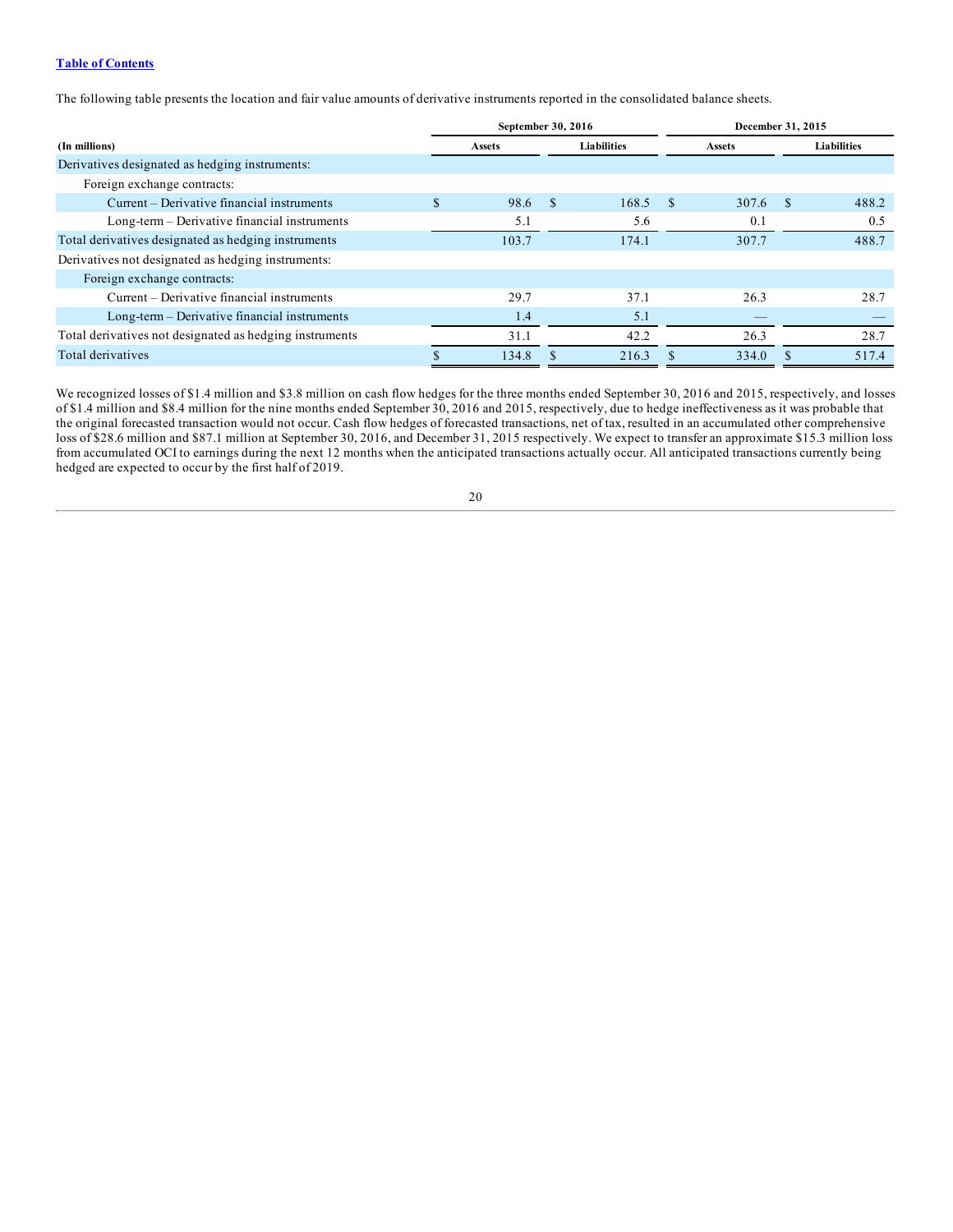The following tables present the location of gains (losses) on the consolidated statements of income related to derivative instruments designated as cash flow hedges.

|                                                                                 |                                                                                         | Gain (Loss) Recognized in<br><b>OCI</b> (Effective Portion) |              |             |    |                                 |      |        |  |  |  |  |  |  |
|---------------------------------------------------------------------------------|-----------------------------------------------------------------------------------------|-------------------------------------------------------------|--------------|-------------|----|---------------------------------|------|--------|--|--|--|--|--|--|
|                                                                                 |                                                                                         | Three Months Ended September 30,                            |              |             |    | Nine Months Ended September 30, |      |        |  |  |  |  |  |  |
| (In millions)                                                                   |                                                                                         | 2016                                                        |              | 2015        |    | 2016                            |      | 2015   |  |  |  |  |  |  |
| Foreign exchange contracts                                                      | \$                                                                                      | 2.5                                                         | $\mathbb{S}$ | $(41.5)$ \$ |    | 20.7                            | \$   | (63.8) |  |  |  |  |  |  |
| Location of Gain (Loss) Reclassified from<br><b>Accumulated OCI into Income</b> | Gain (Loss) Reclassified from Accumulated<br><b>OCI</b> into Income (Effective Portion) |                                                             |              |             |    |                                 |      |        |  |  |  |  |  |  |
|                                                                                 |                                                                                         | Three Months Ended September 30,                            |              |             |    | Nine Months Ended September 30, |      |        |  |  |  |  |  |  |
| (In millions)                                                                   |                                                                                         | 2016<br>2015                                                |              |             |    | 2016                            | 2015 |        |  |  |  |  |  |  |
| Foreign exchange contracts:                                                     |                                                                                         |                                                             |              |             |    |                                 |      |        |  |  |  |  |  |  |
| Revenue                                                                         | \$                                                                                      | $(15.9)$ \$                                                 |              | $(29.9)$ \$ |    | $(67.5)$ \$                     |      | (91.6) |  |  |  |  |  |  |
| Cost of sales                                                                   |                                                                                         | (1.1)                                                       |              | 17.8        |    | 14.1                            |      | 36.8   |  |  |  |  |  |  |
| Selling, general and administrative expense                                     |                                                                                         |                                                             |              | (0.4)       |    |                                 |      | (1.3)  |  |  |  |  |  |  |
| Research and development expense                                                |                                                                                         | (0.4)                                                       |              | 0.1         |    | (0.4)                           |      |        |  |  |  |  |  |  |
| Net interest expense                                                            |                                                                                         |                                                             |              | (1.8)       |    |                                 |      | 0.1    |  |  |  |  |  |  |
| Total                                                                           | S                                                                                       | $(17.4)$ \$                                                 |              | (14.2)      | -S | $(53.8)$ \$                     |      | (56.0) |  |  |  |  |  |  |

| Location of Gain (Loss) Recognized in Income | Gain (Loss) Recognized in Income (Ineffective Portion<br>and Amount Excluded from Effectiveness Testing) |                                  |    |       |                                 |        |    |        |  |  |  |  |
|----------------------------------------------|----------------------------------------------------------------------------------------------------------|----------------------------------|----|-------|---------------------------------|--------|----|--------|--|--|--|--|
|                                              |                                                                                                          | Three Months Ended September 30, |    |       | Nine Months Ended September 30, |        |    |        |  |  |  |  |
| (In millions)                                |                                                                                                          | 2016                             |    | 2015  | 2016                            |        |    | 2015   |  |  |  |  |
| Foreign exchange contracts:                  |                                                                                                          |                                  |    |       |                                 |        |    |        |  |  |  |  |
| Revenue                                      |                                                                                                          | 4.0                              | -S | 4.4   | - \$                            | 11.0   | -S | 11.3   |  |  |  |  |
| Cost of sales                                |                                                                                                          | (3.2)                            |    | (4.1) |                                 | (13.0) |    | (14.4) |  |  |  |  |
| Selling, general and administrative expense  |                                                                                                          | 0.1                              |    |       |                                 | 0.1    |    |        |  |  |  |  |
| Net interest expense                         |                                                                                                          |                                  |    |       |                                 |        |    | (0.1)  |  |  |  |  |
| Other expense, net                           |                                                                                                          | (1.4)                            |    |       |                                 | (1.4)  |    |        |  |  |  |  |
| Total                                        |                                                                                                          | (0.5)                            |    | 0.3   |                                 | (3.3)  |    | (3.2)  |  |  |  |  |

The following table presents the location of gains (losses) on the consolidated statements of income related to derivative instruments not designated as hedging instruments.

| Location of Gain (Loss) Recognized in Income | Gain (Loss) Recognized in Income on Derivatives<br>(Instruments Not Designated as Hedging Instruments) |                                  |   |            |                                 |            |  |       |  |  |  |  |
|----------------------------------------------|--------------------------------------------------------------------------------------------------------|----------------------------------|---|------------|---------------------------------|------------|--|-------|--|--|--|--|
|                                              |                                                                                                        | Three Months Ended September 30, |   |            | Nine Months Ended September 30, |            |  |       |  |  |  |  |
| (In millions)                                | 2016                                                                                                   |                                  |   | 2015       | 2016                            |            |  | 2015  |  |  |  |  |
| Foreign exchange contracts:                  |                                                                                                        |                                  |   |            |                                 |            |  |       |  |  |  |  |
| Revenue                                      |                                                                                                        | $(2.0)$ \$                       |   | $(1.1)$ \$ |                                 | $(4.8)$ \$ |  | (6.4) |  |  |  |  |
| Cost of sales                                |                                                                                                        | (0.3)                            |   | 0.5        |                                 | 1.1        |  | 2.0   |  |  |  |  |
| Other expense, net                           |                                                                                                        | (1.8)                            |   | 13.3       |                                 | 27.9       |  | 34.3  |  |  |  |  |
| Total                                        |                                                                                                        | (4.1)                            | ಾ | 12.7       |                                 | 24.2       |  | 29.9  |  |  |  |  |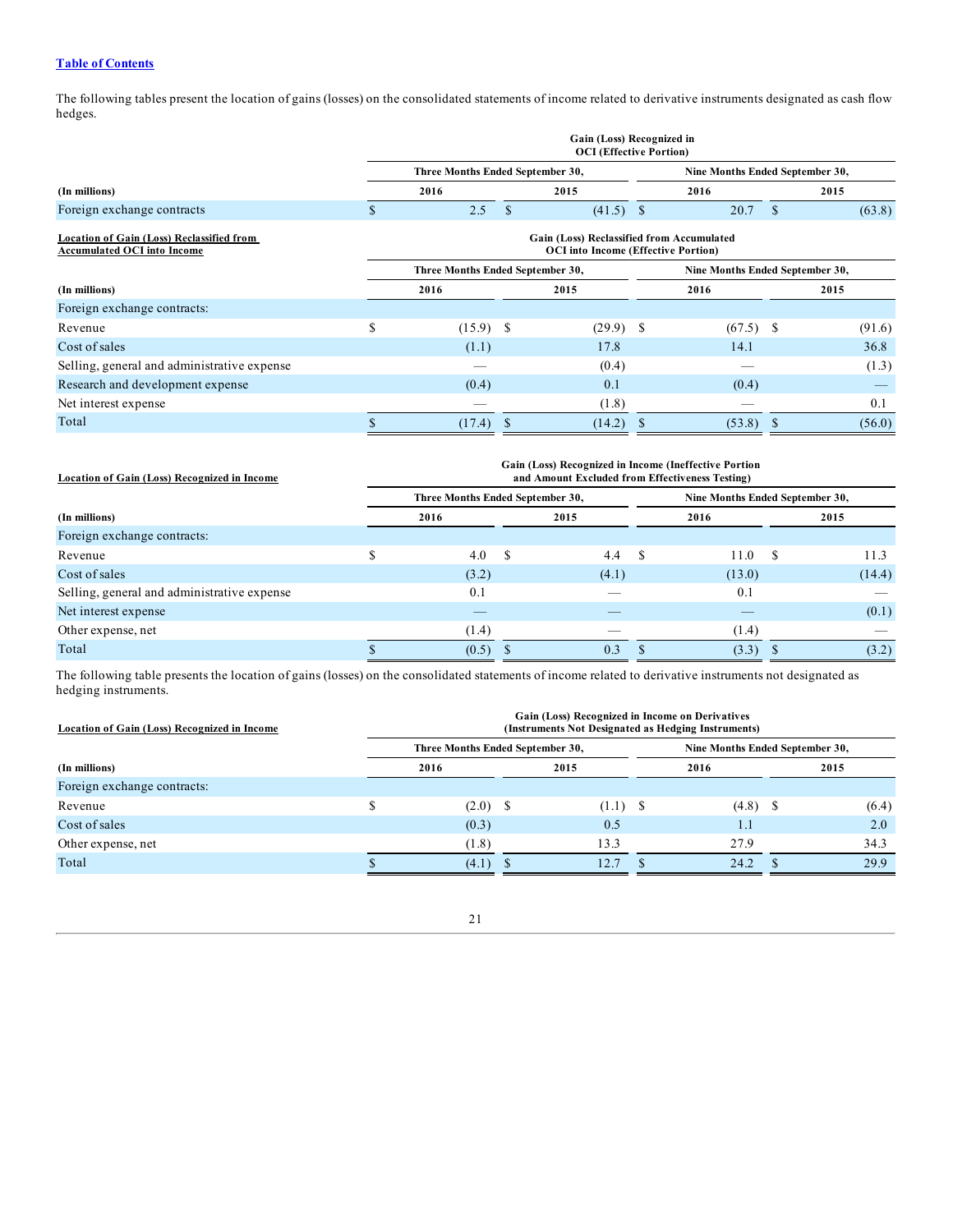Balance Sheet Offsetting—We execute derivative contracts only with counterparties that consent to a master netting agreement which permits net settlement of the gross derivative assets against gross derivative liabilities. Each instrument is accounted for individually and assets and liabilities are not offset. As of September 30, 2016, and December 31, 2015 we had no collateralized derivative contracts. The following tables present both gross information and net information of recognized derivative instruments:

|                        |                                   |              | September 30, 2016                                                                                      |              |                   |               |                                   |          | December 31, 2015                                                                                       |   |                   |
|------------------------|-----------------------------------|--------------|---------------------------------------------------------------------------------------------------------|--------------|-------------------|---------------|-----------------------------------|----------|---------------------------------------------------------------------------------------------------------|---|-------------------|
| (In millions)          | <b>Gross Amount</b><br>Recognized |              | <b>Gross Amounts Not</b><br><b>Offset Permitted</b><br><b>Under Master</b><br><b>Netting Agreements</b> |              | <b>Net Amount</b> |               | <b>Gross Amount</b><br>Recognized |          | <b>Gross Amounts Not</b><br><b>Offset Permitted</b><br><b>Under Master</b><br><b>Netting Agreements</b> |   | <b>Net Amount</b> |
| Derivative assets      | 134.8                             | <sup>S</sup> | (122.9)                                                                                                 | -S           | 11.9              | <sup>\$</sup> | 334.0                             | <b>S</b> | (316.8)                                                                                                 | S | 17.2              |
|                        |                                   |              | September 30, 2016                                                                                      |              |                   |               |                                   |          | December 31, 2015                                                                                       |   |                   |
| (In millions)          | <b>Gross Amount</b><br>Recognized |              | <b>Gross Amounts Not</b><br><b>Offset Permitted</b><br><b>Under Master</b><br><b>Netting Agreements</b> |              | <b>Net Amount</b> |               | <b>Gross Amount</b><br>Recognized |          | <b>Gross Amounts Not</b><br><b>Offset Permitted</b><br><b>Under Master</b><br><b>Netting Agreements</b> |   | <b>Net Amount</b> |
| Derivative liabilities | 216.3                             |              | (122.9)                                                                                                 | <sup>S</sup> | 93.4              |               | 517.4                             |          | (316.8)                                                                                                 |   | 200.6             |

## **NOTE 17. FAIR VALUE MEASUREMENTS**

Assets and liabilities measured at fair value on a recurring basis were as follows:

|                                   |              |              |              | September 30, 2016 |              |         |              |         | December 31, 2015 |       |              |         |              |         |               |         |
|-----------------------------------|--------------|--------------|--------------|--------------------|--------------|---------|--------------|---------|-------------------|-------|--------------|---------|--------------|---------|---------------|---------|
| (In millions)                     |              | <b>Total</b> |              | Level 1            |              | Level 2 |              | Level 3 |                   | Total |              | Level 1 |              | Level 2 |               | Level 3 |
| Assets                            |              |              |              |                    |              |         |              |         |                   |       |              |         |              |         |               |         |
| Investments:                      |              |              |              |                    |              |         |              |         |                   |       |              |         |              |         |               |         |
| Equity securities                 | $\mathbb{S}$ | 18.4         | $\mathbb{S}$ | 18.4               | $\mathbb{S}$ |         | $\mathbb{S}$ |         | $\mathbb{S}$      | 18.4  | $\mathbb{S}$ | 18.4    | $\mathbb{S}$ |         | <sup>\$</sup> |         |
| Fixed income                      |              | 4.8          |              | 4.8                |              |         |              |         |                   | 4.9   |              | 4.9     |              |         |               |         |
| Money market fund                 |              | 1.8          |              |                    |              | 1.8     |              |         |                   | 2.9   |              |         |              | 2.9     |               |         |
| Other investments                 |              |              |              |                    |              |         |              |         |                   | 1.0   |              | 1.0     |              |         |               |         |
| Stable value fund $(1)$           |              | 1.1          |              |                    |              |         |              |         |                   | 1.2   |              |         |              |         |               |         |
| Derivative financial instruments: |              |              |              |                    |              |         |              |         |                   |       |              |         |              |         |               |         |
| Foreign exchange contracts        |              | 134.8        |              | __                 |              | 134.8   |              |         |                   | 334.0 |              |         |              | 334.0   |               |         |
| Total assets                      |              | 160.9        | S.           | 23.2               | S            | 136.6   | £.           |         | S.                | 362.4 | S            | 24.3    | S            | 336.9   |               |         |
| Liabilities                       |              |              |              |                    |              |         |              |         |                   |       |              |         |              |         |               |         |
| Derivative financial instruments: |              |              |              |                    |              |         |              |         |                   |       |              |         |              |         |               |         |
| Foreign exchange contracts        | \$.          | 216.3        | $\mathbb{S}$ |                    | \$           | 216.3   | $\mathbf{s}$ |         | \$                | 517.4 | $\mathbb{S}$ |         | \$           | 517.4   | <sup>S</sup>  |         |
| Total liabilities                 |              | 216.3        | S            |                    | S            | 216.3   | £.           |         | \$.               | 517.4 | \$.          |         | S            | 517.4   |               |         |
|                                   |              |              |              |                    |              |         |              |         |                   |       |              |         |              |         |               |         |

(1) Certain investments that are measured at fair value using net asset value per share (or its equivalent) have not been classified in the fair value hierarchy.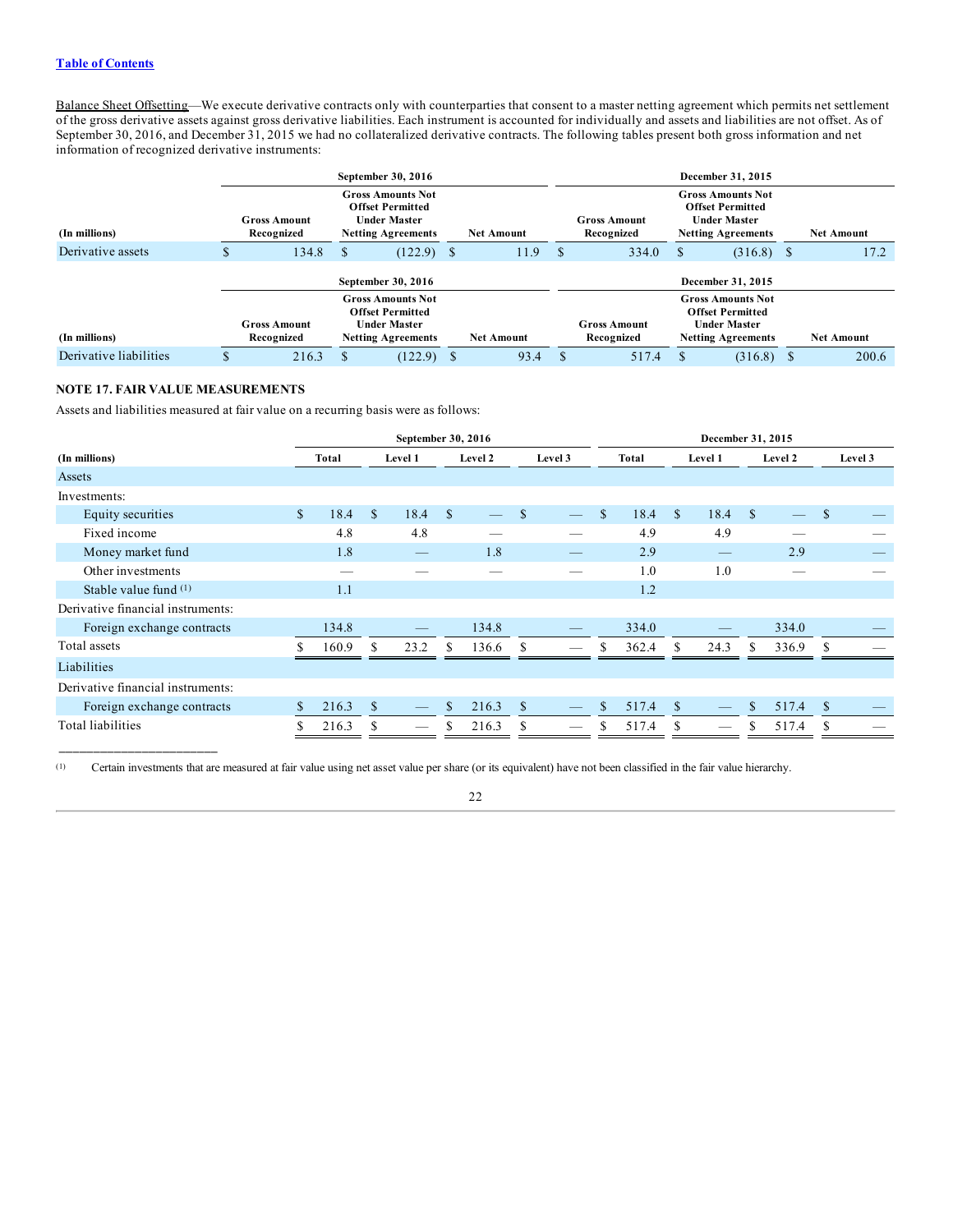*Investments—*The fair value measurement of our equity securities, fixed income and other investment assets is based on quoted prices that we have the ability to access in public markets. Our stable value fund and money market fund are valued at the net asset value of the shares held at the end of the quarter, which is based on the fair value of the underlying investments using information reported by the investment advisor at quarter-end.

*Derivative financial instruments—*We use the income approach as the valuation technique to measure the fair value of foreign currency derivative instruments on a recurring basis. This approach calculates the present value of the future cash flow by measuring the change from the derivative contract rate and the published market indicative currency rate, multiplied by the contract notional values. Credit risk is then incorporated by reducing the derivative's fair value in asset positions by the result of multiplying the present value of the portfolio by the counterparty's published credit spread. Portfolios in a liability position are adjusted by the same calculation; however, a spread representing our credit spread is used. Our credit spread, and the credit spread of other counterparties not publicly available are approximated by using the spread of similar companies in the same industry, of similar size and with the same credit rating.

At the present time, we have no credit-risk-related contingent features in our agreements with the financial institutions that would require us to post collateral for derivative positions in a liability position.

Refer to Note 16 for additional disclosure related to derivative financial instruments.

Assets measured at fair value on a non-recurring basis were as follows:

*Fair value of long-lived non-financial assets—*Long-lived, non-financial assets are measured at fair value on a non-recurring basis for the purposes of calculating impairment. The fair value of our wireline long-lived, non-financial assets measured on a non-recurring basis were determined by Level 1 observable inputs related to its held for sale classification during the first quarter of 2016. The fair value measurements of our flowback long-lived, nonfinancial assets measured on a non-recurring basis were determined by estimating the amount and timing of net future cash flows, which are Level 3 unobservable inputs, and discounting them using a risk-adjusted rate of interest. Significant increases or decreases in actual cash flows may result in valuation changes. During the nine months ended September 30, 2016, asset impairment charges recorded primarily related to our surface integrated services business. Refer to Note 5 for additional disclosure related to these asset impairments.

Other fair value disclosures:

*Fair value of debt*—The fair value, based on Level 1 quoted market rates, of our 2.00% Notes due 2017 and 3.45% Notes due 2022 (collectively, "Senior Notes") was approximately \$804.8 million at September 30, 2016 and approximately \$761.9 million at December 31, 2015, as compared to the \$800.0 million face value of the debt, net of issue discounts and issuance costs, recorded in the condensed consolidated balance sheets.

*Other fair value disclosures—*The carrying amounts of cash and cash equivalents, trade receivables, accounts payable, short-term debt, commercial paper, debt associated with our term loan, as well as amounts included in other current assets and other current liabilities that meet the definition of financial instruments, approximate fair value.

*Credit risk—*By their nature, financial instruments involve risk, including credit risk, for non-performance by counterparties. Financial instruments that potentially subject us to credit risk primarily consist of trade receivables and derivative contracts. We manage the credit risk on financial instruments by transacting only with what management believes are financially secure counterparties, requiring credit approvals and credit limits, and monitoring counterparties' financial condition. Our maximum exposure to credit loss in the event of non-performance by the counterparty is limited to the amount drawn and outstanding on the financial instrument. Allowances for losses on trade receivables are established based on collectability assessments. We mitigate credit risk on derivative contracts by executing contracts only with counterparties that consent to a master netting agreement which permits the net settlement of gross derivative assets against gross derivative liabilities.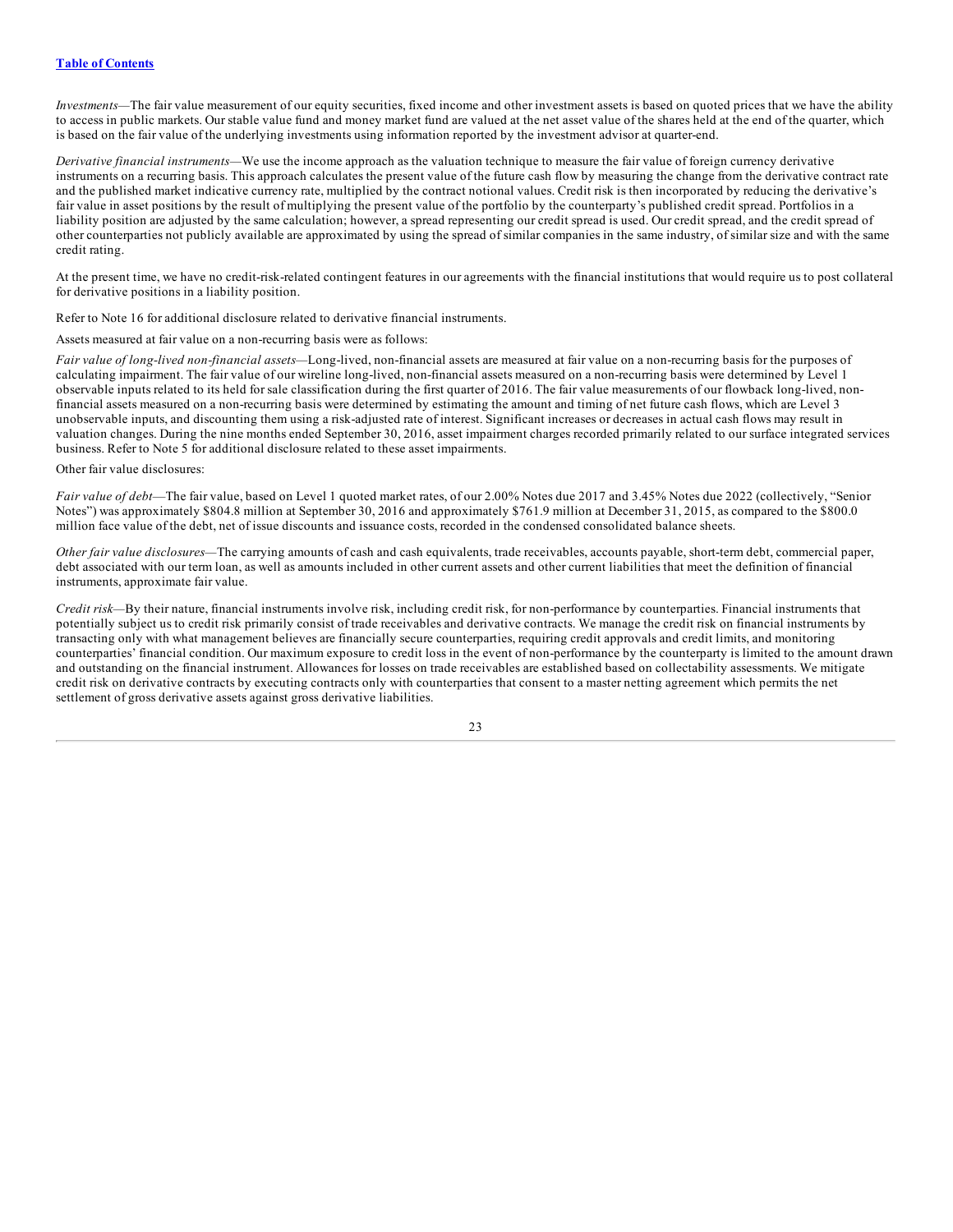## **NOTE 18. BUSINESS SEGMENTS**

Beginning in the first quarter of 2016, the Invalco product line, formally reported in the results of Surface Technologies, is now reported in Energy Infrastructure. In addition, beginning in the first quarter of 2016, the UCOS® product group, formally reported in the results of Energy Infrastructure, is now reported in Subsea Technologies. Prior year information has not been restated due to the immateriality of these businesses.

The results of our equity method joint ventures, FTO Services and Forsys Subsea, are included in the results of operations and capital employed of the Subsea Technologies segment. Refer to Note 8 for additional information.

Segment revenue and segment operating profit were as follows:

|                                                                            |              | Three Months Ended September 30, |              |         | Nine Months Ended September 30, |         |          |         |
|----------------------------------------------------------------------------|--------------|----------------------------------|--------------|---------|---------------------------------|---------|----------|---------|
| (In millions)                                                              |              | 2016                             |              | 2015    | 2016                            |         | 2015     |         |
| <b>Segment revenue</b>                                                     |              |                                  |              |         |                                 |         |          |         |
| Subsea Technologies                                                        | \$           | 798.4                            | <b>S</b>     | 1,093.7 | S                               | 2,516.6 | <b>S</b> | 3,490.3 |
| Surface Technologies                                                       |              | 218.1                            |              | 361.0   |                                 | 702.3   |          | 1,170.6 |
| Energy Infrastructure                                                      |              | 77.1                             |              | 97.1    |                                 | 246.3   |          | 299.4   |
| Other revenue $(1)$ and intercompany eliminations                          |              | (2.4)                            |              | (6.8)   |                                 | (15.0)  |          | (24.9)  |
| Total revenue                                                              |              | 1,091.2                          |              | 1,545.0 |                                 | 3,450.2 |          | 4,935.4 |
| Income before income taxes:                                                |              |                                  |              |         |                                 |         |          |         |
| Segment operating profit (loss):                                           |              |                                  |              |         |                                 |         |          |         |
| Subsea Technologies                                                        | $\mathbb{S}$ | 119.7                            | $\mathbf{s}$ | 170.7   | <sup>\$</sup>                   | 326.4   | -S       | 522.9   |
| Surface Technologies                                                       |              | (19.6)                           |              | (22.5)  |                                 | (69.9)  |          | 67.9    |
| Energy Infrastructure                                                      |              | 2.5                              |              | (2.0)   |                                 | 7.0     |          | 6.2     |
| Intercompany eliminations                                                  |              | (0.1)                            |              |         |                                 | 0.1     |          |         |
| Total segment operating profit                                             |              | 102.5                            |              | 146.2   |                                 | 263.6   |          | 597.0   |
| Corporate items:                                                           |              |                                  |              |         |                                 |         |          |         |
| Corporate expense $(2)$                                                    |              | (14.2)                           |              | (14.7)  |                                 | (41.6)  |          | (45.0)  |
| Other revenue $(1)$ and other expense, net $(3)$                           |              | (43.8)                           |              | (21.9)  |                                 | (126.6) |          | (77.8)  |
| Net interest expense                                                       |              | (7.7)                            |              | (8.1)   |                                 | (22.8)  |          | (24.4)  |
| Total corporate items                                                      |              | (65.7)                           |              | (44.7)  |                                 | (191.0) |          | (147.2) |
| Income before income taxes attributable to FMC Technologies,<br>Inc. $(4)$ | S            | 36.8                             |              | 101.5   | \$                              | 72.6    |          | 449.8   |

(1) Other revenue comprises certain unrealized gains and losses on derivative instruments related to unexecuted sales contracts.<br>Corporate expense primarily includes corporate staff expenses

(2) Corporate expense primarily includes corporate staff expenses.<br>
Other expense, net, generally includes stock-based compensation

(3) Other expense, net, generally includes stock-based compensation, other employee benefits, LIFO adjustments, certain foreign exchange gains and losses, and the impact of unusual or strategic transactions not representative of segment operations.

(4) Excludes amounts attributable to noncontrolling interests.

**\_\_\_\_\_\_\_\_\_\_\_\_\_\_\_\_\_\_\_\_\_\_\_**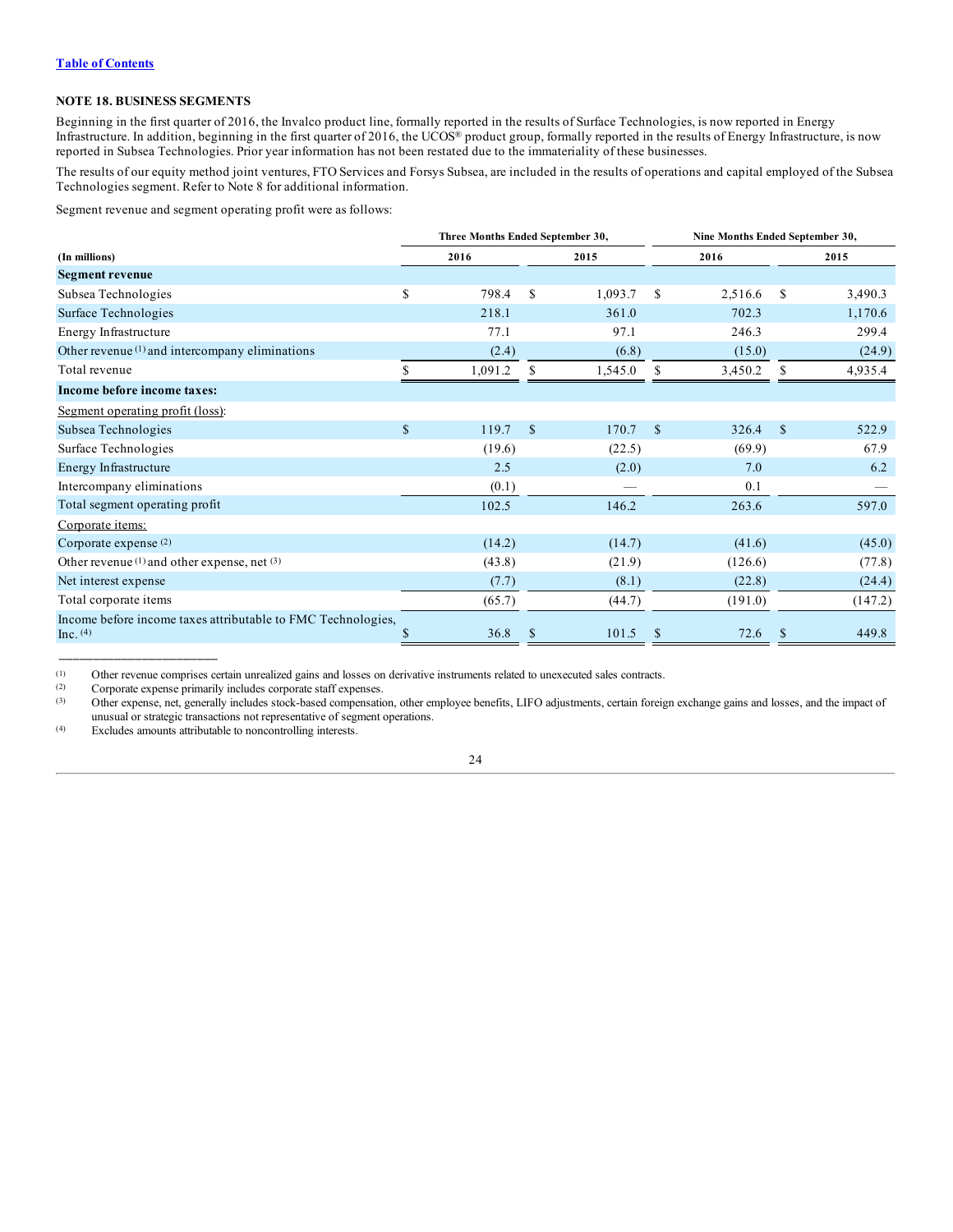<span id="page-24-0"></span>Segment operating capital employed and assets were as follows:

| (In millions)                                                                | September 30, 2016 |               | December 31, 2015 |
|------------------------------------------------------------------------------|--------------------|---------------|-------------------|
| Segment operating capital employed (1):                                      |                    |               | As Adjusted       |
| Subsea Technologies                                                          | \$<br>2,144.0      | \$.           | 2,025.7           |
| Surface Technologies                                                         | 760.6              |               | 911.9             |
| Energy Infrastructure                                                        | 264.0              |               | 281.5             |
| Total segment operating capital employed                                     | 3,168.6            |               | 3,219.1           |
| Segment liabilities included in total segment operating capital employed (2) | 1,417.3            |               | 1,806.1           |
| Corporate $(3)$                                                              | 1,377.8            |               | 1,394.2           |
| Total assets                                                                 | 5,963.7            | \$.           | 6,419.4           |
| <b>Segment assets:</b>                                                       |                    |               |                   |
| Subsea Technologies                                                          | \$<br>3,251.5      | <sup>\$</sup> | 3,512.3           |
| Surface Technologies                                                         | 990.6              |               | 1,131.9           |
| Energy Infrastructure                                                        | 363.1              |               | 396.7             |
| Intercompany eliminations                                                    | (19.3)             |               | (15.7)            |
| Total segment assets                                                         | 4,585.9            |               | 5,025.2           |
| Corporate $(3)$                                                              | 1,377.8            |               | 1,394.2           |
| Total assets                                                                 | 5,963.7            |               | 6,419.4           |

(1) FMC Technologies' management views segment operating capital employed, which consists of assets, net of its liabilities, as the primary measure of segment capital.

Segment operating capital employed excludes debt, pension liabilities, income taxes, and LIFO and valuation adjustments.

(2) Segment liabilities included in total segment operating capital employed consist of trade and other accounts payable, advance payments and progress billings, accrued payroll and other liabilities.

(3) Corporate includes cash, LIFO adjustments, deferred income tax balances, property, plant and equipment not associated with a specific segment, pension assets and the fair value of derivative financial instruments.

#### **NOTE 19. SUBSEQUENT EVENTS**

**\_\_\_\_\_\_\_\_\_\_\_\_\_\_\_\_\_\_\_\_\_\_\_**

Since 2014, the year Norwegian tax capitalization laws and related caps on interest deductibility were changed, FMC Technologies has provided valuation allowances on its deferred tax assets related to interest on certain intercompany debt structures in Norway. On October 18, 2016, the Norwegian Supreme Court rendered its decision in the IKEA case, which has circumstances similar to our position regarding interest on intercompany debt structures. The court used the substance-over-form doctrine to conclude that the IKEA transaction was materially tax driven. As a result, we are evaluating the outcome of the IKEA case and its effect on our tax positions, including those tax positions prior to 2014, related to our intercompany debt structures in Norway. Should our tax positions be determined to be nondeductible, the maximum potential exposure to FMC Technologies is approximately \$51 million.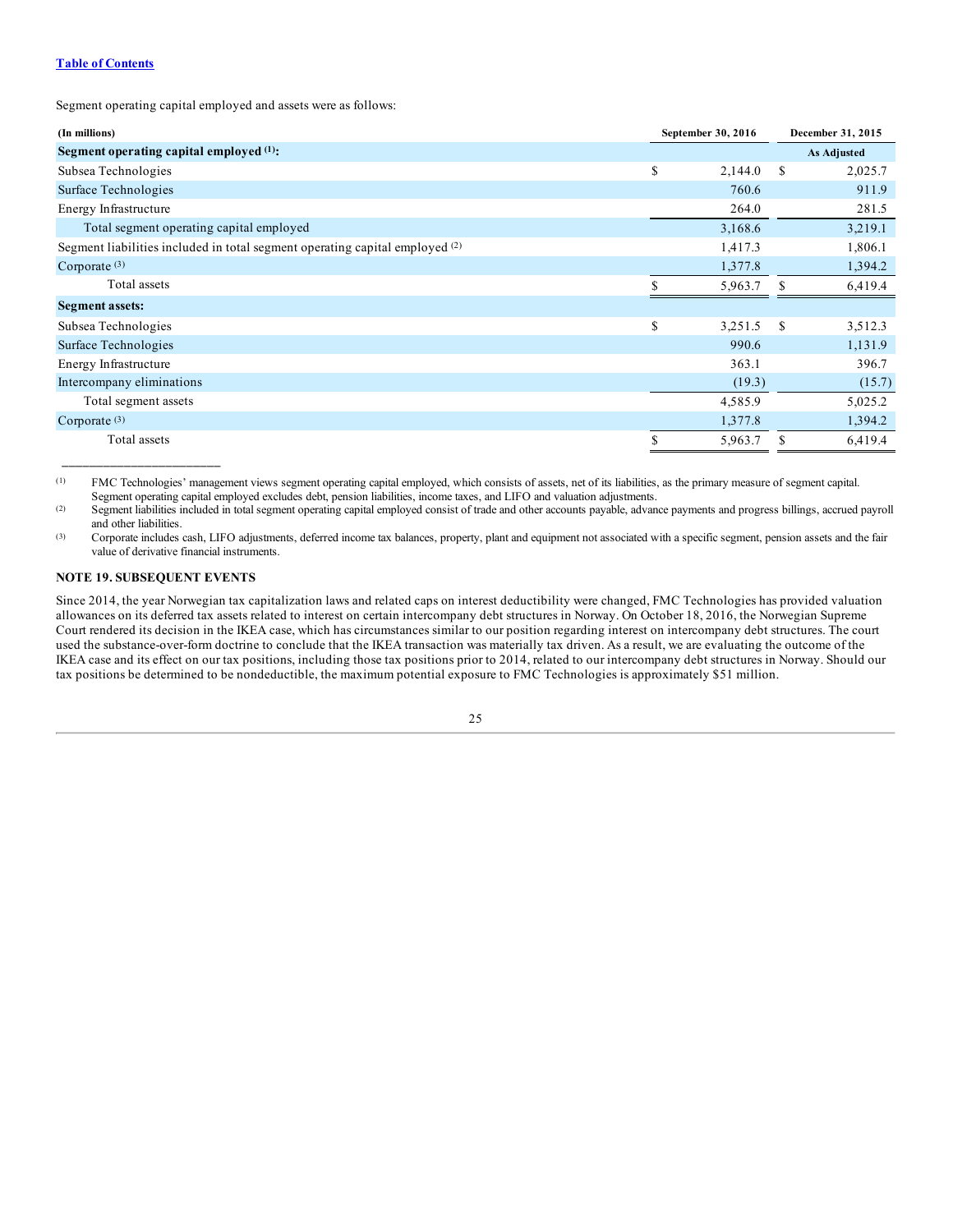## <span id="page-25-0"></span>**ITEM 2. MANAGEMENT'S DISCUSSION AND ANALYSIS OF FINANCIAL CONDITION AND RESULTS OF OPERATIONS**

#### **Business Outlook**

*Merger of FMC Technologies and Technip*—Information regarding the pending merger of FMC Technologies and Technip is incorporated herein by reference from Note 2 to our condensed consolidated financial statements included in Part I, Item 1 of this Quarterly Report on Form 10-Q.

*Overall Outlook*—Although the price of crude oil slightly recovered and stabilized during the second and third quarter of 2016, the oil and gas industry continues to experience the overall negative impacts of the low crude oil price environment and the uncertainties in the crude oil price outlook. The uncertainties in the crude oil price outlook stem from a variety of factors including (i) economic and geopolitical events affecting market participants' expectations of oil market balances and (ii) continued strength in domestic and international crude oil supply. Despite OPEC's recently announced framework agreement to cap OPEC crude oil production in 2017, details of the agreement, including individual target outputs for OPEC members, remain undecided, and even if such details are agreed upon, any effects on global supply will hinge on the extent of compliance by individual members. Additionally, recent crude oil price increases related to supply re-balancing are being partially offset by increased supply from U.S. onshore producers. Overall, the uncertain crude oil price outlook is expected to have a continued negative effect our businesses over the next year. The reduced or deferred capital spending by our customers has led to a significant downturn in demand for our products and services and an overall weaker demand for oilfield services. The timing of any recovery of crude oil prices and business activity is dependent on many variables, but many analysts believe the market corrections necessary to address the oversupply of crude oil are expected to occur over the next two years. As long-term demand rises and production naturally declines, we believe commodity prices should continue to recover, improving the cash flows and confidence of our customers to increase their investments in new sources of oil production.

*Subsea Technologies*—The low crude oil price environment over the last two years led many of our customers to reduce their capital spending plans or defer new deepwater projects. These capital spending reductions continue to have an adverse effect on 2016 year-to-date subsea inbound orders when compared to the prior year. During 2015, we began to reduce our workforce to align our operations with anticipated decreases in future year activity due to delayed subsea project inbound and to maintain operating margins. In addition to continued project execution improvements, we benefited from these restructuring actions by attaining more cost-effective manufacturing during the first nine months of 2016. We expect to take further restructuring actions during the remainder of 2016, including facility consolidation and workforce reductions. We expect subsea revenues to decrease a third consecutive year in 2017; however, even with lower subsea revenue expectations, we believe the operational improvements and cost reductions made will protect operating margins and provide us with the capability to respond to the eventual market recovery. Our customers are taking aggressive actions to lower their cost base. Accordingly, we remain focused on ways to reduce costs to our customers by offering cost-effective approaches to our customers' project developments, including customer acceptance of integrated business models to help achieve their cost-reduction goals and accelerate achievement of first oil. Many customers are actively exploring ways to utilize our standardized subsea production equipment as operators understand the cost and scheduling benefits that standardization brings to their projects. In the long-term, we continue to believe deepwater development will remain a significant part of our customers' portfolios.

*Surface Technologies*—With the decline in crude oil prices, we expected a decline in rig counts and decreased North American land activity to negatively affect all of our businesses in North America during 2016. However, the extent of the declines in rig counts in the first half of 2016 exceeded our expectations and had a greater impact in our Surface Technologies businesses. Although rig counts have shown some sign of recovery during the third quarter of 2016, competitive pricing in the North American land market continues to negatively impact our Surface Technologies businesses. As a result, where excess supply has limited the ability to earn an acceptable return, we have temporarily suspended certain operations in our surface integrated services business until additional market capacity supports our profit and cash flow objectives. We do not expect the North American market to recover in the remainder of 2016; however, our restructuring actions have reduced costs, and we expect our rationalized operating structure to provide us with the flexibility to respond when the North American market recovers. Although the timing and pace of recovery in the North American land market remains uncertain, we believe any increase in operator spending will first benefit our North American businesses due to the lower, upfront capital needed to restart shale operations. Based on its strong backlog and the inherent geographical mix in which it operates, our international surface business continues to deliver strong operational results. However, competitive pricing pressure has increased in international markets throughout 2016, and we expect this to negatively impact margins, partially offset by supply chain and other cost reductions, going forward. Given the uncertainties regarding crude oil prices and its effect on customer spending, we believe the need for further business restructuring is likely to continue throughout 2016 in our Surface Technologies businesses.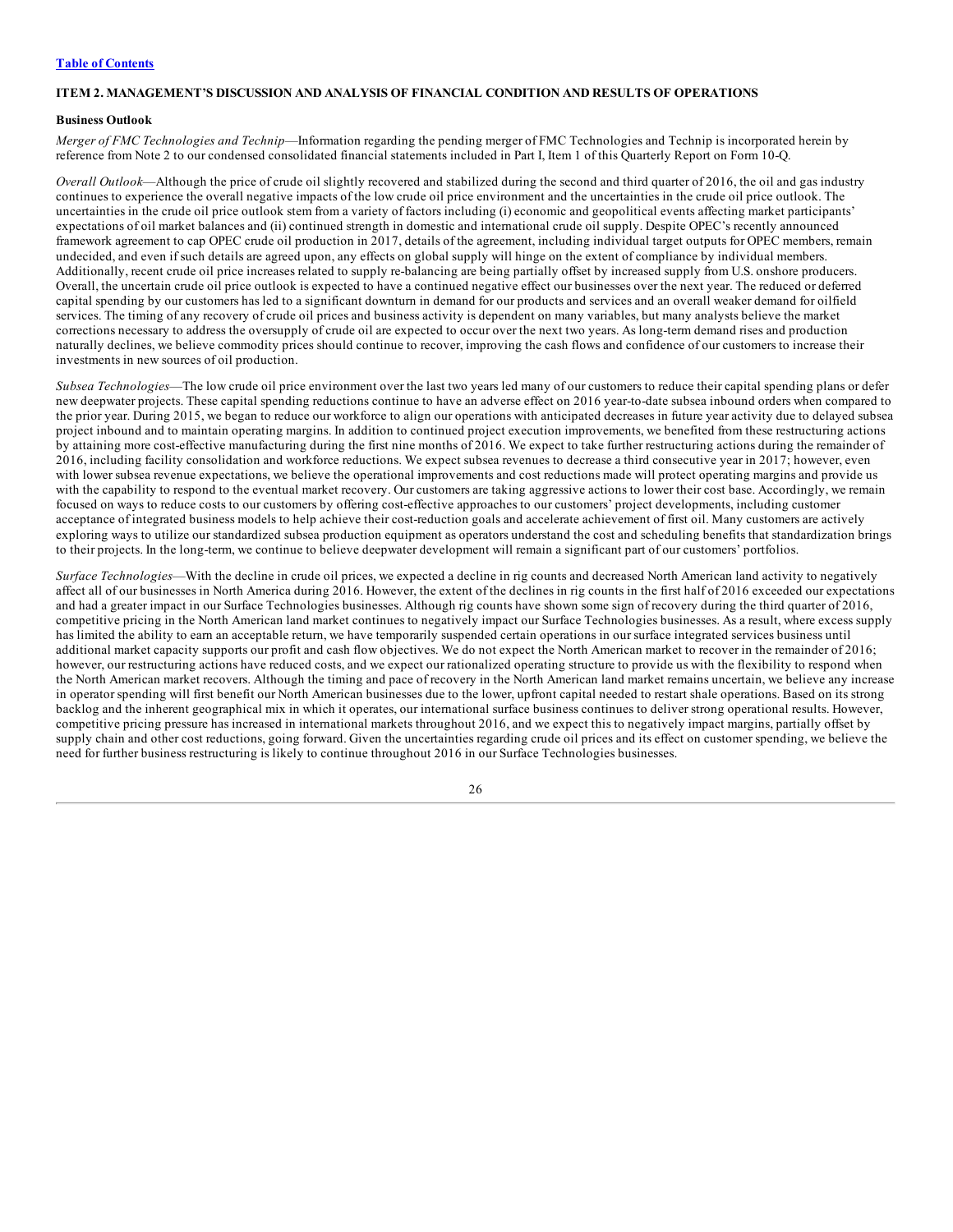## **CONSOLIDATED RESULTS OF OPERATIONS THREE MONTHS ENDED SEPTEMBER 30, 2016 AND 2015**

|                                                            | Three Months Ended September 30, |               | Change  |         |               |
|------------------------------------------------------------|----------------------------------|---------------|---------|---------|---------------|
| (In millions, except %)                                    | 2016                             |               | 2015    | s       | $\frac{0}{0}$ |
| Revenue                                                    | \$<br>1,091.2                    | $\mathcal{S}$ | 1,545.0 | (453.8) | (29.4)        |
| Costs and expenses:                                        |                                  |               |         |         |               |
| Cost of sales                                              | 846.7                            |               | 1,173.9 | (327.2) | (27.9)        |
| Selling, general and administrative expense                | 132.9                            |               | 144.3   | (11.4)  | (7.9)         |
| Research and development expense                           | 23.3                             |               | 25.9    | (2.6)   | (10.0)        |
| Restructuring and impairment expense                       | 23.8                             |               | 78.1    | (54.3)  | (69.5)        |
| Merger transaction and integration costs                   | 11.6                             |               |         | 11.6    | $\ast$        |
| Total costs and expenses                                   | 1,038.3                          |               | 1,422.2 | (383.9) | (27.0)        |
| Other income (expense), net                                | (8.7)                            |               | (12.7)  | 4.0     |               |
| Net interest expense                                       | (7.7)                            |               | (8.1)   | 0.4     | 4.9           |
| Income from continuing operations before income taxes      | 36.5                             |               | 102.0   | (65.5)  | (64.2)        |
| Provision (benefit) for income taxes                       | (9.5)                            |               | 19.5    | (29.0)  | (148.7)       |
| Income from continuing operations                          | 46.0                             |               | 82.5    | (36.5)  | (44.2)        |
| Loss from discontinued operations, net of income taxes     | (14.0)                           |               |         | (14.0)  | $\ast$        |
| Net income                                                 | 32.0                             |               | 82.5    | (50.5)  | (61.2)        |
| Net (income) loss attributable to noncontrolling interests | 0.3                              |               | (0.5)   | 0.8     | 160.0         |
| Net income attributable to FMC Technologies, Inc.          | \$<br>32.3                       | \$            | 82.0    | (49.7)  | (60.6)        |

\* Not meaningful

**\_\_\_\_\_\_\_\_\_\_\_\_\_\_\_\_\_\_\_\_\_\_\_**

Revenue decreased \$453.8 million in the third quarter of 2016 compared to the prior-year quarter. Revenue decreased across all subsea regions primarily due to lower inbound orders achieved during 2015 that affected the backlog coming into the year and lower subsea service revenue recognized year-over-year. Lower market activity also led to decreased revenue in our Schilling Robotics and Multi Phase Meters businesses year-over-year. Additionally, revenue decreased across all Surface Technologies businesses year-over-year, primarily driven by our fluid control and surface integrated services businesses from lower market activity in North America.

Gross profit (revenue less cost of sales) decreased as a percentage of sales to 22.4% in the third quarter of 2016, from 24.0% in the prior-year quarter. The decline in gross profit as a percentage of sales was due to our Surface Technologies segment which realized lower gross profit margins year-over-year, primarily driven by our fluid control business from lower market activity in North America. This gross profit decline was partially offset by improved project execution in our Subsea Technologies segment year-over-year.

Selling, general and administrative expense decreased \$11.4 million year-over-year, resulting from decreased salary expenses primarily in our Surface Technologies and Energy Infrastructure segments related to lower headcount and cost savings initiatives.

Information regarding impairment and restructuring expenses incurred during the third quarter of 2016 is incorporated herein by reference from Note 5 to our condensed consolidated financial statements included in Part I, Item 1 of this Quarterly Report on Form 10-Q.

Merger transaction and integration costs of \$11.6 million incurred during the third quarter of 2016 is due to the pending merger of FMC Technologies and Technip. Further information related to the pending merger is incorporated herein by reference from Note 2 to our condensed consolidated financial statements included in Part I, Item 1 of this Quarterly Report on Form 10-Q.

Information regarding the loss from discontinued operations incurred during the third quarter of 2016 is incorporated herein by reference from Note 6 to our condensed consolidated financial statements included in Part I, Item 1 of this Quarterly Report on Form 10-Q.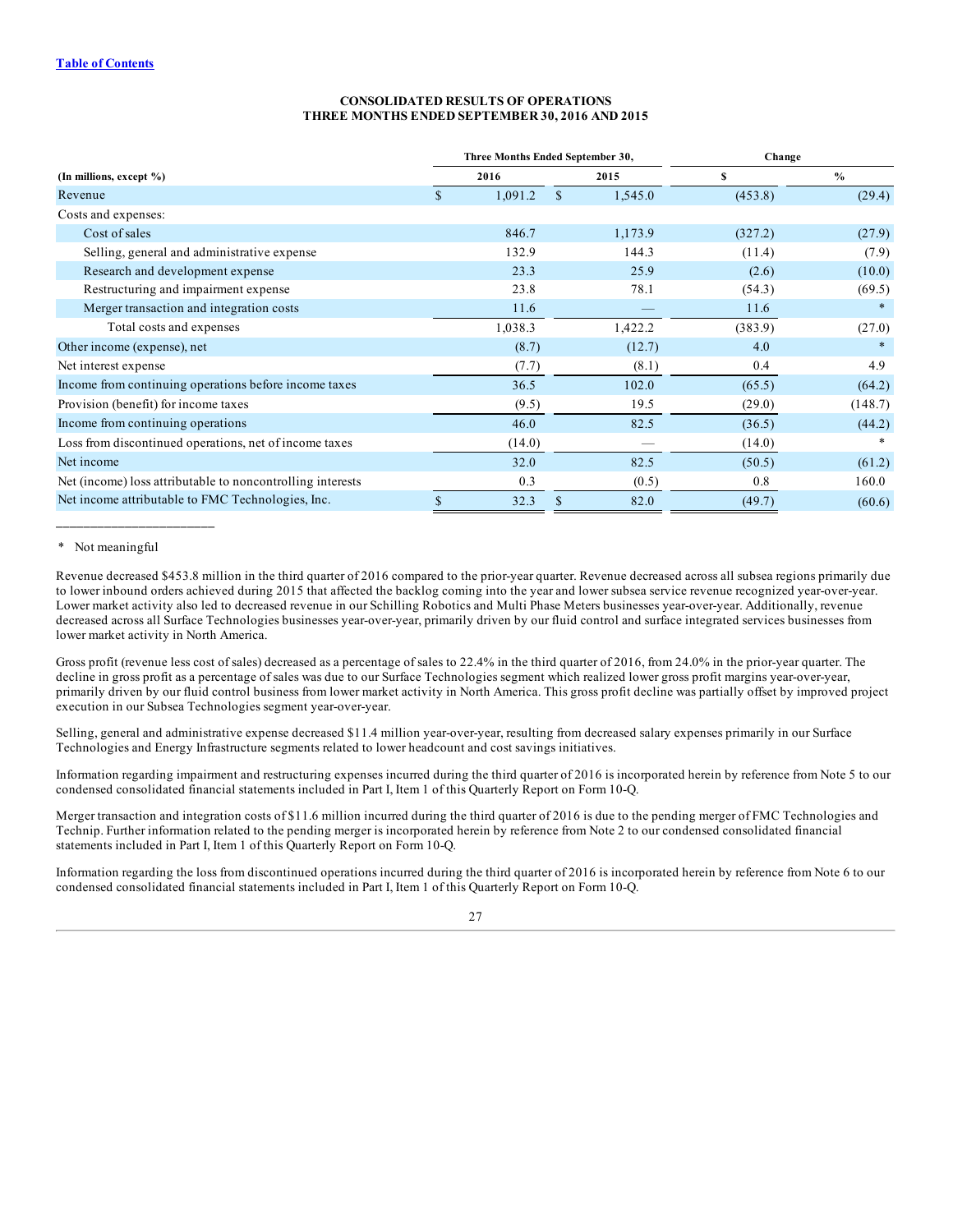Our income tax provision (benefit) for the third quarter of 2016 and 2015 reflected effective tax rates of (25.8)% and 19.2%, respectively. The year-over-year decrease in the effective tax rate was primarily due to a favorable change in the forecasted country mix of earnings, partially offset by nondeductible reorganization costs associated with the pending merger with Technip. Our effective tax rate can fluctuate depending on our country mix of earnings since our foreign earnings are generally subject to lower tax rates than in the United States. In certain jurisdictions, primarily Singapore and Malaysia, our tax rate is significantly less than the relevant statutory rate due to tax holidays. The cumulative balance of foreign earnings for which no provision for U.S. income taxes has been recorded was \$2,110.0 million at September 30, 2016. We would need to accrue and pay U.S. tax on such undistributed earnings if these funds were repatriated. We have no current intention to repatriate these earnings.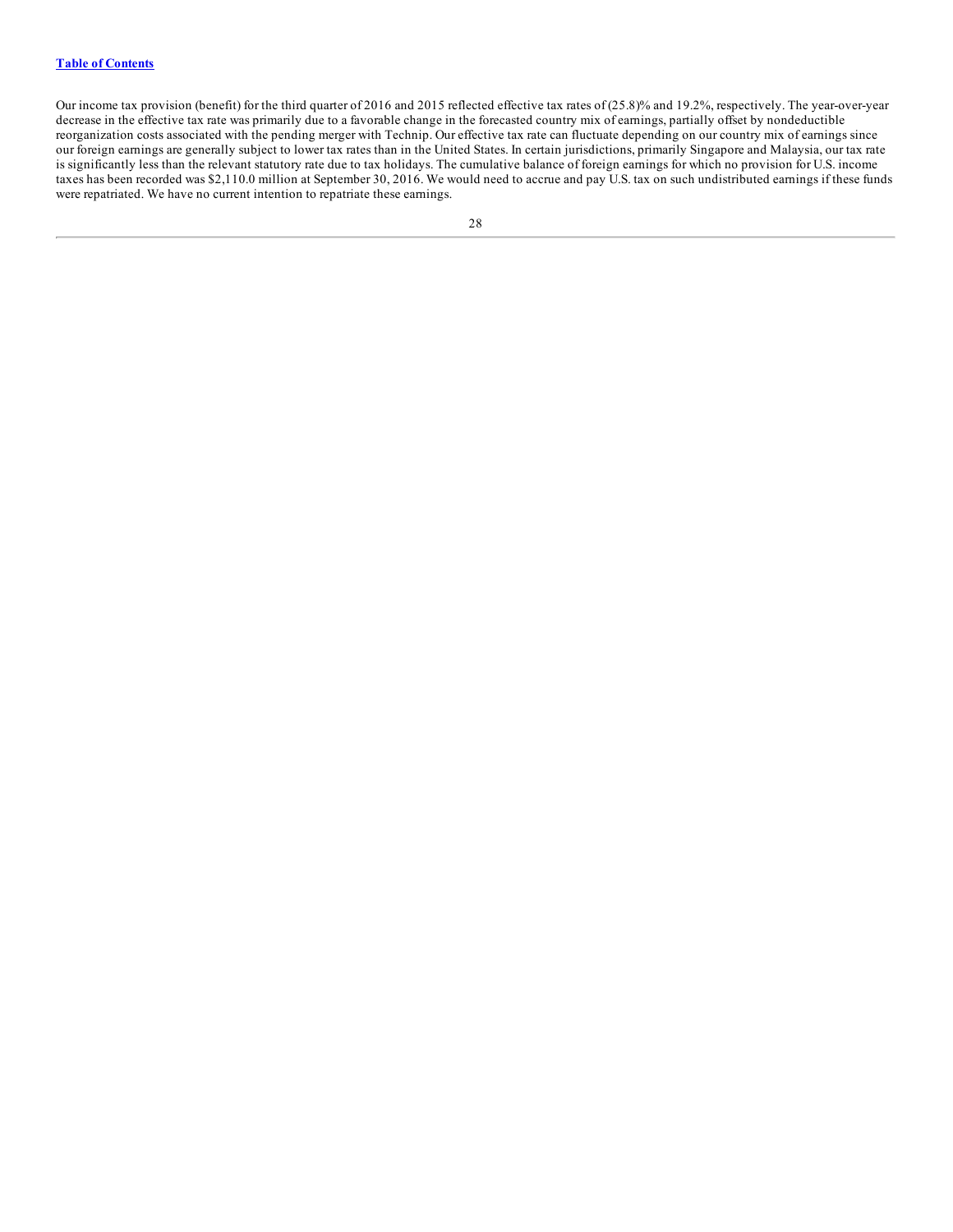#### **CONSOLIDATED RESULTS OF OPERATIONS NINE MONTHS ENDED SEPTEMBER 30, 2016 AND 2015**

|                                                            |    | Nine Months Ended September 30, |     | Change  |           |               |
|------------------------------------------------------------|----|---------------------------------|-----|---------|-----------|---------------|
| (In millions, except $\%$ )                                |    | 2016                            |     | 2015    | \$        | $\frac{0}{0}$ |
| Revenue                                                    | S. | 3,450.2                         | \$. | 4,935.4 | (1,485.2) | (30.1)        |
| Costs and expenses:                                        |    |                                 |     |         |           |               |
| Cost of sales                                              |    | 2,700.3                         |     | 3,753.5 | (1,053.2) | (28.1)        |
| Selling, general and administrative expense                |    | 430.0                           |     | 482.6   | (52.6)    | (10.9)        |
| Research and development expense                           |    | 89.5                            |     | 91.7    | (2.2)     | (2.4)         |
| Restructuring and impairment expense                       |    | 75.4                            |     | 98.2    | (22.8)    | (23.2)        |
| Merger transaction and integration costs                   |    | 30.6                            |     |         | 30.6      |               |
| Total costs and expenses                                   |    | 3,325.8                         |     | 4,426.0 | (1,100.2) | (24.9)        |
| Other income (expense), net                                |    | (29.4)                          |     | (34.1)  | 4.7       |               |
| Net interest expense                                       |    | (22.8)                          |     | (24.4)  | 1.6       | 6.6           |
| Income from continuing operations before income taxes      |    | 72.2                            |     | 450.9   | (378.7)   | (84.0)        |
| Provision for income taxes                                 |    | 9.0                             |     | 112.3   | (103.3)   | (92.0)        |
| Income from continuing operations                          |    | 63.2                            |     | 338.6   | (275.4)   | (81.3)        |
| Loss from discontinued operations, net of income taxes     |    | (14.0)                          |     |         | (14.0)    |               |
| Net income                                                 |    | 49.2                            |     | 338.6   | (289.4)   | (85.5)        |
| Net (income) loss attributable to noncontrolling interests |    | 0.4                             |     | (1.1)   | 1.5       | 136.4         |
| Net income attributable to FMC Technologies, Inc.          |    | 49.6                            |     | 337.5   | (287.9)   | (85.3)        |

\* Not meaningful

**\_\_\_\_\_\_\_\_\_\_\_\_\_\_\_\_\_\_\_\_\_\_\_**

Revenue decreased \$1,485.2 million in the first nine months of 2016 compared to the prior-year. Revenue in the first nine months of 2016 included a \$106.0 million unfavorable impact of foreign currency translation. Revenue decreased across all subsea regions primarily due to lower inbound orders achieved during 2015 that affected the backlog coming into the year and lower subsea service revenue recognized year-over-year. Lower market activity also led to decreased revenue in our Schilling Robotics and Multi Phase Meters businesses year-over-year. Surface Technologies posted decreased revenue year-overyear in all businesses. The revenue decrease was primarily driven by our fluid control and surface integrated services businesses primarily from lower market activity in North America.

Gross profit (revenue less cost of sales) decreased as a percentage of sales to 21.7% in the first nine months of 2016, from 23.9% in the prior-year. The decline in gross profit as a percentage of sales was due to our Surface Technologies segment which realized lower gross profit margins year-over-year, primarily driven by lower market activity in North America which negatively affected our fluid control and surface integrated services businesses.

Selling, general and administrative expense decreased \$52.6 million year-over-year, resulting from decreased salary expenses in all reporting segments due to lower headcount and decreased project tendering costs.

Information regarding impairment and restructuring expenses incurred during the first nine months of 2016 is incorporated herein by reference from Note 5 to our condensed consolidated financial statements included in Part I, Item 1 of this Quarterly Report on Form 10-Q.

Merger transaction and integration costs of \$30.6 million incurred during the first nine months of 2016 is due to the pending merger of FMC Technologies and Technip. Further information related to the pending merger is incorporated herein by reference from Note 2 to our condensed consolidated financial statements included in Part I, Item 1 of this Quarterly Report on Form 10-Q.

Information regarding the loss from discontinued operations incurred during the first nine months of 2016 is incorporated herein by reference from Note 6 to our condensed consolidated financial statements included in Part I, Item 1 of this Quarterly Report on Form 10-Q.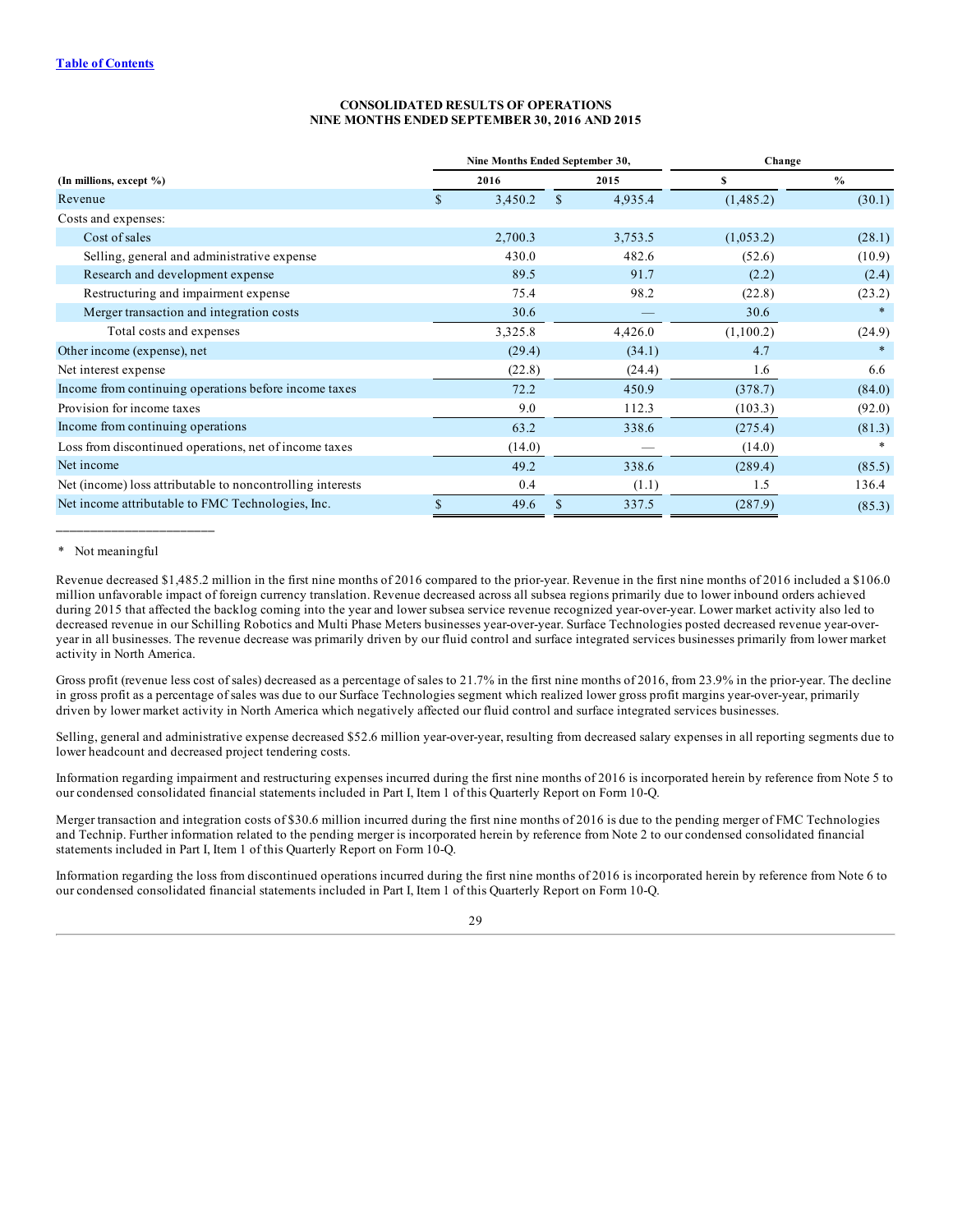Other income (expense), net during the first nine months of 2016 and 2015 included \$27.5 million and \$33.1 million of foreign currency losses, primarily related to the Nigerian naira and Angolan kwanza.

Our income tax provisions for the first nine months of 2016 and 2015 reflected effective tax rates of 12.4% and 25.0%, respectively. The year-over-year decrease in the effective tax rate was primarily due to a favorable change in the forecasted country mix of earnings, partially offset by nondeductible reorganization costs associated with the pending merger with Technip. Our effective tax rate can fluctuate depending on our country mix of earnings since our foreign earnings are generally subject to lower tax rates than in the United States. In certain jurisdictions, primarily Singapore and Malaysia, our tax rate is significantly less than the relevant statutory rate due to tax holidays. The cumulative balance of foreign earnings for which no provision for U.S. income taxes has been recorded was \$2,110.0 million at September 30, 2016. We would need to accrue and pay U.S. tax on such undistributed earnings if these funds were repatriated. We have no current intention to repatriate these earnings.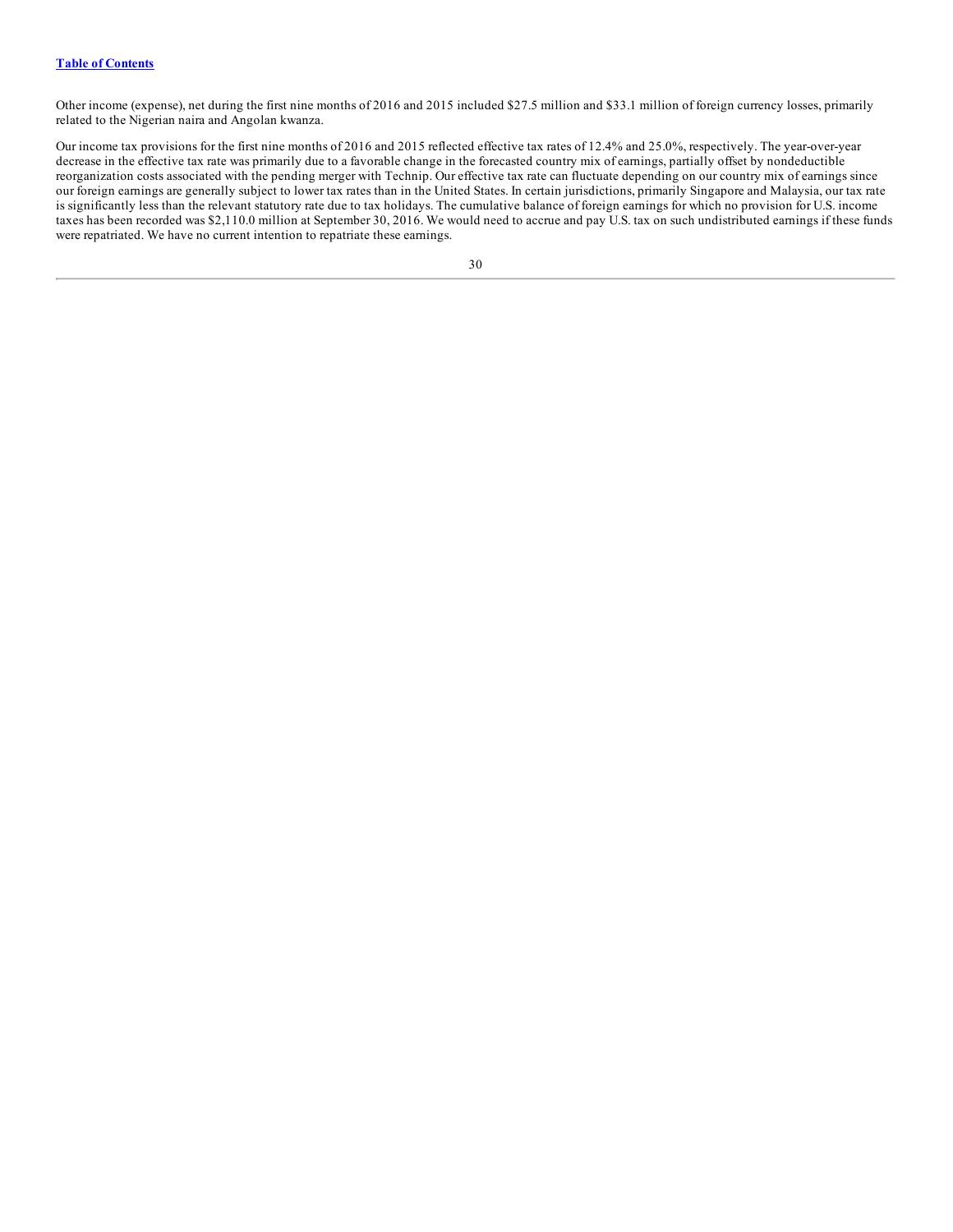## **SEGMENT RESULTS OF OPERATIONS THREE MONTHS ENDED SEPTEMBER 30, 2016 AND 2015**

<span id="page-30-0"></span>Segment operating profit is defined as total segment revenue less segment operating expenses. Certain items have been excluded in computing segment operating profit and are included in corporate items. Refer to Note 18 to our condensed consolidated financial statements included in Part I, Item 1 of this Quarterly Report on Form 10-Q for further information.

#### *Subsea Technologies*

|                                          | Three Months Ended September 30, |  | Favorable/(Unfavorable) |         |               |
|------------------------------------------|----------------------------------|--|-------------------------|---------|---------------|
| (In millions, except $\%$ )              | 2016                             |  | 2015                    |         | $\frac{0}{0}$ |
| Revenue                                  | 798.4                            |  | 1,093.7                 | (295.3) | (27.0)        |
| Operating profit                         | 19.7                             |  | 170.7                   | (51.0)  | (29.9)        |
|                                          |                                  |  |                         |         |               |
| Operating profit as a percent of revenue | 15.0%                            |  | 15.6%                   |         | $(0.6)$ pts.  |

Subsea Technologies revenue decreased \$295.3 million year-over-year. Revenue for the third quarter of 2016 included a \$6.4 million favorable impact of foreign currency translation. Excluding the impact of foreign currency translation, total revenue decreased by \$301.7 million year-over-year. Subsea Technologies revenue is primarily impacted by the amount of beginning backlog entering the period, the pace of backlog conversion and orders received during the period. Revenue decreased across all subsea regions primarily due to lower inbound orders achieved during 2015 that affected the backlog coming into the current year and lower subsea service revenue recognized year-over-year. Additionally, lower market activity led to decreased revenue in our Schilling Robotics and Multi Phase Meters businesses year-over-year.

Subsea Technologies operating profit as a percent of revenue declined year-over-year and was primarily driven by a 0.4 percentage point decrease from our Schilling Robotics business due to decreased sales volumes from lower market activity. Operating profit for the third quarter of 2016 included a \$3.1 million favorable impact of foreign currency translation and \$5.4 million in impairment, restructuring and other severance charges. Operating profit for the third quarter of 2015 included \$17.3 million of impairment, restructuring and other severance charges.

#### *Surface Technologies*

|                                        | Three Months Ended September 30, |  | Favorable/(Unfavorable) |         |               |
|----------------------------------------|----------------------------------|--|-------------------------|---------|---------------|
| (In millions, except $\%$ )            | 2016                             |  | 2015                    |         | $\frac{9}{0}$ |
| Revenue                                | 218.1                            |  | 361.0                   | (142.9) | (39.6)        |
| Operating loss                         | (19.6)                           |  | (22.5)                  | 2.9     | 12.9          |
|                                        |                                  |  |                         |         |               |
| Operating loss as a percent of revenue | $(9.0)\%$                        |  | $(6.2)\%$               |         | $(2.8)$ pts.  |

Surface Technologies revenue decreased \$142.9 million year-over-year. Revenue for the third quarter of 2016 included a \$5.0 million unfavorable impact of foreign currency translation. Revenue decreased in all of our Surface Technologies businesses year-over-year, primarily driven by our fluid control and surface integrated services businesses from lower market activity in North America.

Surface Technologies operating loss as a percent of revenue increased year-over-year and was primarily driven by:

- Fluid Control 3.3 percentage point decrease primarily due to decreased volumes in flowline and well service pump products resulting from lower activity in the North American shale markets; and
- Surface Integrated Services 0.7 percentage point increase primarily due to impairment charges in Canada recorded in the third quarter of 2015, partially offset by higher restructuring charges and lower market activity during the third quarter of 2016.

Operating loss for the third quarter of 2016 included \$14.4 million of impairment, restructuring and other severance charges. Operating loss for the third quarter of 2015 included \$59.6 million of impairment, restructuring and other severance charges and \$4.8 million of inventory write-downs.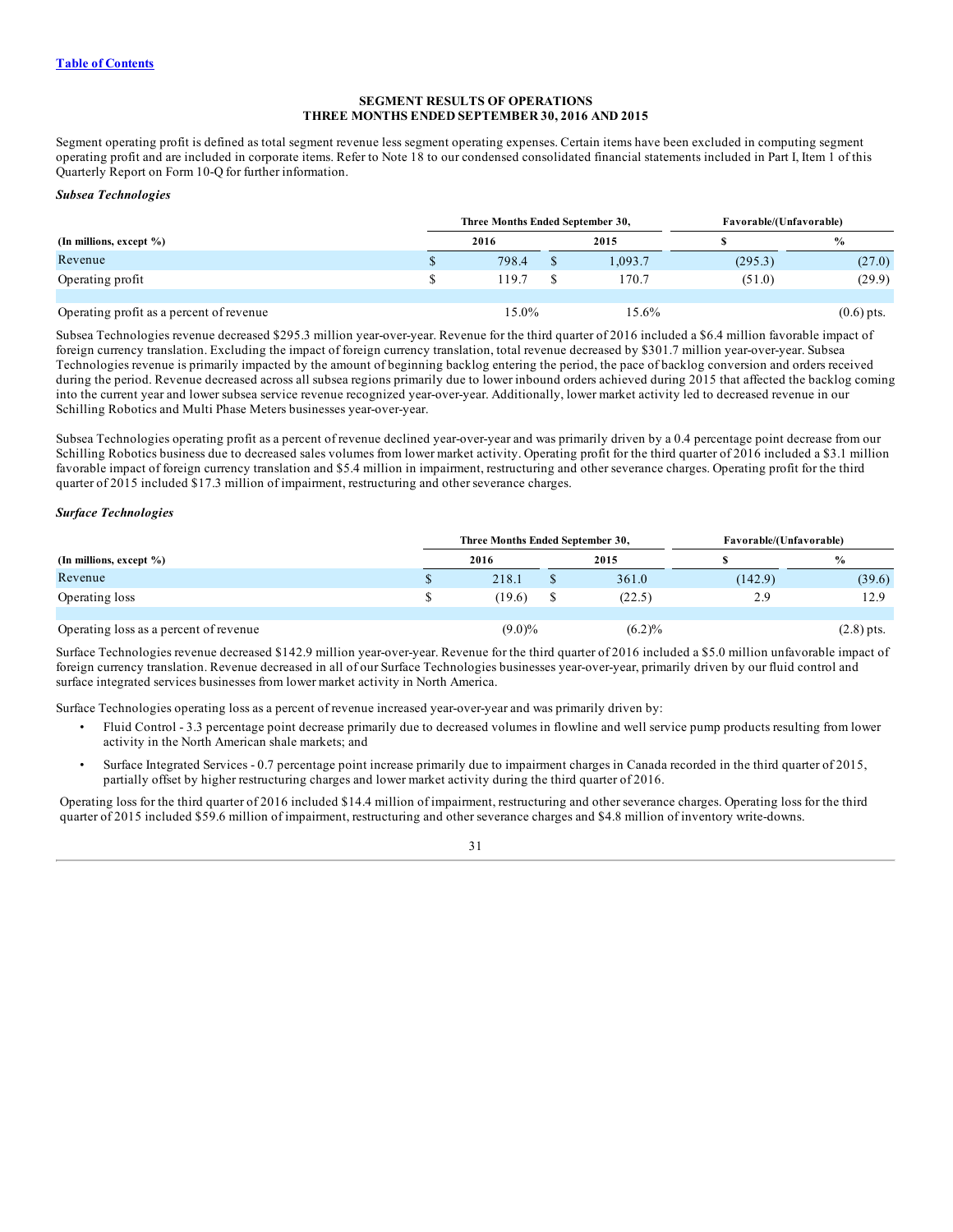## *Energy Infrastructure*

|                                                 | Three Months Ended September 30, |  | Favorable/(Unfavorable) |        |               |
|-------------------------------------------------|----------------------------------|--|-------------------------|--------|---------------|
| (In millions, except $\%$ )                     | 2016                             |  | 2015                    |        | $\frac{0}{0}$ |
| Revenue                                         | 77.1                             |  | 97.1                    | (20.0) | (20.6)        |
| Operating profit (loss)                         | 2.5                              |  | (2.0)                   | 4.5    | 225.0         |
|                                                 |                                  |  |                         |        |               |
| Operating profit (loss) as a percent of revenue | 3.3%                             |  | (2.1)%                  |        | 5.4 pts.      |

Energy Infrastructure revenue decreased \$20.0 million year-over-year. The decrease in revenue was due to lower market activity across all businesses.

Energy Infrastructure's operating profit as a percent of revenue increased from an operating loss position in the prior-year quarter and was primarily driven by:

- Measurement Solutions 8.1 percentage point increase primarily from high margin product sales and cost savings related to restructuring actions taken in 2015; and
- Separation Systems 2.3 percentage point decrease due to decreased sales volumes from lower market activity.

Operating profit for the third quarter of 2016 included \$1.2 million of restructuring and other severance charges. Operating loss for the third quarter of 2015 included \$1.7 million of restructuring and other severance charges and \$1.7 million of inventory write-downs.

## *Corporate Items*

|                                      | Three Months Ended September 30, |        | Favorable/(Unfavorable) |               |  |
|--------------------------------------|----------------------------------|--------|-------------------------|---------------|--|
| (In millions, except $\%$ )          | 2016                             | 2015   |                         | $\frac{0}{0}$ |  |
| Corporate expense                    | (14.2)                           | (14.7) | 0.5                     | 3.4           |  |
| Other revenue and other expense, net | (43.8)                           | (21.9) | (21.9)                  | (100.0)       |  |
| Net interest expense                 | (7.7)                            | (8.1)  | 0.4                     | 4.9           |  |
| Total corporate items                | (65.7)                           | (44.7) | (21.0)                  | (47.0)        |  |

The year-over-year increase in corporate items primarily reflected:

- an unfavorable variance of \$11.6 million related to business combination transaction and integration costs related to the pending merger with Technip;
- an unfavorable variance of \$7.6 million related to corporate restructuring and impairment charges; and
- an unfavorable variance of \$3.6 million related to transition and facility consolidation costs.

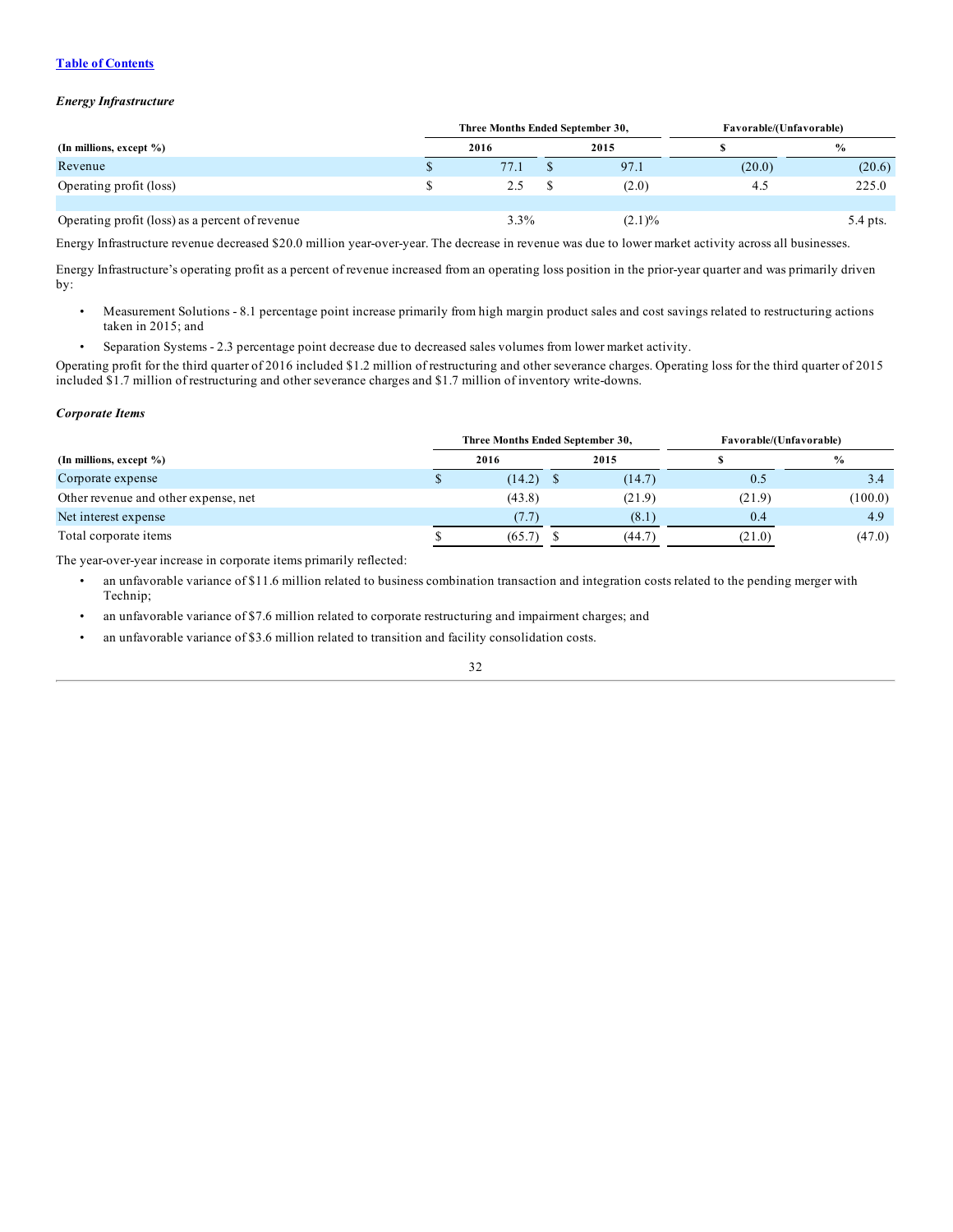## **SEGMENT RESULTS OF OPERATIONS NINE MONTHS ENDED SEPTEMBER 30, 2016 AND 2015**

Segment operating profit is defined as total segment revenue less segment operating expenses. Certain items have been excluded in computing segment operating profit and are included in corporate items. Refer to Note 18 to our condensed consolidated financial statements included in Part I, Item 1 of this Quarterly Report on Form 10-Q for further information.

#### *Subsea Technologies*

|                                          | Nine Months Ended September 30, | Favorable/(Unfavorable) |         |               |
|------------------------------------------|---------------------------------|-------------------------|---------|---------------|
| (In millions, except $\%$ )              | 2016                            | 2015                    |         | $\frac{6}{9}$ |
| Revenue                                  | 2.516.6                         | 3,490.3                 | (973.7) | (27.9)        |
| Operating profit                         | 326.4                           | 522.9                   | (196.5) | (37.6)        |
|                                          |                                 |                         |         |               |
| Operating profit as a percent of revenue | 13.0%                           | 15.0%                   |         | $(2.0)$ pts.  |

Subsea Technologies revenue decreased \$973.7 million year-over-year. Revenue for the first nine months of 2016 included a \$79.8 million unfavorable impact of foreign currency translation. Excluding the impact of foreign currency translation, total revenue decreased by \$893.9 million year-over-year. Subsea Technologies revenue is primarily impacted by the amount of beginning backlog entering the period, the pace of backlog conversion and the orders received during the period. Revenue decreased across all subsea regions primarily due to lower inbound orders achieved during 2015 that affected the backlog coming into the current year and lower subsea service revenue year-over-year. Additionally, lower market activity led to decreased revenue in our Schilling Robotics and Multi Phase Meters businesses year-over-year.

Subsea Technologies operating profit as a percent of revenue declined year-over-year and was primarily driven by:

- Subsea Systems 1.3 percentage point decrease due to lower revenue in our subsea service business across most subsea regions, partially offset by improved project execution in our Asia Pacific subsea equipment business; and
- Schilling Robotics 0.7 percentage point decrease due to decreased sales volumes from lower market activity.

Operating profit for the first nine months of 2016 included an \$7.9 million unfavorable impact of foreign currency translation and \$32.1 million of impairment, restructuring and other severance charges. Operating profit for the first nine months of 2015 included \$25.2 million of impairment, restructuring and other severance charges.

#### *Surface Technologies*

|                                                 |    | Nine Months Ended September 30, |  | Favorable/(Unfavorable) |         |               |
|-------------------------------------------------|----|---------------------------------|--|-------------------------|---------|---------------|
| (In millions, except $\%$ )                     |    | 2016                            |  | 2015                    |         | $\frac{6}{6}$ |
| Revenue                                         | ۰D | 702.3                           |  | 1.170.6                 | (468.3) | (40.0)        |
| Operating profit (loss)                         |    | (69.9)                          |  | 67.9                    | (137.8) | (202.9)       |
|                                                 |    |                                 |  |                         |         |               |
| Operating profit (loss) as a percent of revenue |    | $(10.0)\%$                      |  | 5.8%                    |         | $(15.8)$ pts. |

Surface Technologies revenue decreased \$468.3 million year-over-year. Revenue for the first nine months of 2016 included a \$24.8 million unfavorable impact of foreign currency translation. Revenue decreased in all of our Surface Technologies businesses year-over-year, primarily driven by our fluid control and surface integrated services businesses from lower market activity in North America.

Surface Technologies operating profit as a percent of revenue declined to an operating loss position year-over-year and was primarily driven by:

- Surface Integrated Services 13.1 percentage point decrease related to lower market activity in North America and higher restructuring charges, partially offset by a larger impairment charge in Canada recognized during 2015; and
- Fluid Control 3.2 percentage point decrease due to decreased volumes in our flowline and pump products resulting from lower activity in the North American shale markets.

Operating loss for the first nine months of 2016 included a \$4.1 million unfavorable impact of foreign currency translation and \$58.5 million of impairment, restructuring and other severance charges, as well as \$2.2 million of inventory write-downs. Operating profit for the first nine months of 2015 included \$62.5 million of impairment, restructuring and other severance charges and \$4.8 million of inventory write-downs.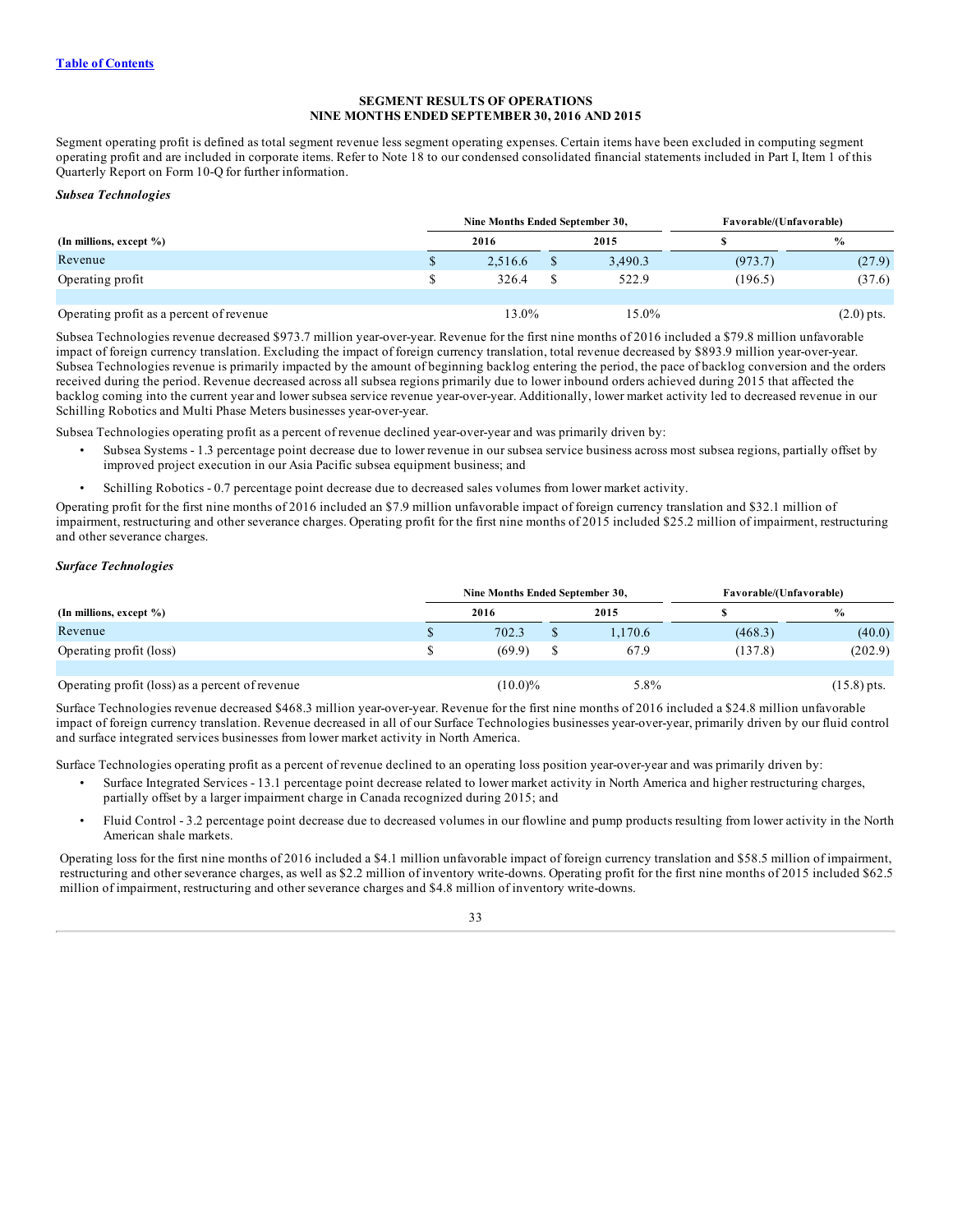## <span id="page-33-0"></span>*Energy Infrastructure*

|                                          | Nine Months Ended September 30, |         | Favorable/(Unfavorable) |               |  |  |
|------------------------------------------|---------------------------------|---------|-------------------------|---------------|--|--|
| (In millions, except $\%$ )              | 2016                            | 2015    |                         | $\frac{6}{6}$ |  |  |
| Revenue                                  | 246.3                           | 299.4   | (53.1)                  | (17.7)        |  |  |
| Operating profit                         | 7.0                             | 6.2     | 0.8                     | 12.9          |  |  |
| Operating profit as a percent of revenue | $2.9\%$                         | $2.1\%$ |                         | $0.8$ pts.    |  |  |

Energy Infrastructure revenue decreased \$53.1 million year-over-year. The decrease was driven by lower activity in our measurement solutions business.

Energy Infrastructure operating profit as a percent of revenue improved year-over-year and was primarily driven by:

- Measurement Solutions 2.4 percentage point increase due to lower restructuring charges and inventory write-downs as compared to the first nine months of 2015; and
- Separation Systems 2.0 percentage point decrease due to lower market activity and restructuring charges in 2016.

Operating profit for the first nine months of 2016 included a \$3.3 million of restructuring and other severance charges. Operating profit for the first nine months of 2015 included \$4.7 million of restructuring and other severance charges and \$1.7 million of inventory write-downs.

#### *Corporate Items*

|                                      | Nine Months Ended September 30, |         | Favorable/(Unfavorable) |               |  |  |
|--------------------------------------|---------------------------------|---------|-------------------------|---------------|--|--|
| (In millions, except $\%$ )          | 2016                            | 2015    |                         | $\frac{9}{6}$ |  |  |
| Corporate expense                    | (41.6)                          | (45.0)  | 3.4                     | 7.6           |  |  |
| Other revenue and other expense, net | (126.6)                         | (77.8)  | (48.8)                  | (62.7)        |  |  |
| Net interest expense                 | (22.8)                          | (24.4)  | 1.6                     | 6.6           |  |  |
| Total corporate items                | (191.0)                         | (147.2) | (43.8)                  | (29.8)        |  |  |

The year-over-year increase in corporate items primarily reflected:

- an unfavorable variance of \$30.6 million related to business combination transaction and integration costs related to the pending merger with Technip;
- an unfavorable variance of \$12.0 million related to transition and facility consolidation costs; and
- an unfavorable variance of \$8.8 million related to corporate restructuring and impairment charges.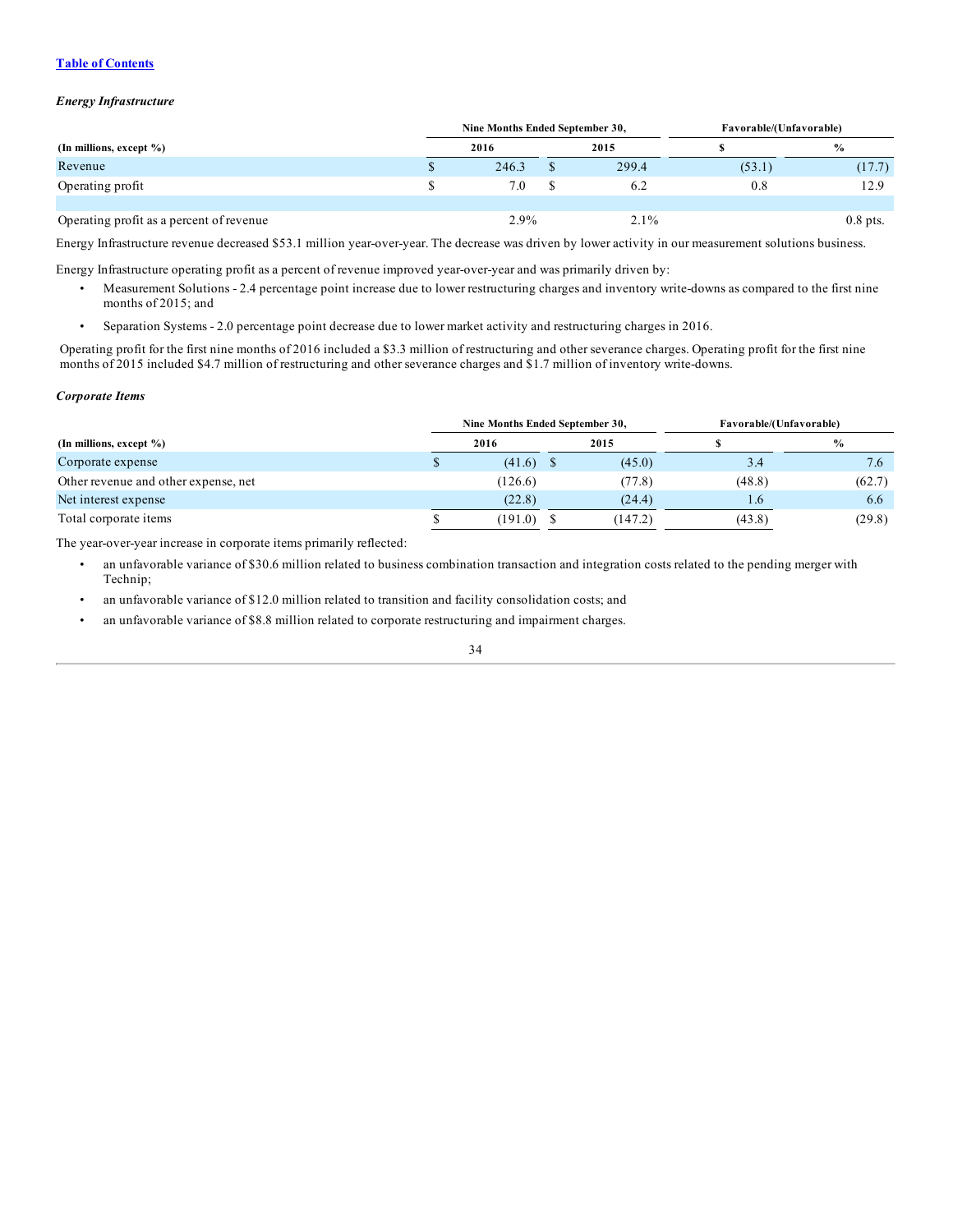## <span id="page-34-0"></span>**Inbound Orders and Order Backlog**

*Inbound orders—*Inbound orders represent the estimated sales value of confirmed customer orders received during the reporting period.

|                                     | <b>Inbound Orders</b>            |       |                                 |         |  |         |   |         |  |  |  |  |  |
|-------------------------------------|----------------------------------|-------|---------------------------------|---------|--|---------|---|---------|--|--|--|--|--|
|                                     | Three Months Ended September 30, |       | Nine Months Ended September 30, |         |  |         |   |         |  |  |  |  |  |
| (In millions)                       |                                  | 2016  |                                 | 2015    |  | 2016    |   | 2015    |  |  |  |  |  |
| Subsea Technologies                 | æ                                | 401.0 |                                 | 1,049.0 |  | 1,081.0 | S | 2,612.7 |  |  |  |  |  |
| Surface Technologies                |                                  | 242.2 |                                 | 398.1   |  | 643.8   |   | 1,030.6 |  |  |  |  |  |
| Energy Infrastructure               |                                  | 55.9  |                                 | 81.8    |  | 191.8   |   | 290.3   |  |  |  |  |  |
| Intercompany eliminations and other |                                  | (6.9) |                                 | (2.9)   |  | (14.9)  |   | (13.0)  |  |  |  |  |  |
| Total inbound orders                |                                  | 692.2 |                                 | 1,526.0 |  | .901.7  |   | 3,920.6 |  |  |  |  |  |

*Order backlog—*Order backlog is calculated as the estimated sales value of unfilled, confirmed customer orders at the reporting date. Translation positively affected backlog by \$35.0 million and \$215.8 million for the three and nine months ended September 30, 2016, respectively and negatively affected backlog by \$352.2 million and \$652.0 million for the three and nine months ended September 30, 2015, respectively.

|                           | Order Backlog |                    |  |                   |  |                    |  |  |  |
|---------------------------|---------------|--------------------|--|-------------------|--|--------------------|--|--|--|
| (In millions)             |               | September 30, 2016 |  | December 31, 2015 |  | September 30, 2015 |  |  |  |
| Subsea Technologies       |               | 2,534.0            |  | 3,761.8           |  | 4,287.6            |  |  |  |
| Surface Technologies      |               | 379.3              |  | 432.8             |  | 495.0              |  |  |  |
| Energy Infrastructure     |               | 112.4              |  | 163.9             |  | 172.8              |  |  |  |
| Intercompany eliminations |               | (2.8)              |  | (2.9)             |  | (2.8)              |  |  |  |
| Total order backlog       |               | 3,022.9            |  | 4,355.6           |  | 4,952.6            |  |  |  |

*Subsea Technologies.* Order backlog for Subsea Technologies at September 30, 2016, decreased by \$1,227.8 million compared to December 31, 2015. Subsea Technologies backlog of \$2.5 billion at September 30, 2016, was composed of various subsea projects, including BP's Shah Deniz Stage 2; Petrobras' pre-salt tree and manifold awards; Shell's Appomattox; Statoil's Johan Sverdrup Phase 1; Total's Egina; and Woodside's Greater Western Flank Phase 2. The above listed projects represented 60% of our Subsea Technologies backlog as of September 30, 2016.

*Surface Technologies.* Surface Technologies order backlog at September 30, 2016, decreased by \$53.5 million compared to December 31, 2015. The decrease was due to lower North American activity which negatively affected our fluid control business backlog and lower inbound orders in our international surface wellhead business.

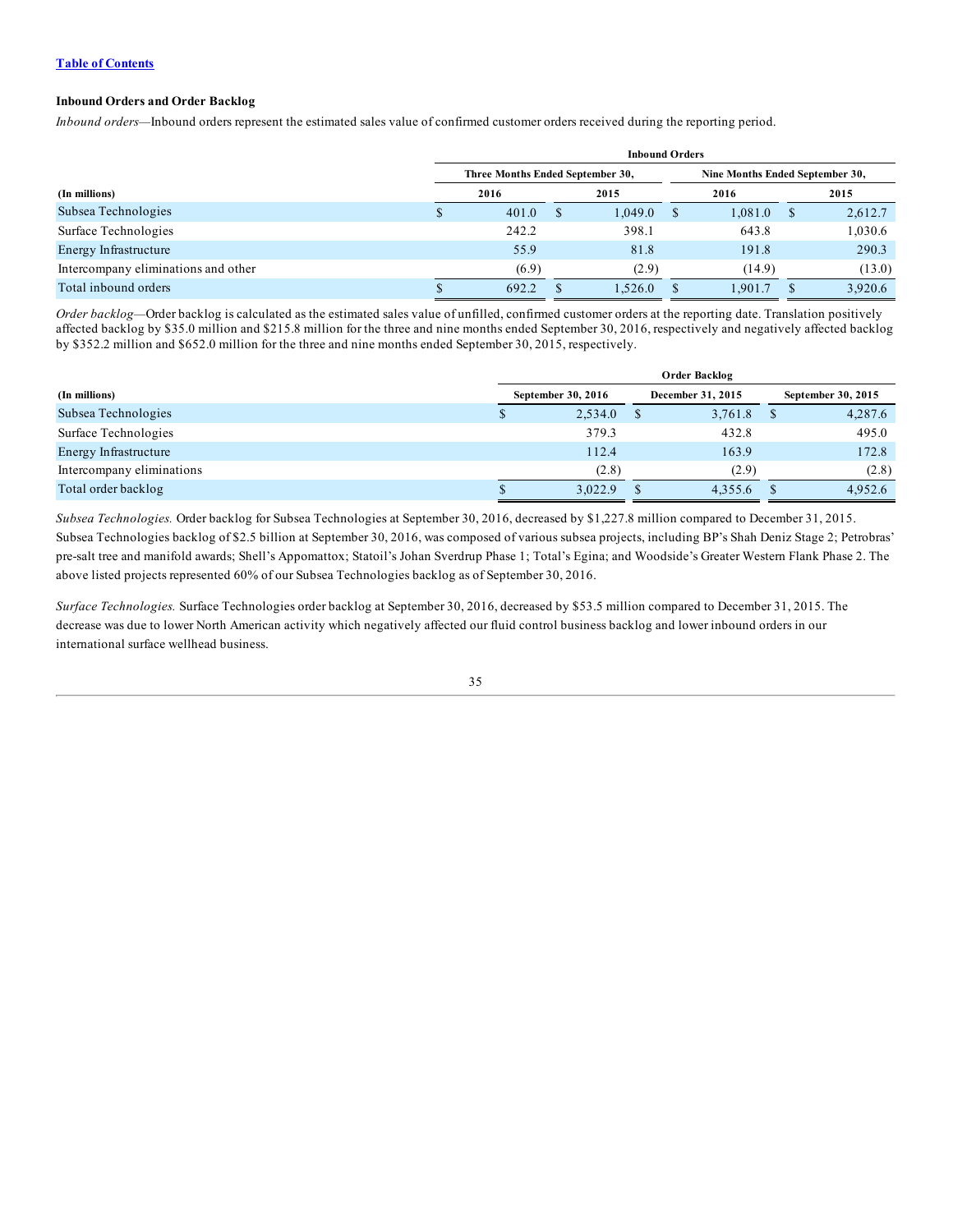## **LIQUIDITY AND CAPITAL RESOURCES**

Substantially all of our cash balances are held outside the United States and are generally used to meet the liquidity needs of our non-U.S. operations. Most of our cash held outside the United States could be repatriated to the United States, but under current law, any such repatriation would be subject to U.S. federal income tax, as adjusted for applicable foreign tax credits. We have provided for U.S. federal income taxes on undistributed foreign earnings where we have determined that such earnings are not indefinitely reinvested.

We expect to meet the continuing funding requirements of our U.S. operations with cash generated by such U.S. operations, cash from earnings generated by non-U.S. operations that are not indefinitely reinvested and our existing revolving credit facility. If cash held by non-U.S. operations is required for funding operations in the United States, and if U.S. tax has not previously been provided on the earnings of such operations, we would make a provision for additional U.S. tax in connection with repatriating this cash, which may be material to our cash flows and results of operations.

*Net Debt*—Net debt, or net cash, is a non-GAAP financial measure reflecting cash and cash equivalents, net of debt. Management uses this non-GAAP financial measure to evaluate our capital structure and financial leverage. We believe net debt, or net cash, is a meaningful financial measure that may assist investors in understanding our financial condition and recognizing underlying trends in our capital structure. Net (debt) cash should not be considered an alternative to, or more meaningful than, cash and cash equivalents as determined in accordance with GAAP or as an indicator of our operating performance or liquidity.

The following table provides a reconciliation of our cash and cash equivalents to net debt, utilizing details of classifications from our condensed consolidated balance sheets.

| (In millions)                                         | September 30, 2016 | December 31, 2015 |
|-------------------------------------------------------|--------------------|-------------------|
| Cash and cash equivalents                             | 1.074.2            | 916.2             |
| Short-term debt and current portion of long-term debt | (19.0)             | (21.9)            |
| Long-term debt, less current portion                  | (1,245.1)          | (1,134.1)         |
| Net debt                                              | (189.9)            | (239.8)           |

The positive change in our net debt position was primarily due to cash generated from operations, partially offset by capital expenditures and investments in our joint ventures.

## *Cash Flows*

We generated \$227.3 million and \$501.0 million in cash flows from operating activities during the nine months ended September 30, 2016 and 2015, respectively. The decrease in cash from operating activities was due to lower income generated from operations and a tax assessment payment related to a discontinued operation, partially offset by an improvement in our working capital position. Our working capital balances can vary significantly depending on the payment and delivery terms on key contracts in our portfolio of projects.

Investing activities used \$120.2 million and \$211.7 million in cash flows during the nine months ended September 30, 2016 and 2015, respectively. The decrease in cash flows used by investing activities was due to lower capital expenditures in 2016 and the proceeds related to the sale of our wireline business, partially offset by investments made in our FTO Services and Forsys Subsea joint ventures in 2016. Refer to Note 8 to our condensed consolidated financial statements included in Item 1 of this Quarterly Report on Form 10-Q for further information regarding our equity method investments.

Financing activities provided \$29.4 million and used \$181.5 million in cash flows during the nine months ended September 30, 2016 and 2015, respectively. The increase in cash flows from financing activities was due to an increase in our commercial paper position and lower repurchases of our common stock during the nine months ended September 30, 2016. Pursuant to the business combination agreement executed by FMC Technologies and Technip related to the pending merger, repurchases of common stock are suspended during the period prior to the closing of the merger.

#### *Debt and Liquidity*

*Senior Notes*—Refer to Part II, Item 8 of our Annual Report on Form 10-K for the year ended December 31, 2015 for information related to our Senior Notes.

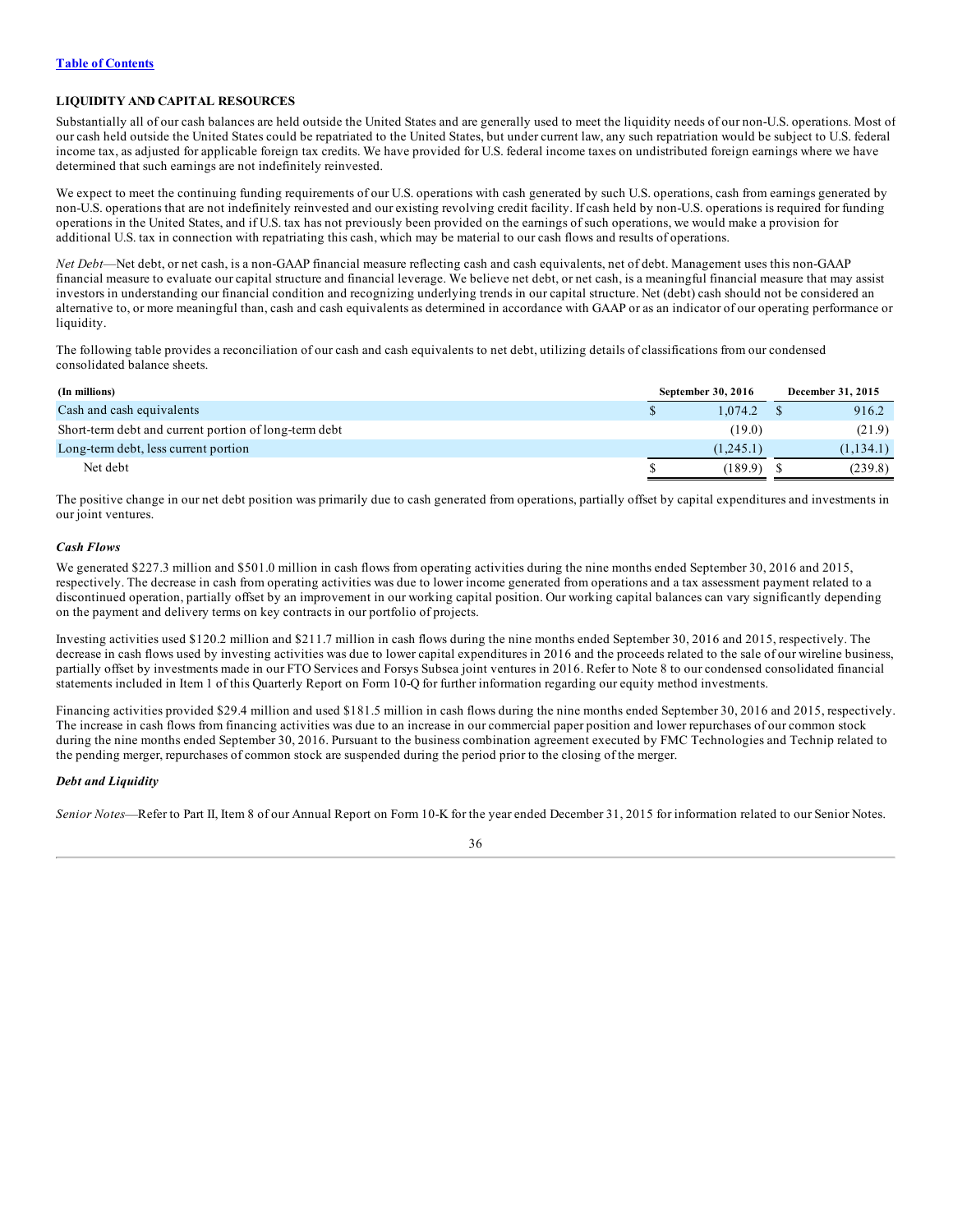*Credit Facility*—The following is a summary of our revolving credit facility at September 30, 2016:

| (In millions)                       |         | Debt        | Commercial<br>Paper | Letters<br>0Ť     | Unused          |                |
|-------------------------------------|---------|-------------|---------------------|-------------------|-----------------|----------------|
| <b>Description</b>                  | Amount  | Outstanding | Outstanding (a)     | ⊡redit            | <b>Capacity</b> | Maturity       |
| Five-year revolving credit facility | 2.000.0 |             | 447.7               | $\qquad \qquad -$ | 1.552.3         | September 2020 |
| _______________________             |         |             |                     |                   |                 |                |

(a) Under our commercial paper program, we have the ability to access up to \$1.5 billion of financing through our commercial paper dealers. Our available capacity under our revolving credit facility is reduced by any outstanding commercial paper.

Committed credit available under our revolving credit facility provides the ability to issue our commercial paper obligations on a long-term basis. We had \$447.7 million of commercial paper issued under our facility at September 30, 2016. As we had both the ability and intent to refinance these obligations on a long-term basis, our commercial paper borrowings were classified as long-term in the accompanying condensed consolidated balance sheets at September 30, 2016.

As of September 30, 2016, we were in compliance with all restrictive covenants under our revolving credit facility.

Refer to Part II, Item 8 of our Annual Report on Form 10-K for the year ended December 31, 2015 for further information related to our credit facility.

#### *Credit Risk Analysis*

Valuations of derivative assets and liabilities reflect the value of the instruments, including the values associated with counterparty risk. These values must also take into account our credit standing, thus including in the valuation of the derivative instrument the value of the net credit differential between the counterparties to the derivative contract. Our methodology includes the impact of both counterparty and our own credit standing. Adjustments to our derivative assets and liabilities related to credit risk were not material for any period presented.

Additional information about credit risk is incorporated herein by reference from Note 17 to our condensed consolidated financial statements included in Item 1 of this Quarterly Report on Form 10-Q.

#### *Outlook*

Historically, we have generated our liquidity and capital resources primarily through operations and, when needed, through our credit facility. We have \$1,552.3 million of capacity available under our revolving credit facility that we expect to utilize if working capital needs temporarily increase. The volatility in credit, equity and commodity markets creates some uncertainty for our businesses. However, management believes, based on our current financial condition, existing backlog levels and current expectations for future market conditions, that we will continue to meet our short- and long-term liquidity needs with a combination of cash on hand, cash generated from operations and access to capital markets. Although we expect to continue to reach payment milestones on many of our projects, we expect our consolidated operating cash flow position in 2016 to slightly decrease as a result of the negative impact the decline in commodity prices will have on our overall business. Given the recent downturn in the oilfield services industry, many of our key customers have requested price concessions. Additionally, our primary customer in Brazil has notified us of re-scheduling and potential cancellations of certain backlog deliveries. Consequently, any discounts, material product delivery delays or cancellations that may ultimately be mutually agreed to with our key customers may adversely affect our results of operations and cash flows.

We project spending approximately \$120 million in 2016 for capital expenditures, largely towards maintenance expenditures in our subsea service business. However, projected capital expenditures for 2016 do not include any contingent capital that may be needed to respond to a contract award.

Pursuant to the business combination agreement executed by FMC Technologies and Technip related to the pending merger, repurchases of common stock are suspended during the period prior to the closing of the merger.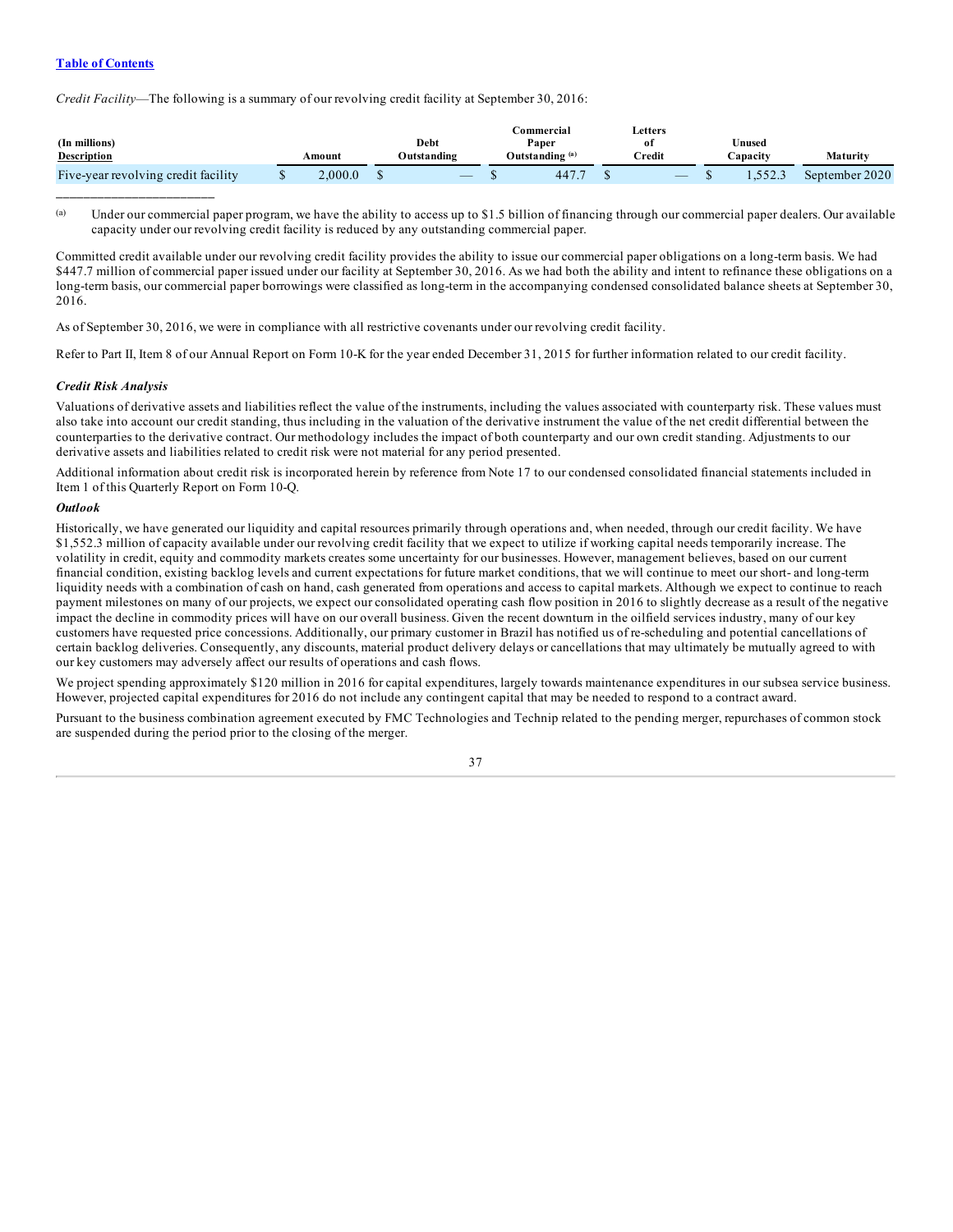<span id="page-37-0"></span>During the remainder of 2016, we expect to make contributions of approximately \$1.8 million to our international pension plans. Actual contribution amounts are dependent upon plan investment returns, changes in pension obligations, regulatory environments and other economic factors. We update our pension estimates annually during the fourth quarter or more frequently upon the occurrence of significant events. Additionally, we expect to make payments of approximately \$0.7 million to our U.S. Non-Qualified Defined Benefit Pension Plan during the remainder of 2016.

Pursuant to the business combination agreement executed by FMC Technologies and Technip related to the pending merger, certain restrictions are in place regarding the ability for FMC Technologies to acquire, divest, or change our legal structure in order to meet any potential strategic opportunities related to FMC Technologies as an independent company.

## **CRITICAL ACCOUNTING ESTIMATES**

Refer to our Annual Report on Form 10-K for the year ended December 31, 2015 for a discussion of our critical accounting estimates. During the nine months ended September 30, 2016, there were no changes to our identified critical accounting estimates. Information related to changes in judgments and assumptions surrounding impairments is incorporated herein by reference from Note 5 to our condensed consolidated financial statements included in Part I, Item 1 of this Quarterly Report on Form 10-Q.

#### **OFF-BALANCE SHEET ARRANGEMENTS**

Information related to guarantees is incorporated herein by reference from Note 11 to our condensed consolidated financial statements included in Part I, Item 1 of this Quarterly Report on Form 10-Q.

## **OTHER MATTERS**

As previously disclosed, during the second quarter of 2014, we received an inquiry and a subpoena from the SEC seeking information about paid-time-off accruals within the automation and control business unit. The inquiry continued into the second half of 2014 and covered revenue and expenses in certain business units, particularly the automation and control business unit. Pursuant to additional subpoenas received in 2015, we provided information regarding our tax department and our previously disclosed accounting treatment for uncertain foreign tax positions. We fully responded to all of the SEC's requests for information and cooperated and engaged in discussions with the SEC. On January 19, 2016 we received a notice indicating that the SEC made a preliminary determination to recommend that the SEC Division of Enforcement file a civil enforcement action against the Company for alleged violations of the reporting, books-and-records and internal control provisions of U.S. federal securities laws. Throughout this period, we discussed these matters with our independent registered public accounting firm and our Audit Committee.

As of October 20, 2016, we settled the matter with the SEC, without admitting or denying the findings of the SEC, by consenting to the entry of an administrative order that requires the Company to cease and desist from committing or causing any violations of the books-and-records and internal control provisions of the U.S. federal securities laws. As part of the terms of the settlement, we agreed to pay a civil monetary penalty of \$2.5 million by October 31, 2016.

On March 28, 2016 we received an inquiry from the United States Department of Justice ("DOJ") related to the DOJ's investigation of whether certain services Unaoil S.A.M. provided to its clients, including FMC Technologies, violated the Foreign Corrupt Practices Act. We are cooperating with the DOJ's inquiry and are conducting our own internal investigation.

We are involved in various pending or potential legal actions or disputes in the ordinary course of our business, and management is unable to predict the ultimate outcome of these actions because of their inherent uncertainty. However, management believes that the most probable, ultimate resolution of these matters will not have a material adverse effect on our consolidation financial position, results of operations or cash flows.

## **RECENTLY ISSUED ACCOUNTING STANDARDS**

Refer to Note 3 to our condensed consolidated financial statements included in Part I, Item 1 of this Quarterly Report on Form 10-Q.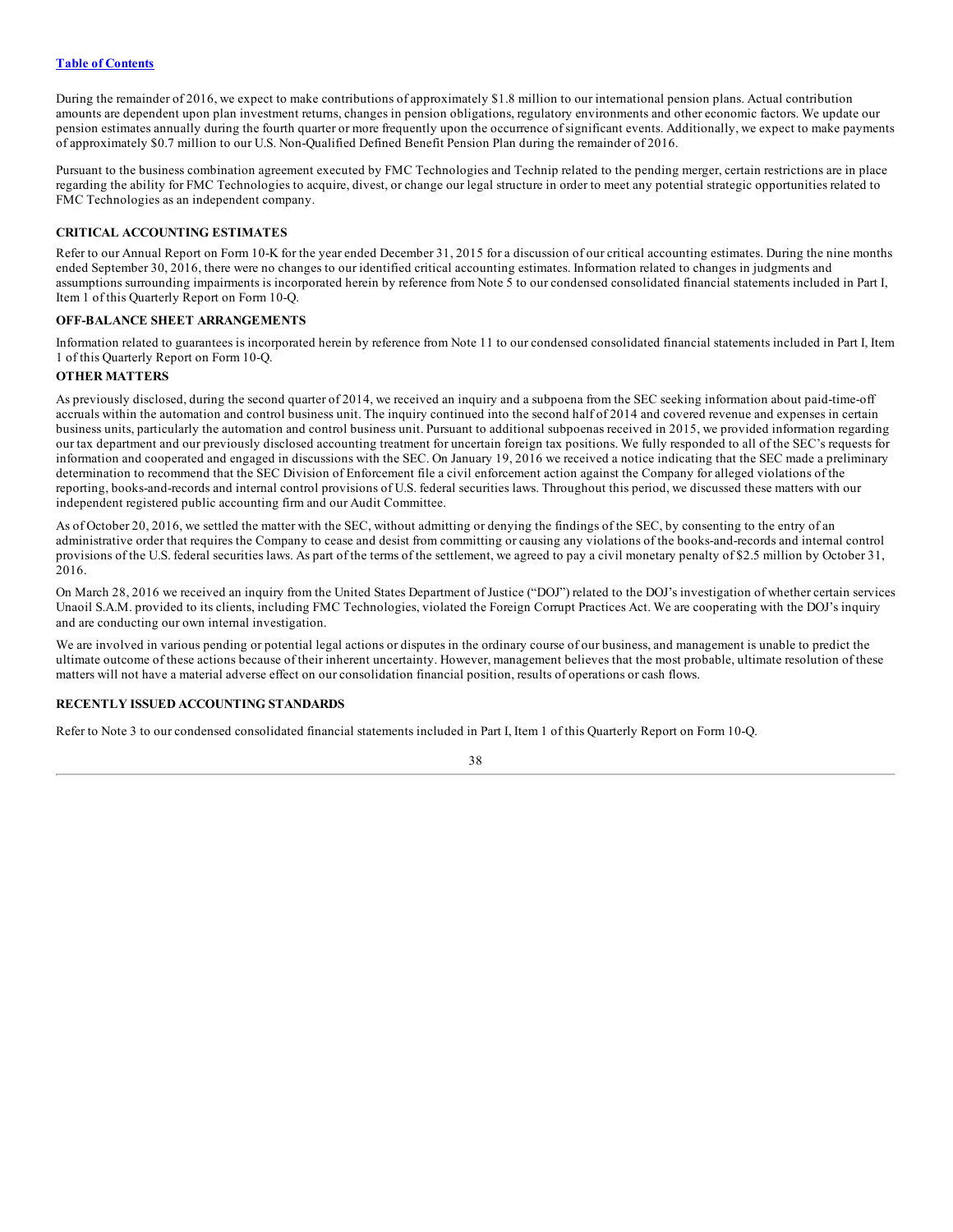## <span id="page-38-0"></span>**ITEM 3. QUANTITATIVE AND QUALITATIVE DISCLOSURES ABOUT MARKET RISK**

Refer to Part II, Item 7A of our Annual Report on Form 10-K for the year ended December 31, 2015, for quantitative and qualitative disclosures about market risk. There have been no material changes in our exposures to market risk since December 31, 2015.

## **ITEM 4. CONTROLS AND PROCEDURES**

As of September 30, 2016, and under the direction of our principal executive officer and principal financial officer, we have evaluated the effectiveness of our disclosure controls and procedures, as defined in Rules 13a-15(e) and 15d-15(e) under the Exchange Act. Based upon this evaluation, our principal executive officer and principal financial officer have concluded as of September 30, 2016, that our disclosure controls and procedures were:

- i) effective in ensuring that information required to be disclosed in reports that we file or submit under the Exchange Act is recorded, processed, summarized and reported within the time periods specified in the SEC's rules and forms; and
- ii) effective in ensuring that information required to be disclosed in reports that we file or submit under the Exchange Act is accumulated and communicated to management, including our principal executive officer and principal financial officer, as appropriate to allow timely decisions regarding required disclosure.

There were no changes in internal controls over financial reporting identified in the evaluation for the quarter ended September 30, 2016, that have materially affected, or are reasonably likely to materially affect, our internal control over financial reporting, as defined in Rules 13a-15(f) and 15d-15(f) under the Exchange Act.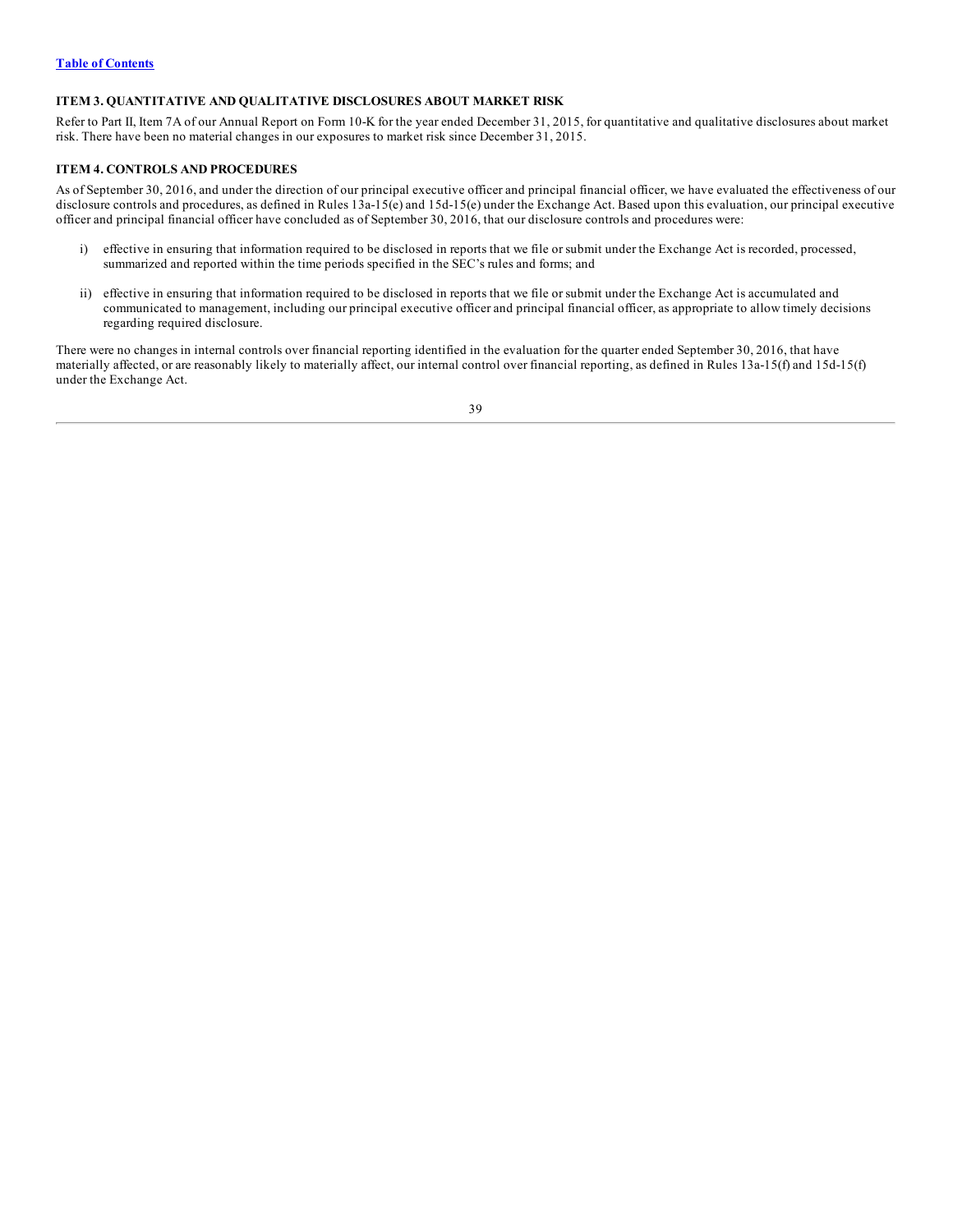## **PART II—OTHER INFORMATION**

## <span id="page-39-0"></span>**ITEM 1. LEGAL PROCEEDINGS**

We are involved in various pending or potential legal actions or disputes in the ordinary course of our business. Management is unable to predict the ultimate outcome of these actions because of their inherent uncertainty. However, management believes that the most probable, ultimate resolution of these matters will not have a material adverse effect on our consolidated financial position, results of operations or cash flows.

#### **ITEM 1A. RISK FACTORS**

In addition to our risk factors previously disclosed in Part I, Item 1A of our Annual Report on Form 10-K for the year ended December 31, 2015, the following risk factors were identified or modified:

#### Disruptions in the political, regulatory, economic and social conditions of the countries in which we conduct business could adversely affect our business *or results of operations.*

We operate manufacturing facilities in the United States and in various countries across the world. Instability and unforeseen changes in any of the markets in which we conduct business, including economically and politically volatile areas such as North Africa, West Africa, the Middle East and the Commonwealth of Independent States, could have an adverse effect on the demand for our products and services, our financial condition or our results of operations. These factors include, but are not limited to, the following:

- nationalization and expropriation;
- potentially burdensome taxation;
- inflationary and recessionary markets, including capital and equity markets;
- civil unrest, labor issues, political instability, terrorist attacks, cyber-terrorism, military activity and wars;
- supply disruptions in key oil producing countries;
- ability of OPEC to set and maintain production levels and pricing;
- trade restrictions, trade protection measures or price controls;
- foreign ownership restrictions;
- import or export licensing requirements;
- restrictions on operations, trade practices, trade partners and investment decisions resulting from domestic and foreign laws and regulations;
- changes in, and the administration of, laws and regulations;
- inability to repatriate income or capital;
- reductions in the availability of qualified personnel;
- foreign currency fluctuations or currency restrictions; and
- fluctuations in the interest rate component of forward foreign currency rates.

Because a significant portion of our revenue is denominated in foreign currencies, changes in exchange rates will produce fluctuations in our revenue, costs and earnings and may also affect the book value of our assets and liabilities located outside of the United States and the amount of our stockholders' equity. Although it is our policy to seek to minimize our currency exposure by engaging in hedging transactions where appropriate, our efforts may not be successful. Moreover, certain currencies, specifically currencies in countries such as Angola and Nigeria where we have sizable operations, do not actively trade in the global foreign exchange markets and may subject us to increased foreign currency exposures. Refer to "Quantitative and Qualitative Disclosures about Market Risk" in Part II, Item 7A of our Annual Report on Form 10-K for the year ended December 31, 2015 for additional discussion of foreign currency rate risk. To the extent we sell our products and services in foreign markets, currency fluctuations may result in our products and services becoming too expensive for foreign customers. As a result, fluctuations in foreign currency exchange rates may affect our financial position or results of operations.

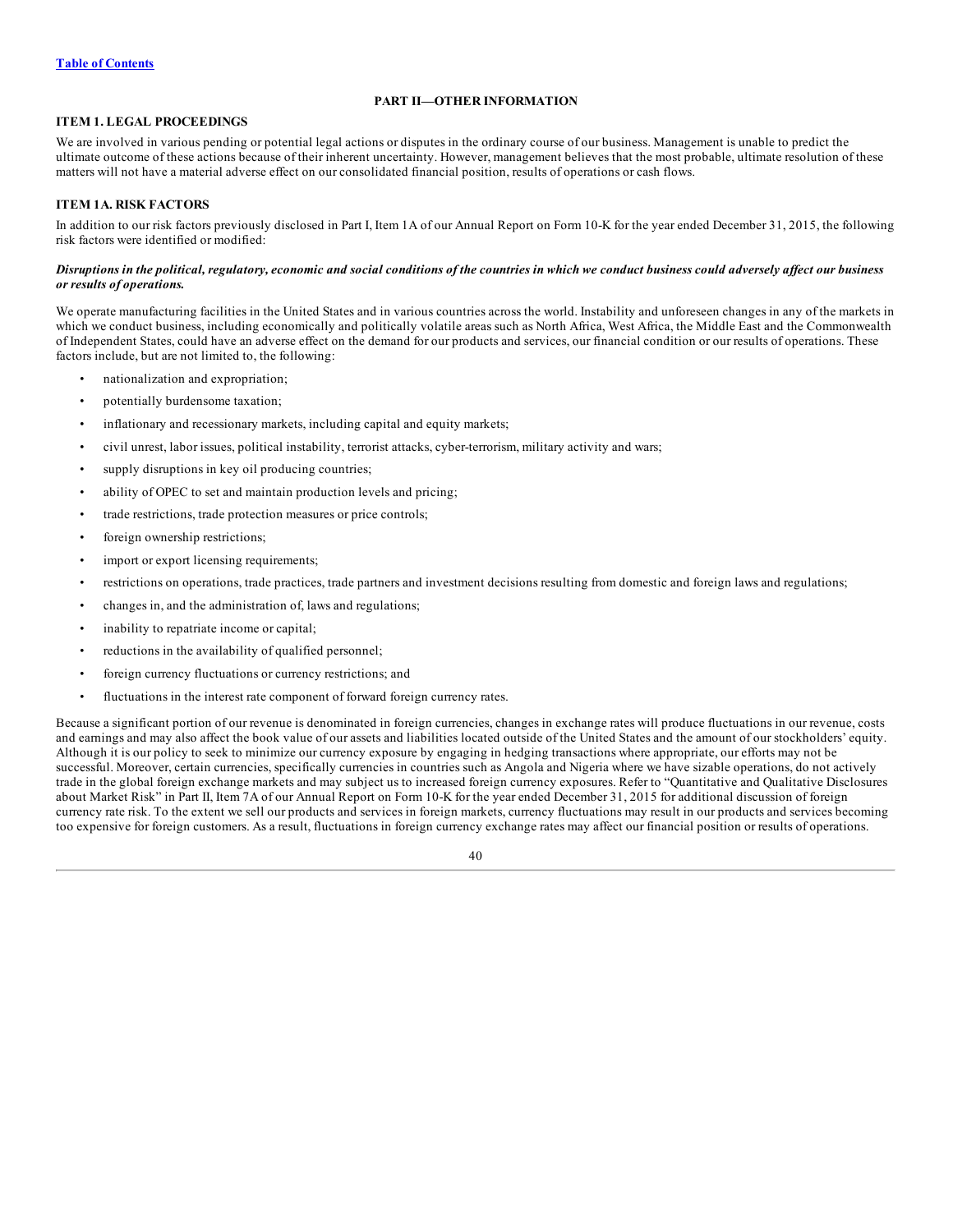<span id="page-40-0"></span>Moreover, the recent referendum in the United Kingdom to exit the European Union has led to both near- and long-term uncertainties. As legal negotiations regarding its formal separation from the European Union occur over the next few years, the nature and extent of the effects of decisions from those negotiations is unknown. Near-term uncertainties may include continued volatility in the British pound and euro currencies as well as volatility in global stock markets. European Union member states are party to various treaties and agreements that facilitate the free movement of goods, services, and capital across member state jurisdictions. If the United Kingdom negotiates new treaties or agreements, the potential impacts in the longer-term may include changing trade tariffs and customs duties on UK imports and exports, slower UK and European Union economic growth and increased deregulation in the United Kingdom, all which could affect the value of our foreign currency denominated assets and liabilities or our ability to assert whether undistributed earnings in the United Kingdom will remain indefinitely reinvested.

## Our businesses may be subject to uncertainties and other operating restrictions until completion of the merger with Technip.

In connection with the pending merger with Technip, our businesses may experience disruptions as customers, distributors, suppliers, and others may attempt to negotiate changes in existing business relationships or consider entering into business relationships with parties other than FMC Technologies or the combined company following the merger. Additionally, we have agreed in the business combination agreement to refrain from taking certain actions with respect to our business and financial affairs during the pendency of the merger, which could adversely impact our financial condition, results of operations, or cash flows.

## We may have difficulty attracting, motivating and retaining key employees during the pendency of the merger with Technip.

In connection with the pending merger with Technip, current and prospective employees of FMC Technologies may experience uncertainty about their future roles with the combined company following the merger, which may adversely affect the ability of FMC Technologies to attract and retain key personnel while the merger is pending. Key employees may depart because of the uncertainty or potential difficulty of integration or a desire not to remain with the combined company following the merger.

## Failure to complete the merger with Technip could adversely affect our businesses, results of operations or stock price.

The pending merger with Technip remains subject to certain closing conditions, including approval of FMC Technologies and Technip stockholders, the conclusion of antitrust review in certain countries, certain regulatory approvals and consents, as well as other customary closing conditions. FMC Technologies and Technip may not receive the required consents, approvals and clearances to complete the merger or satisfy the other conditions necessary to complete the merger. In addition, FMC Technologies and Technip may each terminate the business combination agreement under certain limited circumstances. If the pending merger with Technip is not completed, our businesses and the market price of our common stock may be adversely affected for a variety of reasons, including but not limited to: (i) the requirement, under certain circumstances, to pay Technip a termination fee of \$250 million, (ii) the inability of our businesses to execute certain business strategies as a result of restrictions under the business combination agreement related to the pending merger, and (iii) the diversion of time and focus of our management to matters related to the pending merger which would otherwise have been devoted to other opportunities that may have been beneficial to FMC Technologies as an independent company.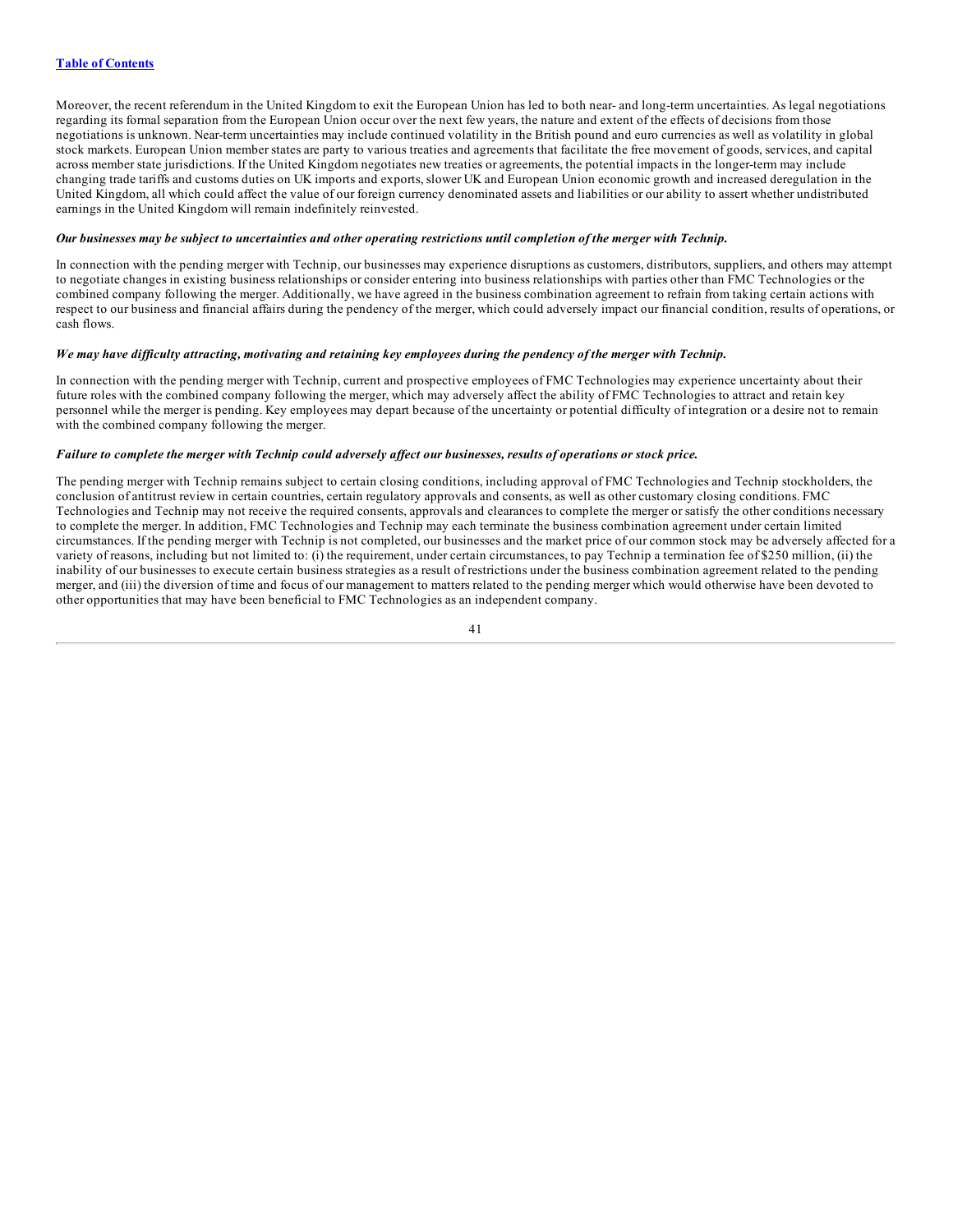#### <span id="page-41-0"></span>**ITEM 2. UNREGISTERED SALES OF EQUITY SECURITIES AND USE OF PROCEEDS**

We had no unregistered sales of equity securities during the three months ended September 30, 2016.

Pursuant to the business combination agreement executed by FMC Technologies and Technip, repurchases of common stock are suspended during the period prior to the closing of the merger. Refer to Note 2 to our condensed consolidated financial statements included in Part I, Item 1 of this Quarterly Report on Form 10-Q for further information.

The following table summarizes repurchases of our common stock during the three months ended September 30, 2016.

## **ISSUER PURCHASES OF EQUITY SECURITIES**

| Period                               | <b>Total Number of</b><br><b>Shares</b><br>Purchased <sup>(a)</sup> |               | <b>Average Price</b><br>Paid per<br><b>Share</b> | <b>Total Number of</b><br><b>Shares Purchased as</b><br><b>Part of Publicly</b><br>Announced Plans or<br>Programs | <b>Maximum Number</b><br>of Shares That May<br><b>Yet Be Purchased</b><br>Under the Plans or<br>Programs <sup>(b)</sup> |
|--------------------------------------|---------------------------------------------------------------------|---------------|--------------------------------------------------|-------------------------------------------------------------------------------------------------------------------|-------------------------------------------------------------------------------------------------------------------------|
| July 1, 2016—July 31, 2016           | 420                                                                 | <sup>\$</sup> | 25.71                                            |                                                                                                                   | 15,890,465                                                                                                              |
| August 1, 2016—August 31, 2016       | 5,030                                                               | S             | 26.94                                            |                                                                                                                   | 15,890,465                                                                                                              |
| September 1, 2016—September 30, 2016 | 610                                                                 | S             | 27.80                                            |                                                                                                                   | 15,890,465                                                                                                              |
| Total                                | 6.060                                                               |               |                                                  |                                                                                                                   | 15,890,465                                                                                                              |

(a) Represents nil shares of common stock repurchased and held in treasury and 6,060 shares of common stock purchased and held in an employee benefit trust established for the FMC Technologies, Inc. Non-Qualified Savings and Investment Plan. In addition to these shares purchased on the open market, we sold 6,390 shares of registered common stock held in this trust, as directed by the beneficiaries during the three months ended September 30, 2016.

(b) In 2005, we announced a repurchase plan approved by our Board of Directors authorizing the repurchase of up to two million shares of our issued and outstanding common stock through open market purchases. The Board of Directors authorized extensions of this program, adding five million shares in February 2006 and eight million shares in February 2007 for a total of 15 million shares of common stock authorized for repurchase. As a result of the two-for-one stock splits (i) on August 31, 2007, the authorization was increased to 30 million shares; and (ii) on March 31, 2011, the authorization was increased to 60 million shares. The Board of Directors authorized additional extensions of this program, adding 15 million shares in both December 2011 and February 2015 for a total of 90 million shares of common stock authorized for repurchase.

## **ITEM 3. DEFAULTS UPON SENIOR SECURITIES**

None.

## **ITEM 4. MINE SAFETY DISCLOSURES**

Not applicable.

## **ITEM 5. OTHER INFORMATION**

**\_\_\_\_\_\_\_\_\_\_\_\_\_\_\_\_\_\_\_\_\_\_\_**

None.

## **ITEM 6. EXHIBITS**

Information required by this item is incorporated herein by reference from the section entitled "Index of Exhibits" of this Quarterly Report on Form 10-Q for the period ended September 30, 2016.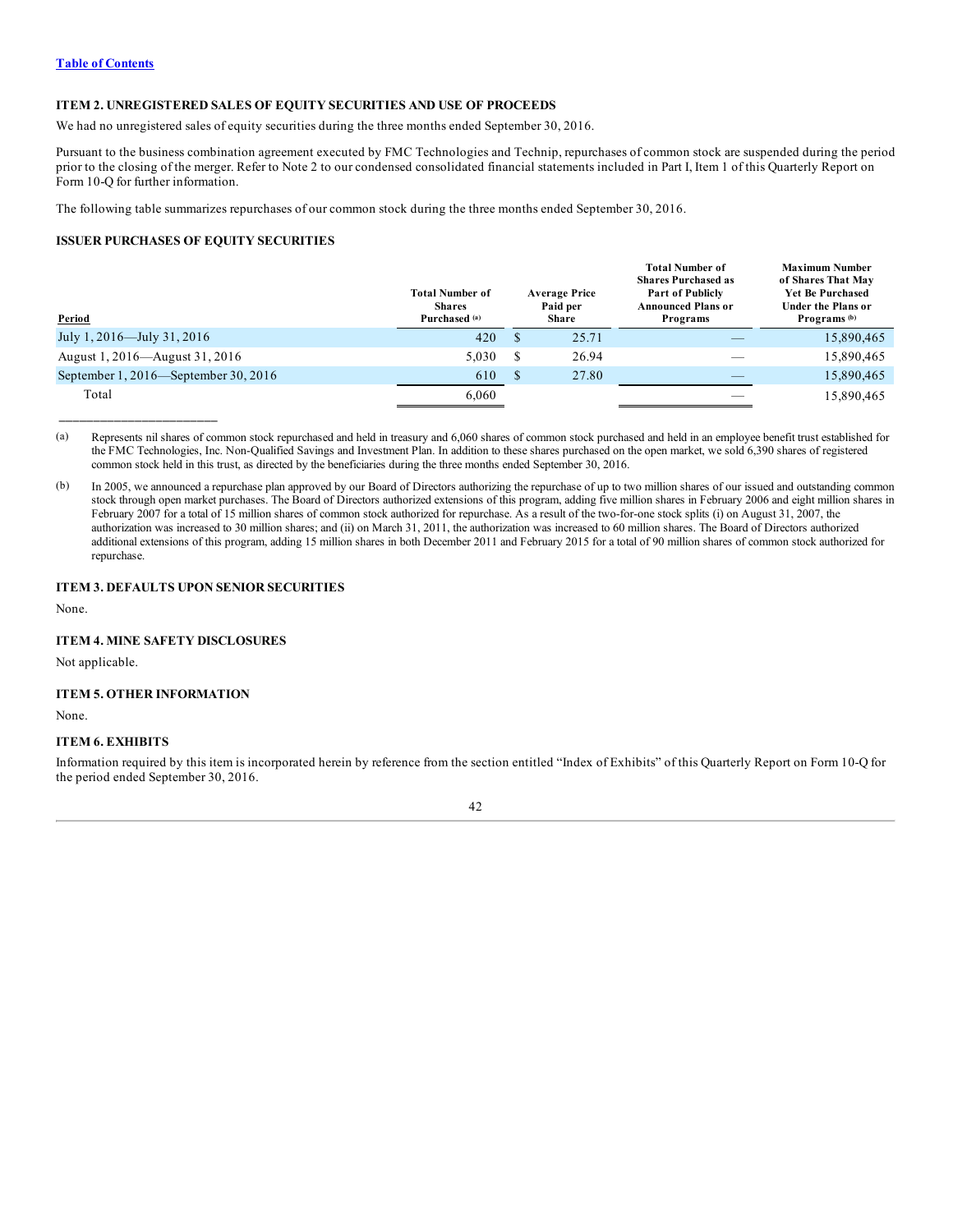## **SIGNATURE**

Pursuant to the requirements of the Securities Exchange Act of 1934, the registrant has duly caused this report to be signed on its behalf by the undersigned thereunto duly authorized.

FMC Technologies, Inc. (Registrant)

/s/ Jay A. Nutt

Jay A. Nutt Vice President, Controller and Treasurer (Chief Accounting Officer and a Duly Authorized Officer)

Date: October 27, 2016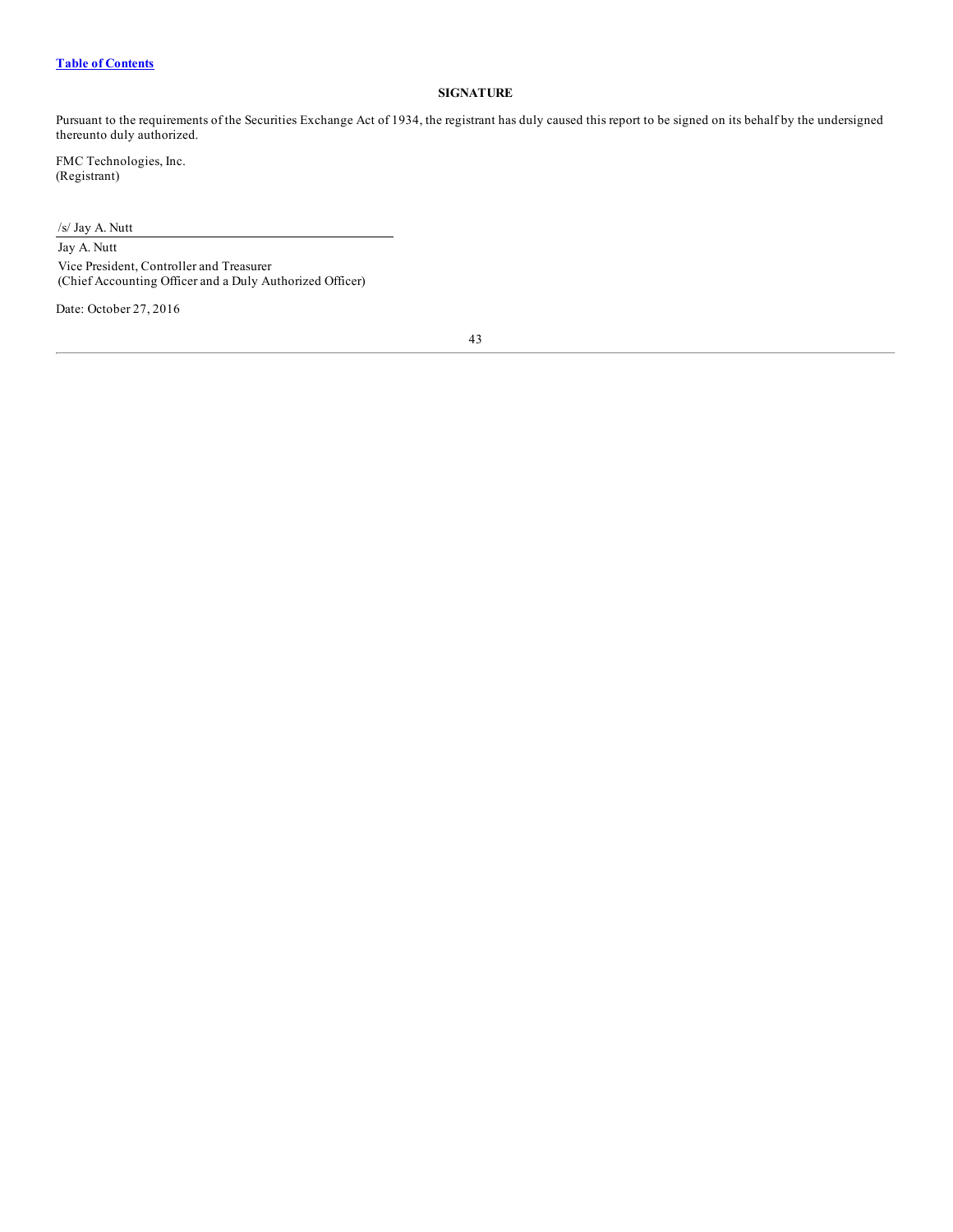## **INDEX OF EXHIBITS**

| Exhibit No. | <b>Exhibit Description</b>                                                                                                                                                                                                                                                   |
|-------------|------------------------------------------------------------------------------------------------------------------------------------------------------------------------------------------------------------------------------------------------------------------------------|
| 2.1         | Business Combination Agreement, dated as of June 14, 2016, by and among FMC Technologies, Inc., FMC Technologies SIS Limited and Technip S.A.<br>(incorporated by reference from Exhibit 2.1 to the Current Report on Form 8-K filed on June 16, 2016) (File No. 001-16489). |
| 2.2         | Memorandum of Understanding, dated as of May 18, 2016, by and among FMC Technologies, Inc., FMC Technologies SIS Limited and Technip S.A.<br>(incorporated by reference from Exhibit 2.1 to the Current Report on Form 8-K filed on May 19, 2016) (File No. 001-16489).      |
| 2.3         | Form of Topco Articles of Association (incorporated by reference from Exhibit 2.3 to the Current Report on Form 8-K filed on May 19, 2016) (File No. 001-<br>$16489$ ).                                                                                                      |
| 2.4         | Form of Topco Corporate Governance Guidelines (incorporated by reference from Exhibit 2.4 to the Current Report on Form 8-K filed on May 19, 2016) (File<br>No. 001-16489).                                                                                                  |
| 3.1         | Restated Certificate of Incorporation of FMC Technologies, Inc. (incorporated by reference from Exhibit 3.1 to the Annual Report on Form 10-K filed on<br>February 22, 2013) (File No. 001-16489).                                                                           |
| 3.2         | Amended and Restated Bylaws of FMC Technologies, Inc. (incorporated by reference from Exhibit 3.1 to the Current Report on Form 8-K filed on October 5,<br>2015) (File No. 001-16489).                                                                                       |
| 4.1         | Form of Specimen Certificate for the Company's Common Stock (incorporated by reference from Exhibit 4.1 to the Form S-1/A filed on May 4, 2001) (File<br>No. 333-55920).                                                                                                     |
| 4.2         | Indenture, dated September 21, 2012 between FMC Technologies, Inc. and U.S. Bank National Association, as trustee (incorporated by reference from Exhibit<br>4.1 to the Current Report on Form 8-K filed on September 25, 2012) (File No. 001-16489).                        |
| 4.2.a       | First Supplemental Indenture, dated September 21, 2012 between FMC Technologies, Inc. and U.S. Bank National Association, as trustee (incorporated by<br>reference from Exhibit 4.2 to the Current Report on Form 8-K filed on September 25, 2012) (File No. 001-16489).     |
| 4.2.b       | Form of 2.00% Senior Notes due 2017 (incorporated by reference from Exhibit 4.3 to the Current Report on Form 8-K filed on September 25, 2012) (File No.<br>$001 - 16489$ .                                                                                                  |
| 4.2.c       | Second Supplemental Indenture, dated September 21, 2012 between FMC Technologies, Inc. and U.S. Bank National Association, as trustee (incorporated by<br>reference from Exhibit 4.4 to the Current Report on Form 8-K filed on September 25, 2012) (File No. 001-16489).    |
| 4.2.d       | Form of 3.45% Senior Notes due 2022 (incorporated by reference from Exhibit 4.5 to the Current Report on Form 8-K filed on September 25, 2012) (File No.<br>$001 - 16489$ .                                                                                                  |
| 31.1        | Certification of Chief Executive Officer Pursuant to Rule 13a-14(a) and Rule 15d-14(a) of the Securities Exchange Act of 1934, as amended.                                                                                                                                   |
| 31.2        | Certification of Chief Financial Officer Pursuant to Rule 13a-14(a) and Rule 15d-14(a) of the Securities Exchange Act of 1934, as amended.                                                                                                                                   |
| $32.1*$     | Certification of Chief Executive Officer Under Section 906 of the Sarbanes-Oxley Act of 2002, 18 U.S.C. 1350.                                                                                                                                                                |
| $32.2*$     | Certification of Chief Financial Officer Under Section 906 of the Sarbanes-Oxley Act of 2002, 18 U.S.C. 1350.                                                                                                                                                                |
| 101.INS     | XBRL Instance Document.                                                                                                                                                                                                                                                      |
| 101.SCH     | XBRL Taxonomy Extension Schema Document.                                                                                                                                                                                                                                     |
| 101.CAL     | XBRL Taxonomy Extension Calculation Linkbase Document.                                                                                                                                                                                                                       |
| 101.DEF     | XBRL Taxonomy Extension Definition Linkbase Document.                                                                                                                                                                                                                        |
| 101.LAB     | XBRL Taxonomy Extension Label Linkbase Document.                                                                                                                                                                                                                             |
| 101.PRE     | XBRL Taxonomy Extension Presentation Linkbase Document.                                                                                                                                                                                                                      |

44

\* Furnished with this Quarterly Report on Form 10-Q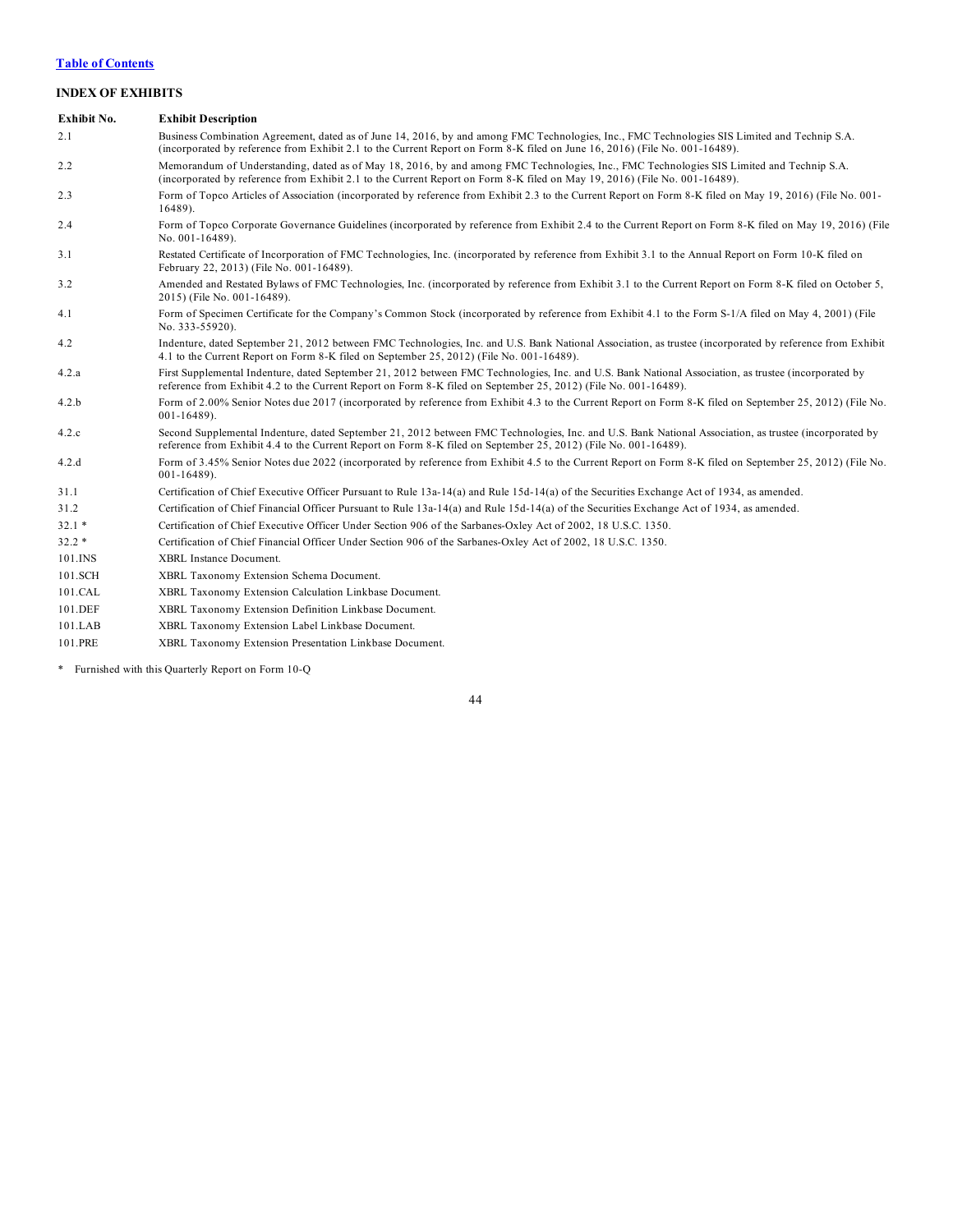#### **CERTIFICATION OF CHIEF EXECUTIVE OFFICER PURSUANT TO RULE 13A-14(A) AND RULE 15D-14(A) OF THE SECURITIES EXCHANGE ACT OF 1934, AS AMENDED**

I, Douglas J. Pferdehirt, certify that:

- 1. I have reviewed this quarterly report on Form 10-Q of FMC Technologies, Inc. (the "registrant");
- 2. Based on my knowledge, this report does not contain any untrue statement of a material fact or omit to state a material fact necessary to make the statements made, in light of the circumstances under which such statements were made, not misleading with respect to the period covered by this report;
- 3. Based on my knowledge, the financial statements, and other financial information included in this report, fairly present in all material respects the financial condition, results of operations and cash flows of the registrant as of, and for, the periods presented in this report;
- 4. The registrant's other certifying officer and I are responsible for establishing and maintaining disclosure controls and procedures (as defined in Exchange Act Rules 13a-15(e) and 15d-15(e)) and internal control over financial reporting (as defined in Exchange Act Rules 13a-15(f) and 15d-15(f)) for the registrant and have:
	- (a) Designed such disclosure controls and procedures, or caused such disclosure controls and procedures to be designed under our supervision, to ensure that material information relating to the registrant, including its consolidated subsidiaries, is made known to us by others within those entities, particularly during the period in which this report is being prepared;
	- (b) Designed such internal control over financial reporting, or caused such internal control over financial reporting to be designed under our supervision, to provide reasonable assurance regarding the reliability of financial reporting and the preparation of financial statements for external purposes in accordance with generally accepted accounting principles;
	- (c) Evaluated the effectiveness of the registrant's disclosure controls and procedures and presented in this report our conclusions about the effectiveness of the disclosure controls and procedures, as of the end of the period covered by this report based on such evaluation; and
	- (d) Disclosed in this report any change in the registrant's internal control over financial reporting that occurred during the registrant's most recent fiscal quarter (the registrant's fourth fiscal quarter in the case of an annual report) that has materially affected, or is reasonably likely to materially affect, the registrant's internal control over financial reporting; and
- 5. The registrant's other certifying officer and I have disclosed, based on our most recent evaluation of internal control over financial reporting, to the registrant's auditors and the audit committee of the registrant's board of directors (or persons performing the equivalent functions):
	- (a) All significant deficiencies and material weaknesses in the design or operation of internal control over financial reporting which are reasonably likely to adversely affect the registrant's ability to record, process, summarize and report financial information; and
	- (b) Any fraud, whether or not material, that involves management or other employees who have a significant role in the registrant's internal control over financial reporting.

Date: October 27, 2016

/s/ DOUGLAS J. PFERDEHIRT

Douglas J. Pferdehirt President and Chief Executive Officer (Principal Executive Officer)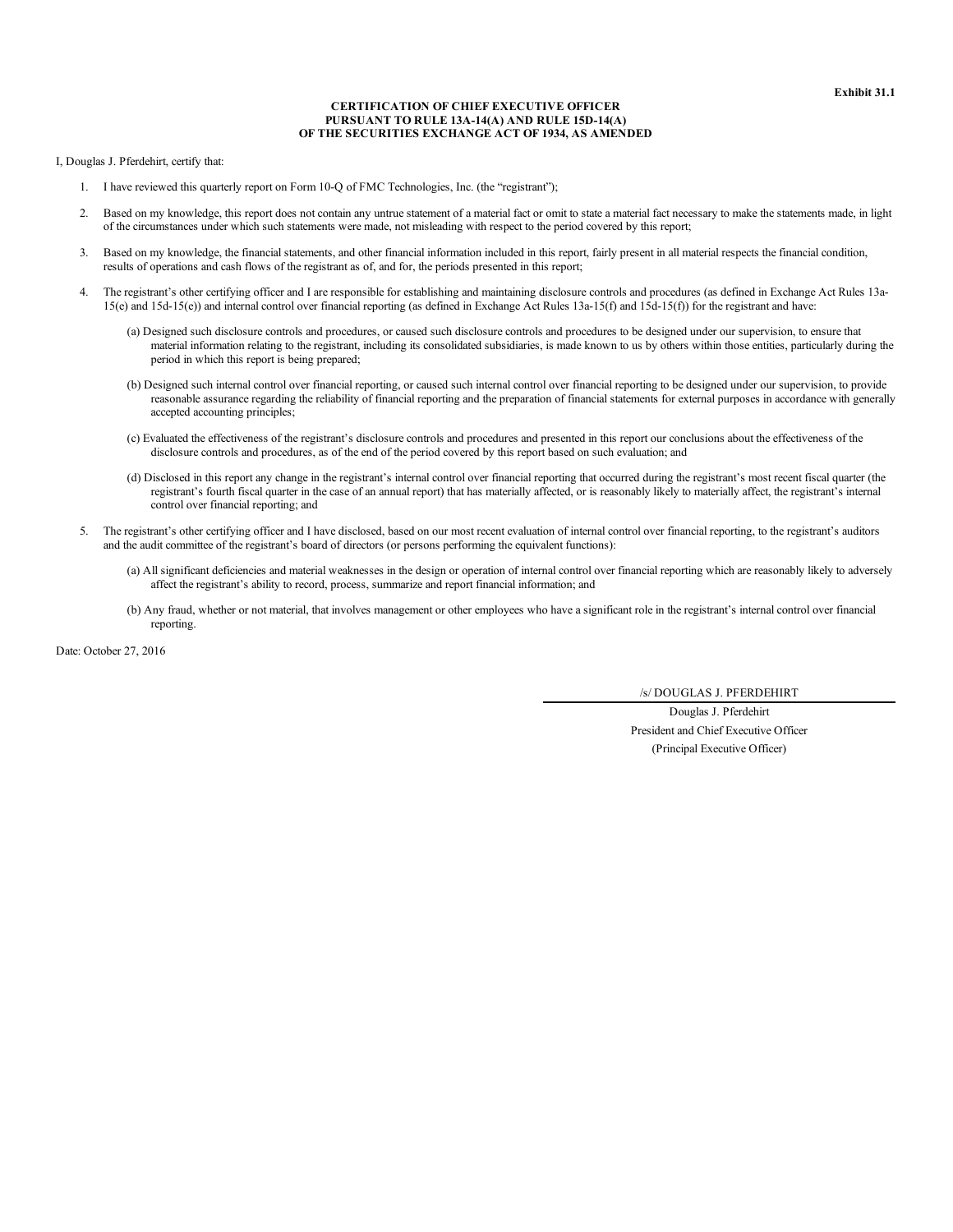#### **CERTIFICATION OF CHIEF FINANCIAL OFFICER PURSUANT TO RULE 13A-14(A) AND RULE 15D-14(A) OF THE SECURITIES EXCHANGE ACT OF 1934, AS AMENDED**

I, Maryann T. Mannen, certify that:

- 1. I have reviewed this quarterly report on Form 10-Q of FMC Technologies, Inc. (the "registrant");
- 2. Based on my knowledge, this report does not contain any untrue statement of a material fact or omit to state a material fact necessary to make the statements made, in light of the circumstances under which such statements were made, not misleading with respect to the period covered by this report;
- 3. Based on my knowledge, the financial statements, and other financial information included in this report, fairly present in all material respects the financial condition, results of operations and cash flows of the registrant as of, and for, the periods presented in this report;
- 4. The registrant's other certifying officer and I are responsible for establishing and maintaining disclosure controls and procedures (as defined in Exchange Act Rules 13a-15(e) and 15d-15(e)) and internal control over financial reporting (as defined in Exchange Act Rules 13a-15(f) and 15d-15(f)) for the registrant and have:
	- (a) Designed such disclosure controls and procedures, or caused such disclosure controls and procedures to be designed under our supervision, to ensure that material information relating to the registrant, including its consolidated subsidiaries, is made known to us by others within those entities, particularly during the period in which this report is being prepared;
	- (b) Designed such internal control over financial reporting, or caused such internal control over financial reporting to be designed under our supervision, to provide reasonable assurance regarding the reliability of financial reporting and the preparation of financial statements for external purposes in accordance with generally accepted accounting principles;
	- (c) Evaluated the effectiveness of the registrant's disclosure controls and procedures and presented in this report our conclusions about the effectiveness of the disclosure controls and procedures, as of the end of the period covered by this report based on such evaluation; and
	- (d) Disclosed in this report any change in the registrant's internal control over financial reporting that occurred during the registrant's most recent fiscal quarter (the registrant's fourth fiscal quarter in the case of an annual report) that has materially affected, or is reasonably likely to materially affect, the registrant's internal control over financial reporting; and
- 5. The registrant's other certifying officer and I have disclosed, based on our most recent evaluation of internal control over financial reporting, to the registrant's auditors and the audit committee of the registrant's board of directors (or persons performing the equivalent functions):
	- (a) All significant deficiencies and material weaknesses in the design or operation of internal control over financial reporting which are reasonably likely to adversely affect the registrant's ability to record, process, summarize and report financial information; and
	- (b) Any fraud, whether or not material, that involves management or other employees who have a significant role in the registrant's internal control over financial reporting.

Date: October 27, 2016

/s/ MARYANN T. MANNEN

Maryann T. Mannen Executive Vice President and Chief Financial Officer (Principal Financial Officer)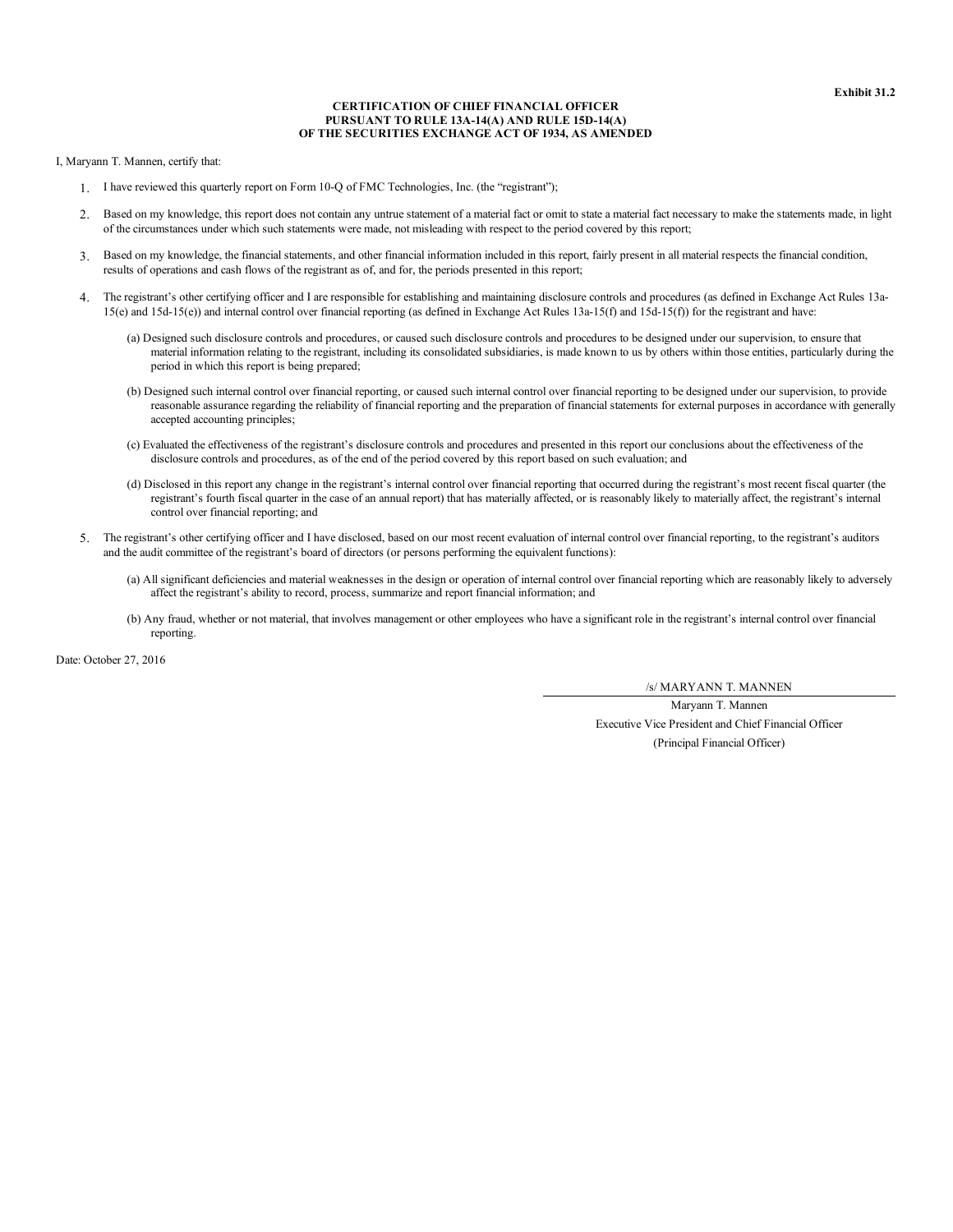#### **CERTIFICATION OF CHIEF EXECUTIVE OFFICER UNDER SECTION 906 OF THE SARBANES-OXLEY ACT OF 2002, 18 U.S.C. SECTION 1350**

I, Douglas J. Pferdehirt, President and Chief Executive Officer of FMC Technologies, Inc. (the "Company"), do hereby certify, pursuant to 18 U.S.C. Section 1350, as adopted pursuant to Section 906 of the Sarbanes-Oxley Act of 2002, that, to my knowledge:

(a) The Quarterly Report on Form 10-Q of the Company for the quarter ended September 30, 2016, as filed with the Securities and Exchange Commission (the "Report"), fully complies with the requirements of Section 13(a) or 15(d) of the Securities Exchange Act of 1934, as amended; and

(b) The information contained in the Report fairly presents, in all material respects, the financial condition and results of operations of the Company.

Date: October 27, 2016

/s/ DOUGLAS J. PFERDEHIRT

Douglas J. Pferdehirt President and Chief Executive Officer (Principal Executive Officer)